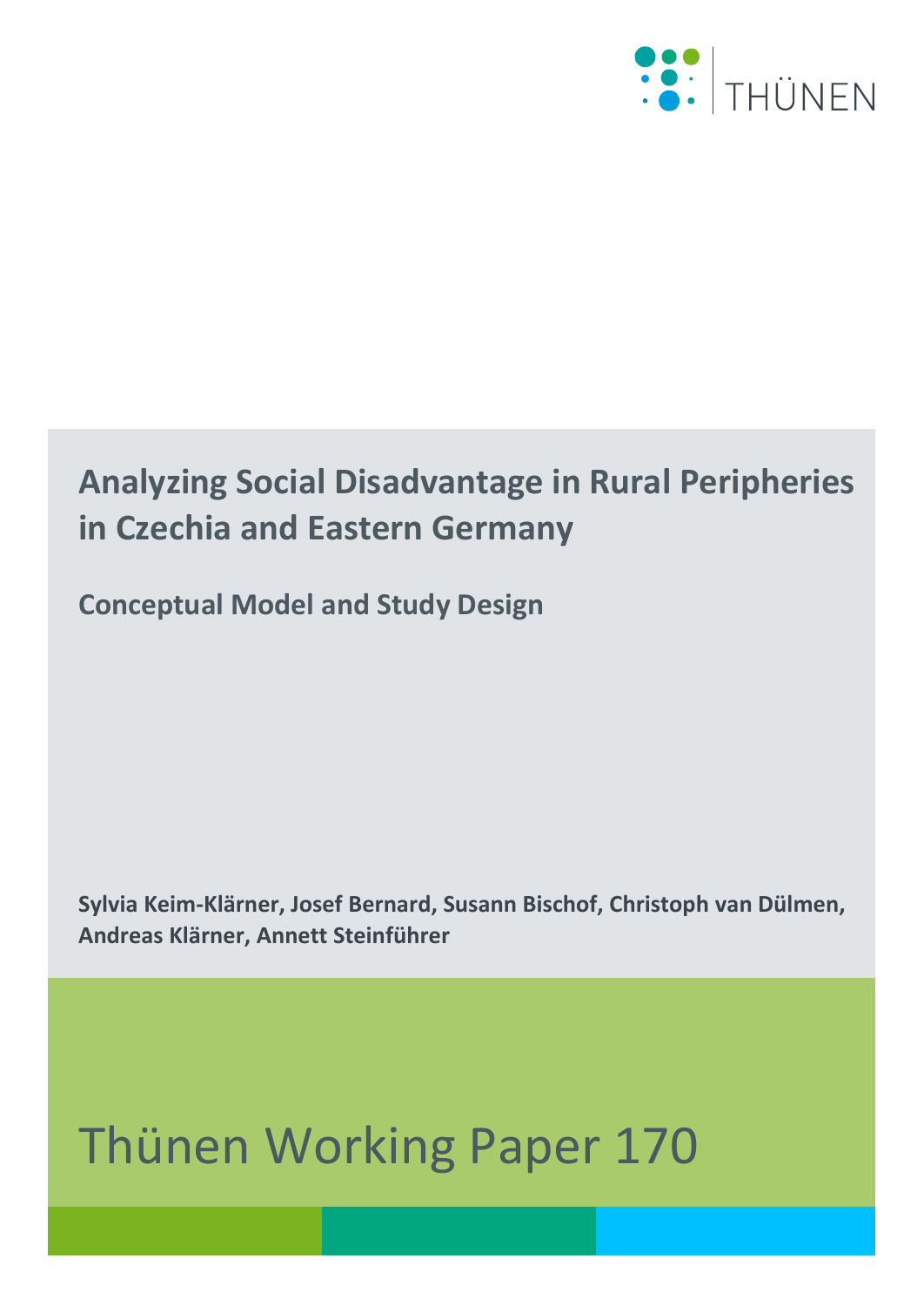The project 'Social disadvantage in rural peripheries in Czechia and eastern Germany: opportunity structures and individual agency in a comparative perspective' runs from 2018 to 2021. It is a cooperation project of the Thünen Institute of Rural Studies (Braunschweig, Germany) and the Institute of Sociology of the Czech Academy of Sciences (Prague, Czechia). It is funded by the German Research Foundation (DFG; Project Number: 391073923) and the Czech Science Foundation (GAČR; Contract ID: 18-05704J).

**Dr. Sylvia Keim-Klärner, Susann Bischof (M.A.), Christoph van Dülmen (M.A.), Dr. Andreas Klärner, Dr. Annett Steinführer** Institute of Rural Studies Johann Heinrich von Thünen Institute Federal Research Institute for Rural Areas, Forestry and Fisheries Bundesallee 64 38116 Braunschweig GERMANY

Phone: +49 531 596-5521 E-Mail: sylvia.keim-klaerner@thuenen.de

**Josef Bernard, Ph.D.** Institute of Sociology of the Czech Academy of Sciences Jilská 1 110 00 Praha 1 **CZECHIA** 

This Working Paper was externally reviewed by Mgr. Lucie Vidovićová, Ph.D., Faculty of Social Studies, Masaryk University, Brno, Czechia.

**Thünen Working Paper 170**

Braunschweig/Germany, February 2021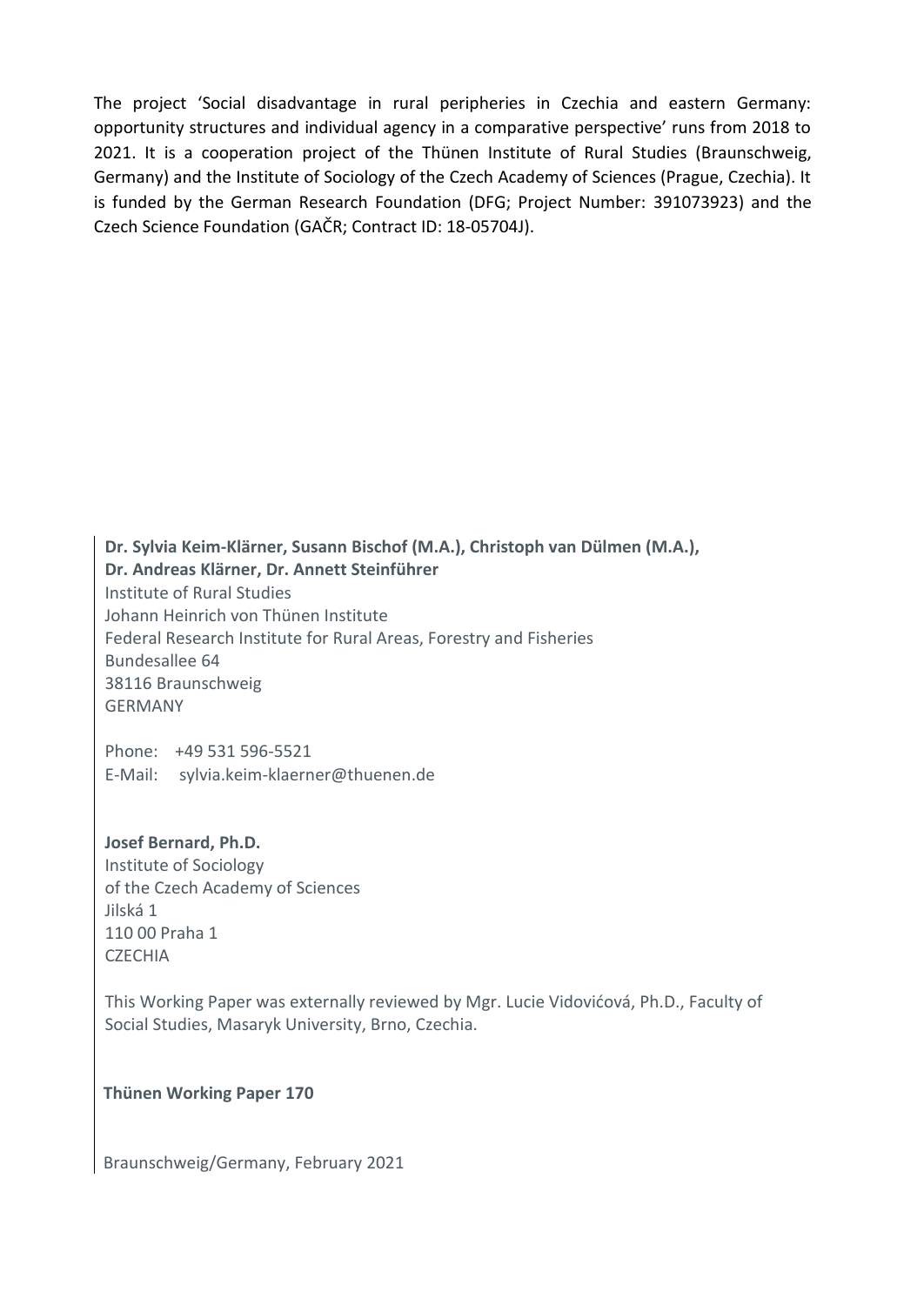#### <span id="page-2-0"></span>**Abstract**

The aim of this Working Paper is to introduce a conceptual model and study design for researching social disadvantage in rural peripheries, focusing on the interplay of social disadvantage and spatial disadvantage. The paper presents the theoretical concepts, understandings, and definitions, as well as the research design we draw on in the international research project 'Social disadvantage in rural peripheries in Czechia and eastern Germany: opportunity structures and individual agency in a comparative perspective.'

The project investigates the multifaceted relationships between social disadvantage, local and regional opportunity structures, and individual agency in rural peripheries in Czechia and eastern Germany from a comparative perspective. It focuses on two sets of research questions. The first set concerns the quantitative patterns of social disadvantage and spatial disadvantage in rural areas. The second set asks about the impact of opportunity structures as part of the residential context on particularly disadvantaged groups in four case study regions. The project applies theories of peripheralization and rural restructuring, and considers social networks and individual agency. Area-level secondary data and accessibility analyses and qualitative case studies, including ego-centered network analyses and GPS mapping of time-space activity patterns, are used.

*Keywords:* Social disadvantage; peripheralization; rural areas; rural peripheries; rural restructuring; opportunity structure; social networks; agency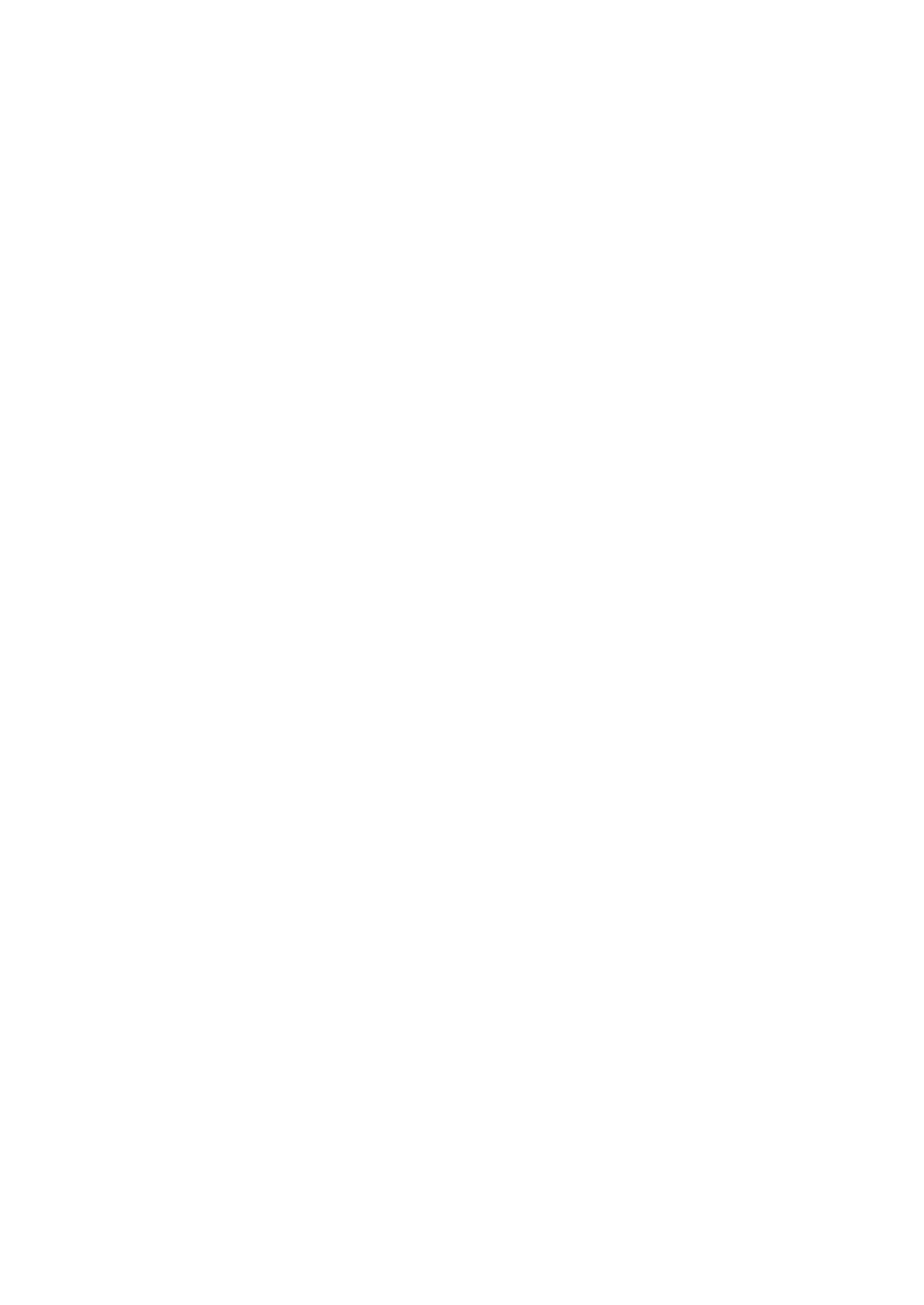## **Contents**

|                                                                                                     | <b>Abstract</b>                                                                   |                                                                                                                                   | i  |  |  |  |
|-----------------------------------------------------------------------------------------------------|-----------------------------------------------------------------------------------|-----------------------------------------------------------------------------------------------------------------------------------|----|--|--|--|
|                                                                                                     | List of figures and tables<br>Ш                                                   |                                                                                                                                   |    |  |  |  |
|                                                                                                     |                                                                                   | <b>Acknowledgements</b>                                                                                                           | Ш  |  |  |  |
| 1                                                                                                   | <b>Introduction</b>                                                               |                                                                                                                                   |    |  |  |  |
| $\overline{2}$                                                                                      | Researching social disadvantage in rural peripheries: rationale and aims          |                                                                                                                                   |    |  |  |  |
|                                                                                                     | 2.1                                                                               | Why conduct research on rural peripheries?                                                                                        | 3  |  |  |  |
|                                                                                                     | 2.2                                                                               | Why focus on Czechia and eastern Germany?                                                                                         | 5  |  |  |  |
| 3                                                                                                   | Researching social disadvantage and spatial disadvantage: main conceptual strands |                                                                                                                                   | 7  |  |  |  |
|                                                                                                     | 3.1                                                                               | Rural restructuring and peripheralization: drivers of spatial inequality under the<br>conditions of the post-socialist transition | 7  |  |  |  |
|                                                                                                     | 3.2                                                                               | Social disadvantage                                                                                                               | 9  |  |  |  |
|                                                                                                     | 3.3                                                                               | Spatial disadvantage                                                                                                              | 12 |  |  |  |
|                                                                                                     | 3.4                                                                               | Local and regional opportunity structures                                                                                         | 15 |  |  |  |
|                                                                                                     | 3.5                                                                               | Agency                                                                                                                            | 17 |  |  |  |
|                                                                                                     | 3.6                                                                               | Egocentric social networks                                                                                                        | 18 |  |  |  |
| 4                                                                                                   |                                                                                   | The interrelation of social disadvantage and spatial disadvantage: conceptual model                                               | 22 |  |  |  |
| Researching social disadvantage and spatial disadvantage in rural peripheries: study<br>5<br>design |                                                                                   |                                                                                                                                   | 25 |  |  |  |
|                                                                                                     | 5.1                                                                               | Mapping patterns of social disadvantage and spatial disadvantage                                                                  | 25 |  |  |  |
|                                                                                                     | 5.2                                                                               | In-depth regional case studies on living in rural peripheries                                                                     | 27 |  |  |  |
| 6                                                                                                   |                                                                                   | <b>Summary and outlook</b>                                                                                                        | 32 |  |  |  |
|                                                                                                     | <b>References</b><br>33                                                           |                                                                                                                                   |    |  |  |  |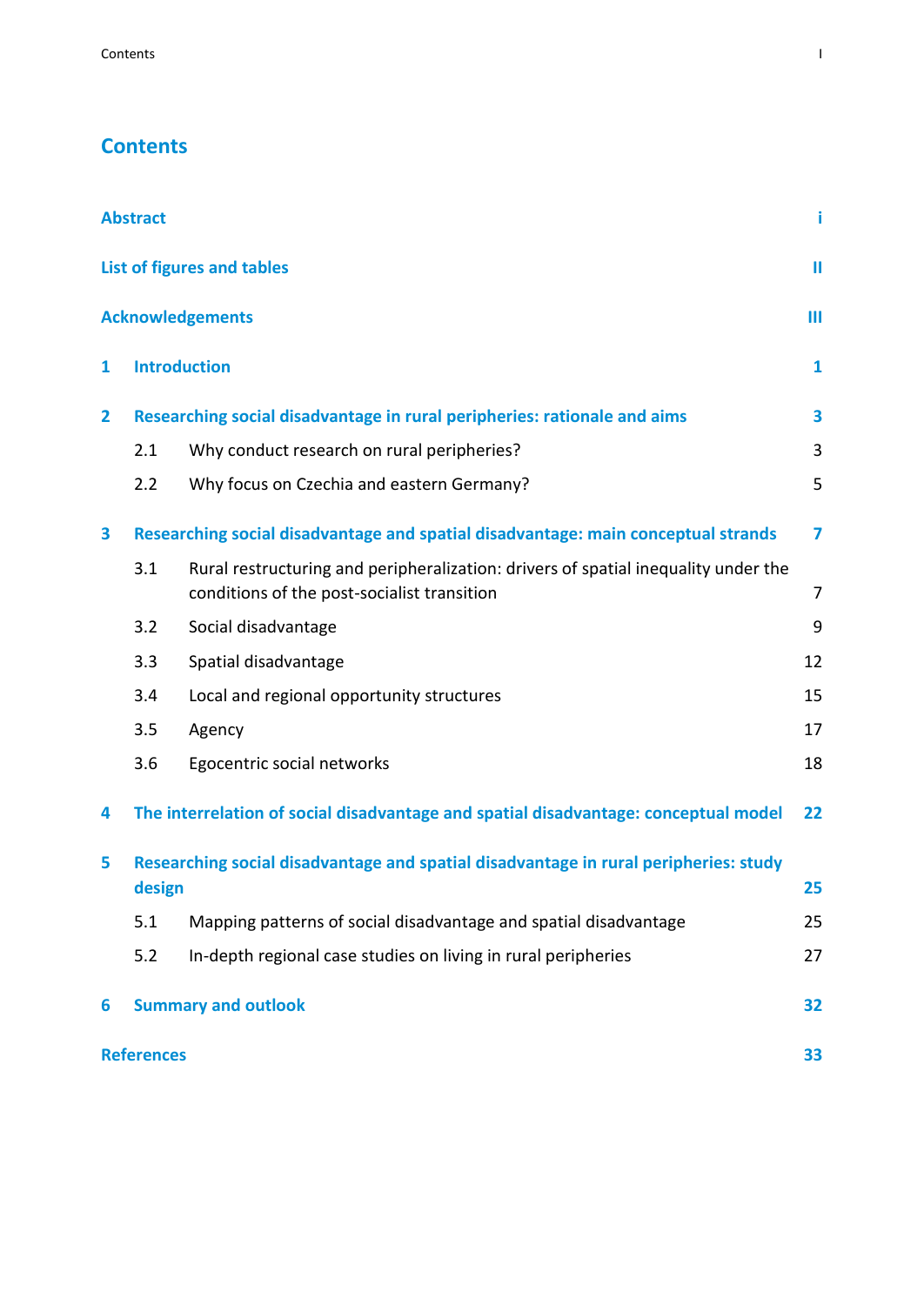## <span id="page-5-0"></span>**List of figures**

| Figure 1: | Conceptual model                                           | 23 |
|-----------|------------------------------------------------------------|----|
| Figure 2: | The four case study regions in eastern Germany and Czechia | 28 |

## **List of tables**

| Table 1: | Dimensions of social disadvantage and deprivation | 11 |
|----------|---------------------------------------------------|----|
|          |                                                   |    |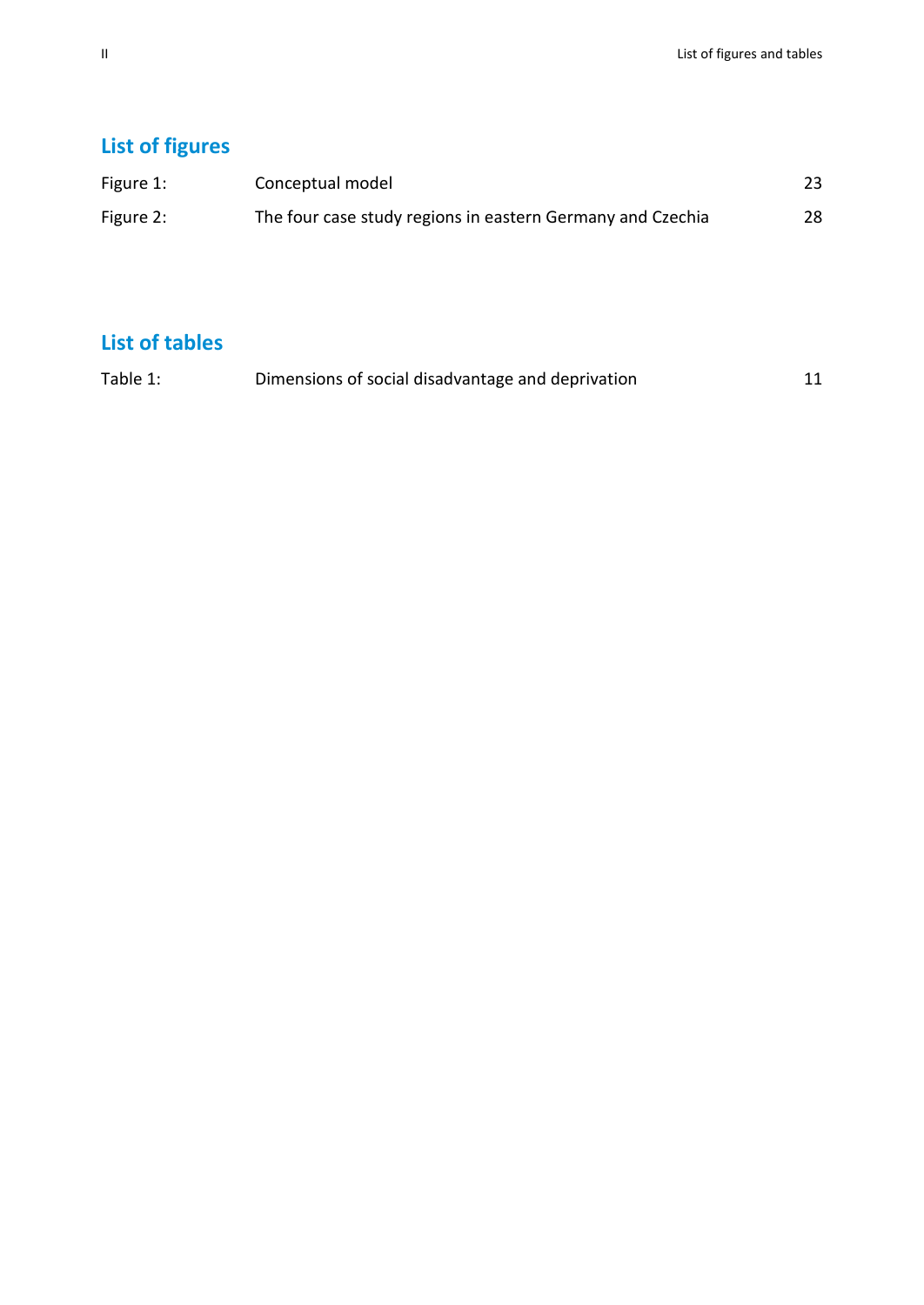$\overline{a}$ 

#### <span id="page-6-0"></span>**Acknowledgements**

The project 'Social disadvantage in rural peripheries in Czechia and eastern Germany: opportunity structures and individual agency in a comparative perspective' runs from 2018 to 2021. It is a cooperation project of the Thünen Institute of Rural Studies (Braunschweig, Germany) and the Institute of Sociology of the Czech Academy of Sciences (Prague, Czechia). It is funded as a cooperation project by the German Research Foundation (DFG; Project Number: 391073923) and the Czech Science Foundation (GAČR; Contract ID: 18-05704J).

The authors are very grateful to the participants**<sup>1</sup>** of an international rural scholars' workshop held in October 2019 in Braunschweig. On that occasion, a draft version of this paper and initial findings of the empirical research were intensively discussed. The authors also wish to thank Prof. Dr. Peter Weingarten, director of the Thünen Institute of Rural Studies in Braunschweig, Germany, and Mgr. Lucie Vidovićová, PhD., from Masaryk University in Brno, Czechia, for reviewing an earlier version of the paper and providing insightful feedback. We would also like to thank Miriam Hils and Dina Führmann for language editing. With regard to this revised paper, all remaining shortcomings are, of course, solely the authors' responsibility.

**<sup>1</sup>** Besides the authors of this Working Paper, the following colleagues participated in the workshop: Marija Drobnijaković (Geographical Institute 'Jovan Cvijič', Serbian Academy of Sciences and Arts), Patrick Küpper (Thünen Institute of Rural Studies, Germany), Giorgio Osti (Department of Political and Social Sciences, University of Trieste, Italy), Mark Shucksmith (Global Urban Research Unit, Newcastle University, U.K.), Matthias Seel (Thünen Institute of Rural Studies, Germany), Valentina Stoica (Human and Economic Geography Department and Interdisciplinary Centre for Advanced Researches on Territorial Dynamics, University of Bucharest, Romania) and Georg Wiesinger (Institute of Agricultural Economics, Rural and Mountain Research, Austria). From the project team, also Hana Daňková, Jakub Kyselovič and Martin Šimon (all: Institute of Sociology of the Czech Academy of Sciences) took part in the workshop.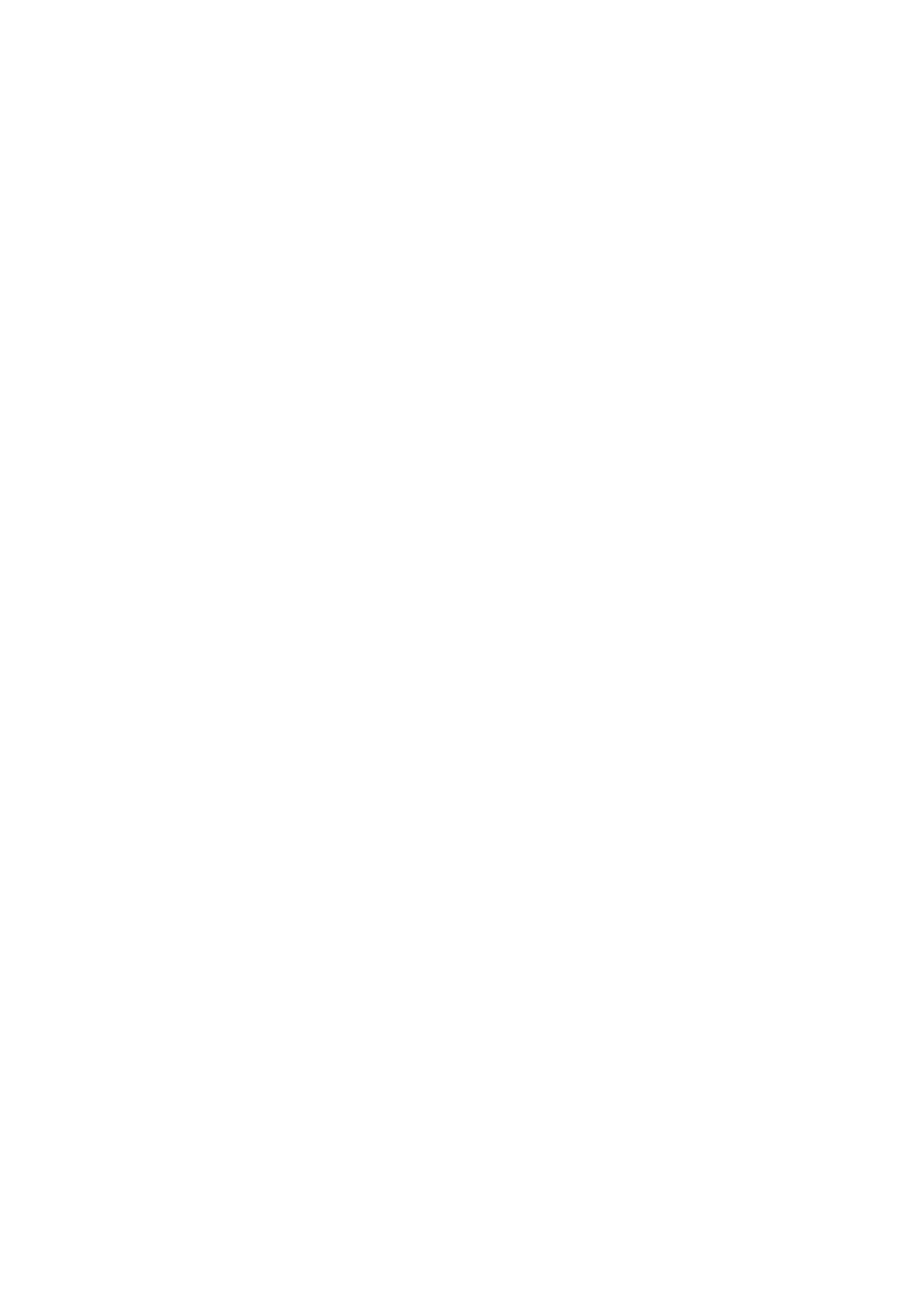#### <span id="page-8-0"></span>**1 Introduction**

 $\overline{a}$ 

Rural regions have recently attracted more attention in the political and public discourse, both in Europe and elsewhere.**<sup>2</sup>** Narratives of a growing urban-rural divide and of places (and people) that are 'left behind' have emerged, and have found a critical echo in scholarly debates (e.g., McKay, 2019; Ulrich-Schad and Duncan, 2018). Peripheral rural areas are said to be particularly affected by multiple forms of social disadvantage and spatial disadvantage, including a lack of public and private services, a weak economic base, poor accessibility, and detrimental demographic changes. Among these demographic changes are the outmigration of younger and more skilled people, subsequent population decline, and population aging (Commins, 2004). Of course, the structural problems of rural peripheries are not new, and have been discussed in regional and rural studies for quite a while. However, the questions of *how these structural problems interact with social inequalities* and *what peripheralization processes mean to disadvantaged social groups* living in these areas have not yet been sufficiently tackled by empirical studies. Moreover, only a few theoretical contributions have established convincing links between spatial disadvantage and social disadvantage at different scales. It is in particular the interplay of macro processes and micro behavior that is the starting point of the Czech-German research project 'Social disadvantage in rural peripheries in Czechia and eastern Germany: opportunity structures and individual agency in a comparative perspective' (2018- 2021). When we refer to rural peripheries in this project, we do not mean a fixed, clearly delineated 'container space'; but instead apply a processual understanding to these areas (for more detail, see Chapter 3.1). Certainly, rural areas may undergo different processes, and opposite processes of de-peripheralization can also occur (Steinführer et al., 2016).

This Working Paper introduces a theoretical framework for analyzing the relationships between social disadvantage and spatial disadvantage, and demonstrates a study design for implementing these theoretical ideas. Chapter 2 presents the rationale for this research focus, as well as the specific aims of the Czech-German comparison. In Chapter 3, deeper insights into major concepts and theoretical reasoning are provided. The problem statement starts with the processes that are currently being discussed in rural studies as potential drivers of spatially differentiated developments and forms of spatial inequality: rural restructuring and peripheralization. We then introduce the concepts of social disadvantage and spatial disadvantage. We also pay attention to the role of local and regional opportunity structures as mediating factors between the macro processes and the individual lives of inhabitants of rural peripheries. On the micro level, we focus on socially disadvantaged groups and their agency, and consider their social networks as another mediating meso level. Chapter 4 brings these debates together by visualizing the theoretical framework. The theoretical considerations are

**<sup>2</sup>** See, for example, Ehrenstein (2016), 'Zukunftsfragen entscheiden sich auf dem Lande', Welt online, November 15, 2016; Noack (2016), 'The urban-rural divide that bolstered Trump isn't just an American thing; it's prevalent in Europe, too', The Washington Post, November 27, 2016; Blickle et al. (2019) 'The New Colors of Europe', DIE ZEIT, July 2, 2019.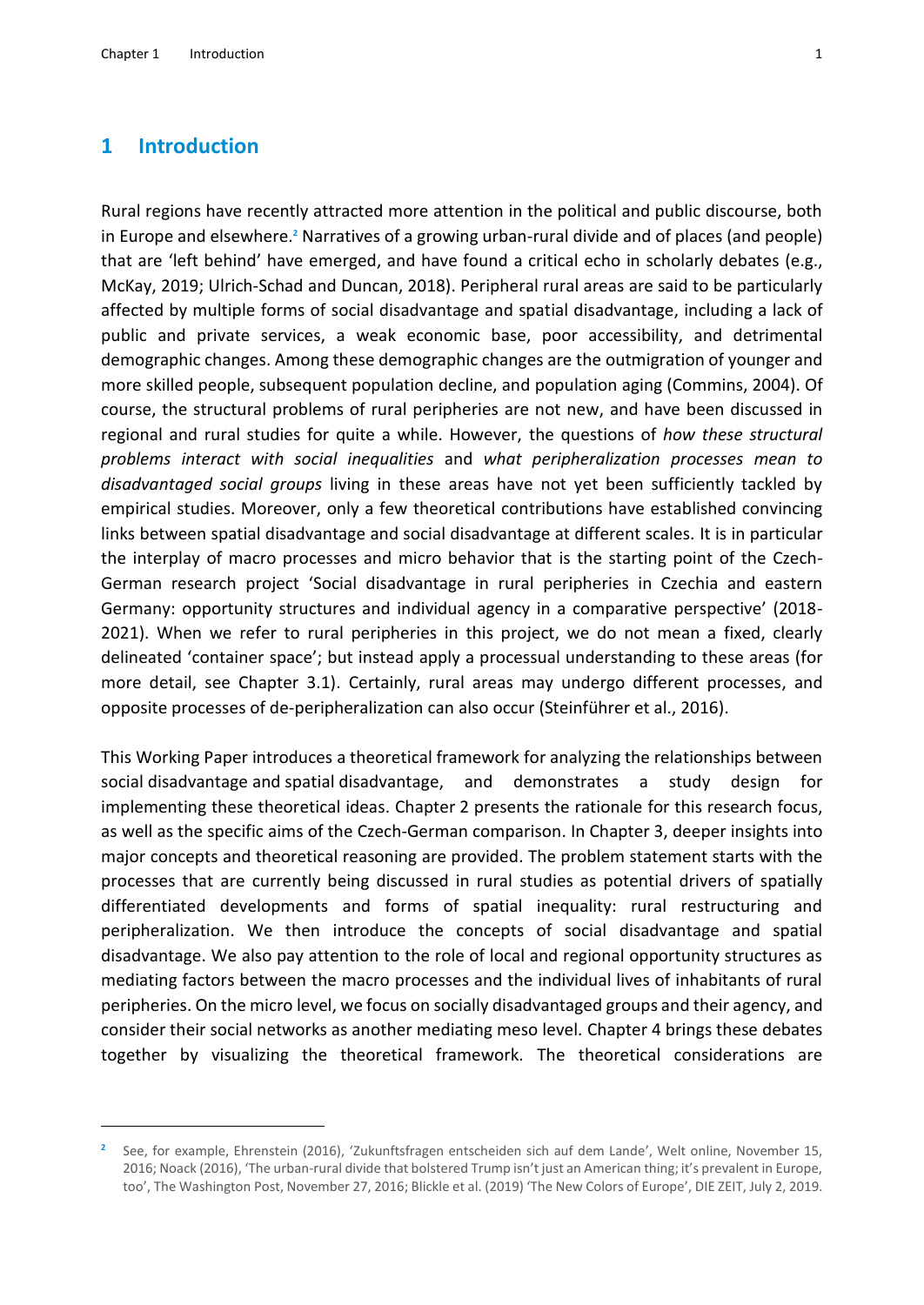complemented by a research design that allows for the analysis of social disadvantage in rural peripheries in Chapter 5. Finally, Chapter 6 provides a summary and an outlook that explains further developments in the research setting.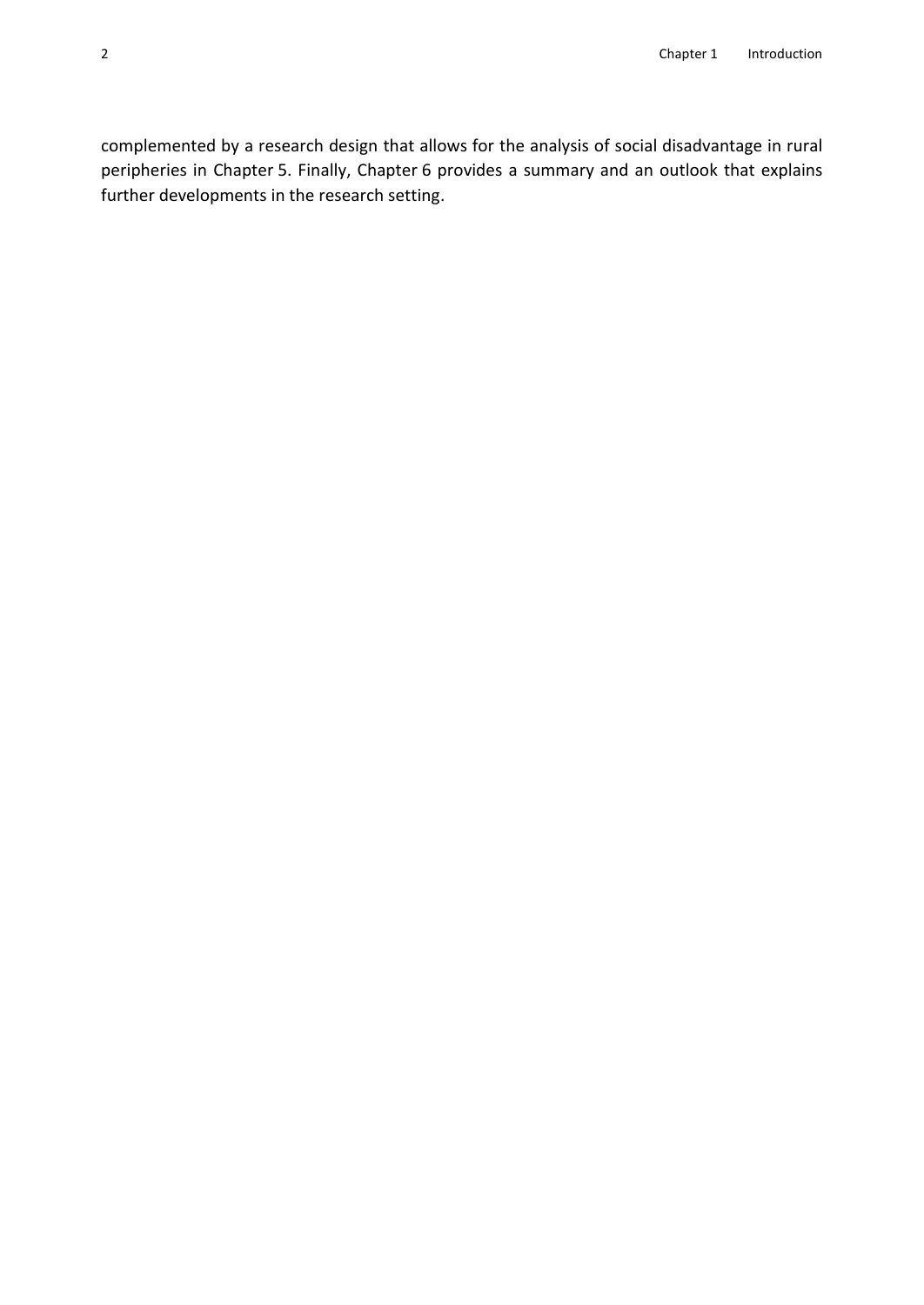## <span id="page-10-0"></span>**2 Researching social disadvantage in rural peripheries: rationale and aims**

The structural problems of rural peripheries have been discussed in regional and rural studies for a number of decades (e.g., Copus, 2001; Lamprianidēs, 2004). This is also the case for the topics of social disadvantage and rural poverty (e.g., Shucksmith, 2012). However, the questions of *how structural problems interact with social inequalities* and *what peripheralization processes mean to disadvantaged social groups* living in these areas have not yet been sufficiently tackled by empirical studies. Our comparative research therefore has the following aims:

- a) exploring patterns of social disadvantage and spatial disadvantage in rural Czechia and eastern Germany on a structural macro level;
- b) analyzing how rural residents perceive and deal with these structural disadvantages on an individual micro level;
- c) examining how the meso level of social networks (e.g., of kin and friends) mediate these disadvantages; and
- d) investigating in an explorative way whether and, if so, how economic dynamics in peripheral(ized) regions (e.g., new industrial or tourist investments) can transform existing patterns of social disadvantage and spatial disadvantage.

#### <span id="page-10-1"></span>**2.1 Why conduct research on rural peripheries?**

The term 'periphery' either refers to a location (being at the edge of something, and, thus, at a certain distance from a center) or is used within a functional context (something that only becomes meaningful in reference to a center or core; or something that is excluded from existing networks or holds a subordinate position). From either perspective, the term is rarely used in a neutral sense, but instead has connotations of backwardness and underdevelopment (in more detail and with further references: Steinführer et al., 2016: pp. 2-8; Kühn, 2015). The core or center is conceptualized as a hub connecting a variety of nodes in a network of economic, transportation, and symbolic interactions; power relations; and material and financial flows. The periphery, by contrast, is seen as having only a few connections. From this perspective, the periphery and the center are complementary spatial categories with a dialectical relationship to each other (Heintel, 1998: p. 17).

The center-periphery distinction is of primary importance for rural areas, as from the perspective of the center, rural areas are systematically located on the periphery. However, even within rural areas, there are differences between more central places and areas with locational disadvantages. Thus, rural peripheries are peripheral in a multiple senses: i.e., they are distant from the centers of economic, political, and symbolic power spatially, psychologically, and in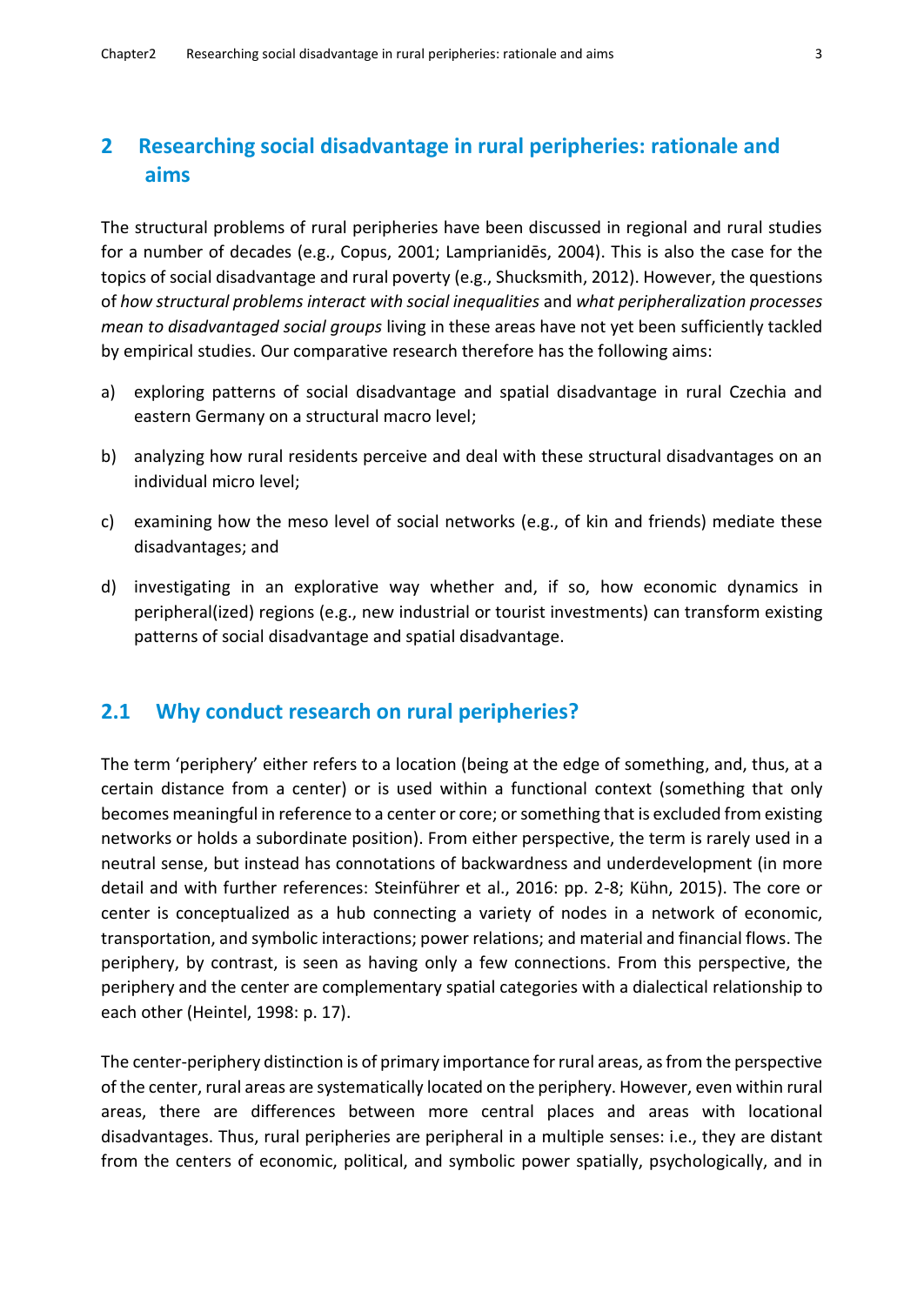terms of influence. Moreover, within rural areas, peripheries are characterized by relatively poor accessibility and more severe disadvantages. For people living in rural peripheries, mobility is essential to participation in society (Osti, 2010).

The rural peripheries that are the major focus of our research have been described in terms of six dimensions: distance (referring to poor accessibility); disconnectedness (in terms of being excluded from global economic networks); (relative) deprivation (relating to subjective perceptions of living in a peripheral region); dependency (on external decisions and funding); difference (as some peripheries cope better than others); and discourse (stigmatization that exacerbates existing disadvantages) (similarly Steinführer et al., 2016: pp. 7-9; advancing Ferrão and Lopes, 2004).

Up to now, scholars have devoted little attention to the question of how spatial disadvantage in rural peripheries affects the daily lives of individual inhabitants, and of what coping mechanisms these inhabitants use to deal with these constraints. Moreover, previous research has failed to adequately consider the residential context of rural peripheries as a setting that produces and reinforces distinct forms of social disadvantage (for exceptions,see, e.g., Bernard and Šafr, 2019; Bernard et al., 2016; Klärner et al., 2015; Kreher, 2012; Nagy et al., 2015; Steinführer and Küpper, 2013; Temelová et al., 2011). This gap in the literature is particularly striking given the extensive research on intra-urban residential segregation. Indeed, investigations into neighborhood effects in urban areas – that is, research into how the structural conditions of the residential context influence the life chances of the neighborhoods' inhabitants – are well advanced (e.g., van Ham et al., 2012). Moreover, the majority of existing studies on rural peripheries have been intra-nationally focused, thus leaving space for a broader perspective that compares different countries. Our research design involves cross-national research on two post-socialist societies. This approach allows us to obtain deeper insights into how the more general mechanisms of social disadvantage are transforming rural peripheries. It also permits us to gain an understanding of how local and regional opportunity structures affect the lives of the people living in these areas. These issues are especially relevant in the post-socialist societies of Central and Eastern Europe, as the rural peripheries – along with the deindustrialized regions – in these countries are often considered to be the losers of the societal transformation after 1989/1990 in terms of their demographic development, access to well-paid jobs, and infrastructure (Bürkner, 2005; Nagy et al., 2015; PoSCoPP, 2015). However, such judgments should also take the pre-transition experiences of these areas into account, as it is clear that the peripheral rural areas and small villages in these countries were experiencing infrastructure, economic, and social disadvantages well before 1990 (Leibert, 2013; Steinführer, 2020). Brown and Schafft (2003) have argued convincingly that in both spatial and social terms, the wealth and opportunities provided by the post-socialist transition have been distributed unevenly, and have added to existing inequalities.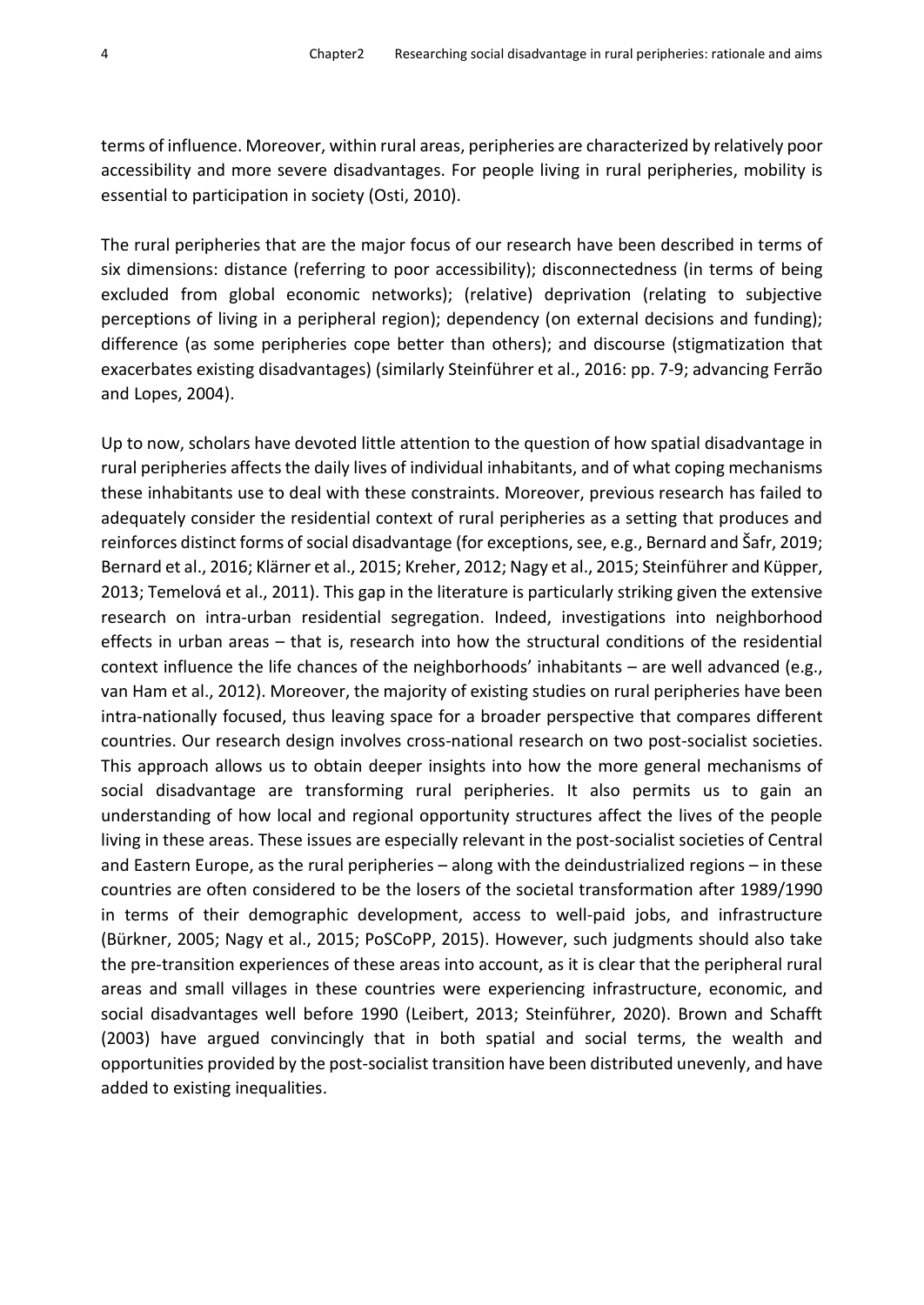#### <span id="page-12-0"></span>**2.2 Why focus on Czechia and eastern Germany?**

A comparison of the rural areas in Czechia and eastern Germany is particularly interesting because of their historical and structural similarities. For centuries, the territories of the two societies were part of the Holy Roman Empire, and they thus have similar cultural, religious, political, and economic foundations. From the 19<sup>th</sup> century onward, large parts of Bohemia, Moravia, and Saxony (along with Silesia) became the main centers of industrialization in Central Europe. After World War II, Czechoslovakia and the German Democratic Republic had higher levels of industrialization and urbanization than the other states in Central and Eastern Europe. In addition, from the early 1990s onward, both Czechia and eastern Germany experienced a radical transition in which they went from being socialist societies with central planned economies to being democratic societies with market economies. Nonetheless, up to today, legacies of socialism can still be observed in Czechia and eastern Germany. For example, in the rural areas of these countries, these legacies are apparent in the prevalence of large farms, rather than of family farming, which has resulted in specific land use patterns. Moreover, the two societies experienced somewhat similar processes of post-socialist rural restructuring, and, in particular, a sharp decline in agricultural employment (Gorlach, 2006; Laschewski, 2009; Šimon and Bernard, 2016). In addition, since Czechia joined the European Union in 2004, the rural areas in both countries have been exposed to the institutional framework of the Common Agricultural Policy (CAP), including its instruments and funding to support not only agriculture, but rural development in general. We expect that this common framework is having similar effects on the rural regions in the two societies (Heindl and Steinführer, 2020).

Despite their common legacies, the political developments, economic processes, and migration patterns in eastern Germany in the post-socialist period differed from those in Czechia. Because there was an almost complete transfer of western German institutions and rules to eastern Germany throughout the 1990s, eastern Germany always represented a specific case of the postsocialist transition. This process was accompanied by enormous and sudden losses in industrial, administrative, and agricultural jobs; high unemployment rates; and high rates of outmigration, especially of younger and better educated people (and, among them, more women than men; Leibert, 2016). Most of these outmigrants headed to western Germany. However, until today, significant economic, social and political differences remain between the western and the eastern parts of the country, and additional differences have emerged in recent decades as unintended consequences of reunification (for a general assessment of regional development in eastern Germany after 1990, see Becker and Naumann, 2020). Indeed, the term 'peripheralization' was initially developed in reference to rural areas in eastern Germany (see Chapter 3.1). Parts of urban and rural regions in Czechia were also negatively affected by job losses during the transition period, and spatial concentrations of poverty and unemployment have emerged in recent decades. However, unlike in eastern Germany, the economic decline in Czechia was, in general, not accompanied by high rates of rural outmigration and depopulation. On the contrary: during the 1990s and 2000s, a distinctive suburbanization process had strong effects not only on the fringes of the large urban centers, but also on semi-rural and rural areas,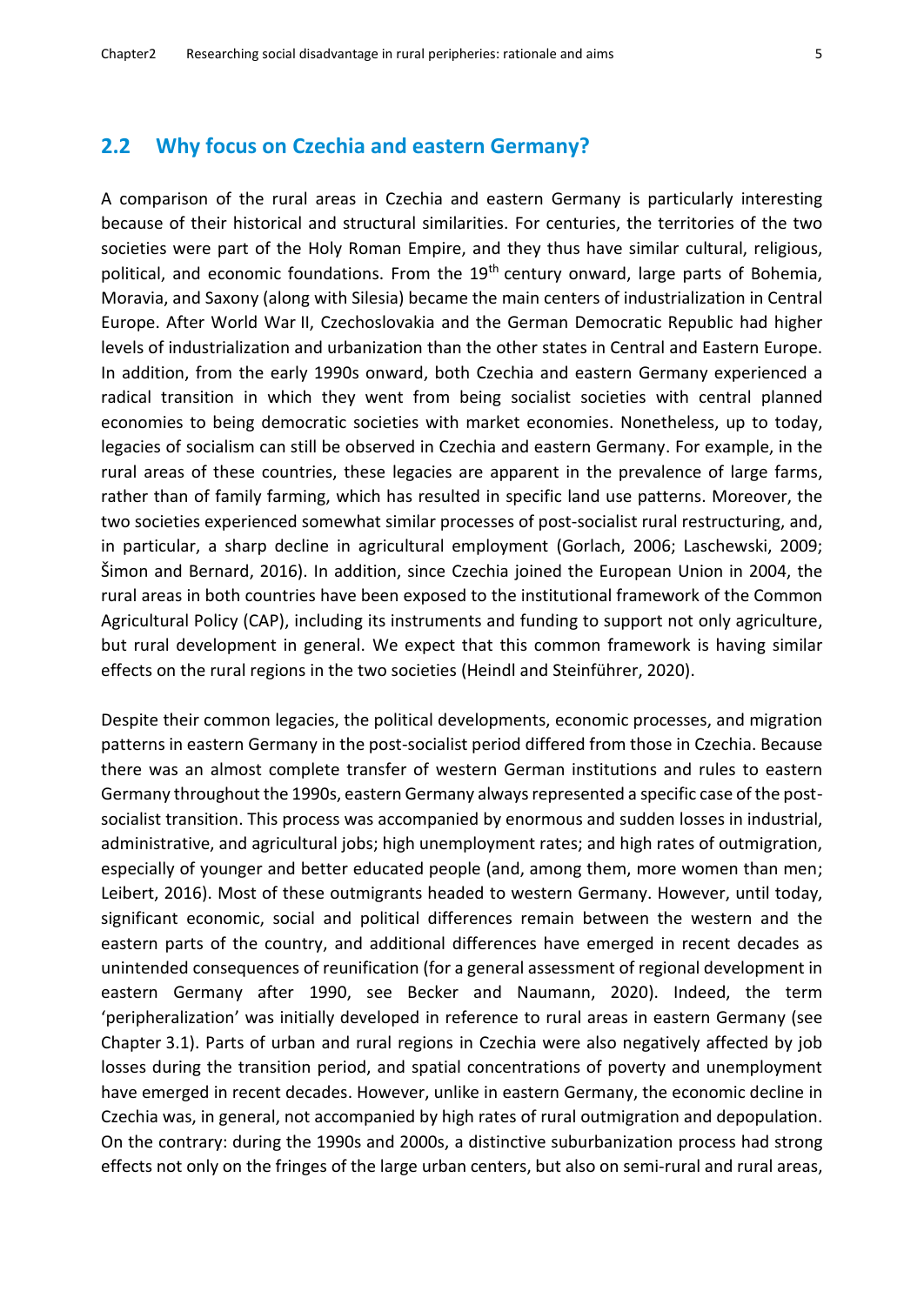and resulted in population growth in large parts of the Czech countryside (Ouředníček et al., 2019). In addition to their diverging migration patterns, a further major difference between the rural areas in Czechia and eastern Germany is in their administrative structures: in Czechia, rural areas are made up of a large number of small municipalities; whereas in eastern Germany, the municipal units are generally much bigger, with administrative and social services being increasingly concentrated in small town centers (Lešková and Vaishar, 2019; Steinführer, 2018).

Czechia and eastern Germany are interesting to compare not only because of their common experience of having been affected by the collapse of socialism; but also because of they face similar challengestoday, including economic processes such as deindustrialization, (some degree of) re-industrialization, tertiarization, and globalization. Moreover, both countries are experiencing a restructuring of the welfare state and processes of trans-nationalization and European integration. The demographic changes in both countries raise similar issues, such as the aging of the population and shortages of skilled workers. Among the similar developments in the rural areas of the two countries are growing concerns about declines in basic public and private services, the concentration of such services in urban centers, and a lack of accessibility and mobility. In addition, according to a cluster analysis that compared the member states of the European Union, Czechia and Germany currently have similar profiles in terms of poverty and social exclusion. Both countries are grouped within the first of five clusters, which is characterized by low risks of poverty and of social exclusion (Lobata and Kaup, 2014). All of these issues also represent challenges to the broader political and social agenda (Beetz et al., 2008; Bernard, 2018). In Germany, achieving so-called equivalent living conditions (*gleichwertige Lebensverhältnisse*) in all regions has become a prominent political goal, and a topic of recurring public debates (e.g., ARL, 2006, 2020; Steinführer et al., 2020). This issue has also been addressed by the Czech public administration, "claiming that rural areas do not offer living conditions comparable to cities, suffer from a limited 'viability' and therefore lose population" (Bernard, 2018: p. 192, with reference to the Czech Ministry of Agriculture). These debates need to be seen within the broader framework of spatial justice discourses related to the unequal spatiality of resource availability and accessibility (Israel and Frenkel, 2018; Soja, 2010).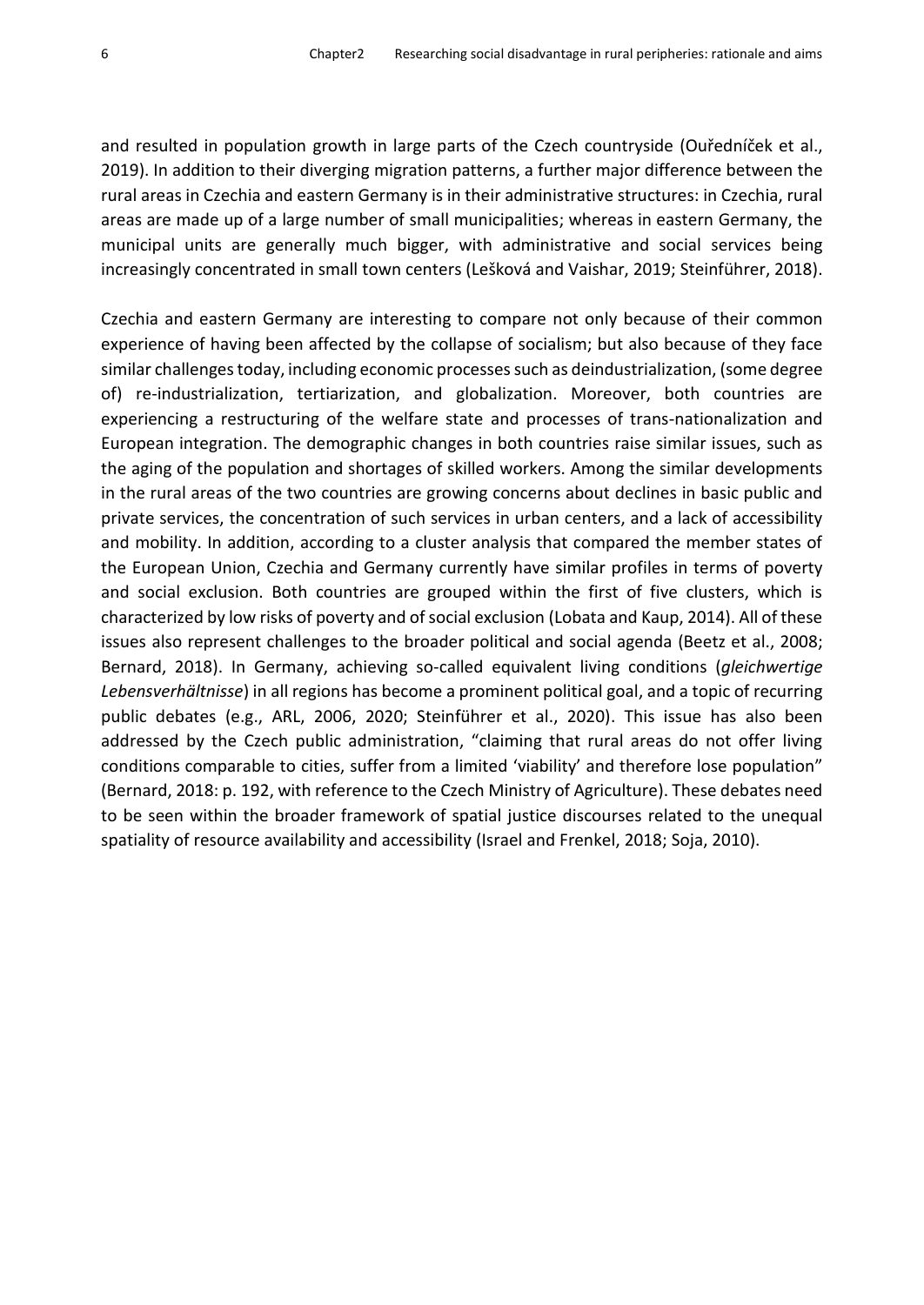#### <span id="page-14-0"></span>**3 Researching social disadvantage and spatial disadvantage: main conceptual strands**

The individual concepts to which our research interest relates are addressed in specialized – and, to a large extent, separate – research strands in rural and urban studies, regional sciences, sociology, and geography. It is neither possible nor desirable to recapitulate these respective scholarly debates. Rather, we will briefly summarize each of the concepts within the framework of our research objectives (as outlined in Chapter 2). We will consider both the international discourse, as well as specific scientific accounts from Czechia and Germany.

#### <span id="page-14-1"></span>**3.1 Rural restructuring and peripheralization: drivers of spatial inequality under the conditions of the post-socialist transition**

In recent decades, 'rural restructuring' has become a widely used term in rural studies (e.g., Csurgó et al., 2018; Hedlund and Lundholm, 2015; Hoggart and Paniagua, 2001; Woods, 2005). As such, it is a broad and, at the same time, fuzzy umbrella term that refers to the interplay of a variety of changes in rural areas. Broadly speaking, 'rural restructuring' can be looked at from two main angles: i.e., as a concept that focuses on the far-reaching sectoral changes relating to the diminishing and transformative role of agriculture in western societies; or as a concept that emerges from a territorial perspective on rural areas as spaces of life, work, culture, etc. When applying an agricultural perspective, the long-term decline of the importance of farming as a primary sector in the national economies of the Global North, the rationalization of agricultural practices, and the transformation from the 'production' to the 'consumption' countryside, come to the fore. By contrast, as a space-related term, 'rural restructuring' focuses on the interplay of multidimensional economic, social, and technological changes in globalized societies, as well as their (specific) outcomes for rural areas, and their effects on the differentiation of economic, regulatory, and social conditions (Hoggart and Paniagua, 2001; Marsden, 1999; Marsden et al., 1990).

Rural restructuring is also used to describe the far-reaching transformations of agriculture and rural societies within the post-socialist context. Here, the term refers more specifically to the changes in the agricultural sector in terms of property structures and land use, market liberalization, technical progress, and rationalization and the related mass dismissal of labor; as well as to the institutional, demographics and social changes in rural areas (and in entire societies) in the decades that followed the political transition in 1989/1990 (e.g., Csurgó et al., 2018; Laschewski, 2009).

Relatively independent of that debate, the concept of 'peripheralization' was developed in the German scholarly discourse in the early 2000s. Starting from the notion of (rural) peripheries as areas where structural disadvantages are intertwined with geographical location, a dynamic perspective on this spatial category was introduced. Thus, based on a processual understanding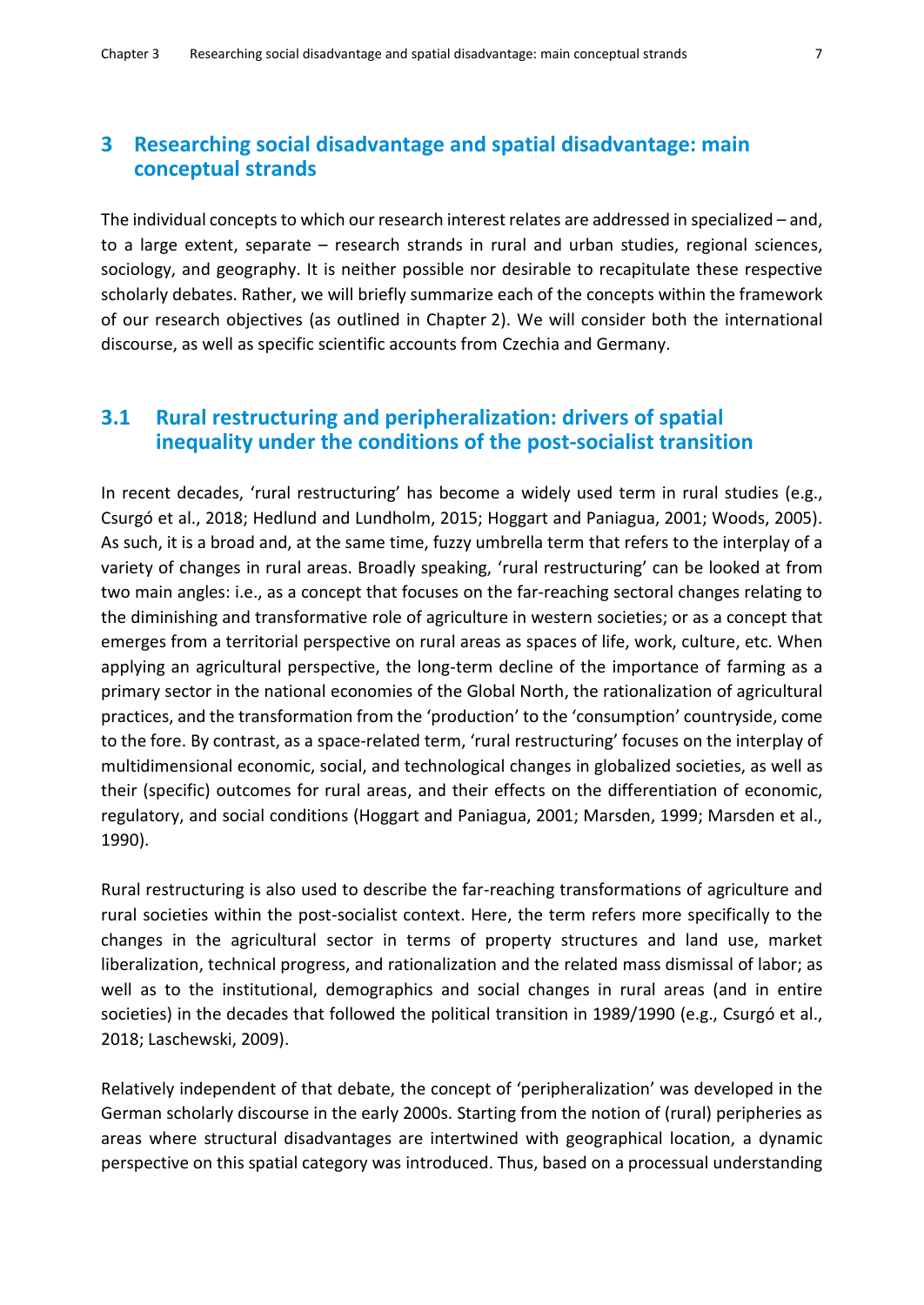of the term, peripheralization can be defined as resulting from an overarching socio-spatial polarization at the regional level (Bürkner, 2005; Keim, 2006). It therefore refers to the economic, political, and symbolic decoupling of regions within the framework of broader spatial developments. The term peripheralization was coined to describe negative developments in non-metropolitan or non-central areas, originally with a particular reference to rural areas in eastern Germany. Besides having economic insufficiencies, peripheralized regions are characterized by a decline in public infrastructure and private services (mainly with regard to medical services, educational institutions, community centers, and local supply services), a lopsided dependency on economic and political centers, and a decoupling from positive impulses for development (Barlösius and Neu, 2008; Beetz et al., 2008). With regard to demographic developments, peripheralization is strongly intertwined with age and socially selective outmigration, and, in the short and medium term, with significant levels of population decline and aging (Leibert, 2016; Steinführer et al., 2014). A particular focus of the debate on peripheralization is on its symbolic dimension: i.e., the term refers not only to the 'hard' infrastructure and deficits in economic development that reinforce peripheralization processes, but also to the representations of such regions in the media, and in political and scientific debates (Bürk, 2013; Willett, 2020). This perspective allows us to link the peripheralization debate to more general questions regarding the social construction and reproduction of space; and, thus, to issues of economic, political, and symbolic power relations and class struggles (Bourdieu, 1992a, 1992b; Shucksmith, 2012).

Rural restructuring and peripheralization are both concepts that point to the social and spatial effects of broader macroeconomic and societal processes (e.g., deindustrialization, tertiarization, globalization, restructuring of the welfare state, post-socialist transitions, transnationalization, European integration, demographic changes). Our interest here lies in examining how rural restructuring and peripheralization affect spatial inequalities and their social effects: Who profits from economic and social changes, and who does not? Both concepts deal with the (re)production of spatial inequalities resulting from developments on the macro level: while urban and rural areas and metropolitan and non-metropolitan regions are affected differently by these developments, rural areas are also diversifying. There are 'winners' and 'losers' – that is, while some regions are able to profit from economic and societal changes, other regions are in weaker and more spatially disadvantaged situations in terms of the various dimensions discussed above (Schmied, 2005). We call these regions rural peripheries. As outlined above, the process of peripheralization amplifies and, in many cases, perpetuates existing forms of spatial disadvantage. It is also a result of political decisions and the allocation and redistribution of resources and power among regions, centers, and peripheries as part of a broader process of rearranging and reorganizing (western) welfare states.

Some efforts have been made to link peripheralization explicitly to established theories of polarization, dependency, uneven development, and territorial justice (e.g., Fischer-Tahir and Naumann, 2013; Lang, 2012). The scholarly debate has stressed the economic dependency of peripheries in terms of the division of labor and global value chains. Hence, as well as being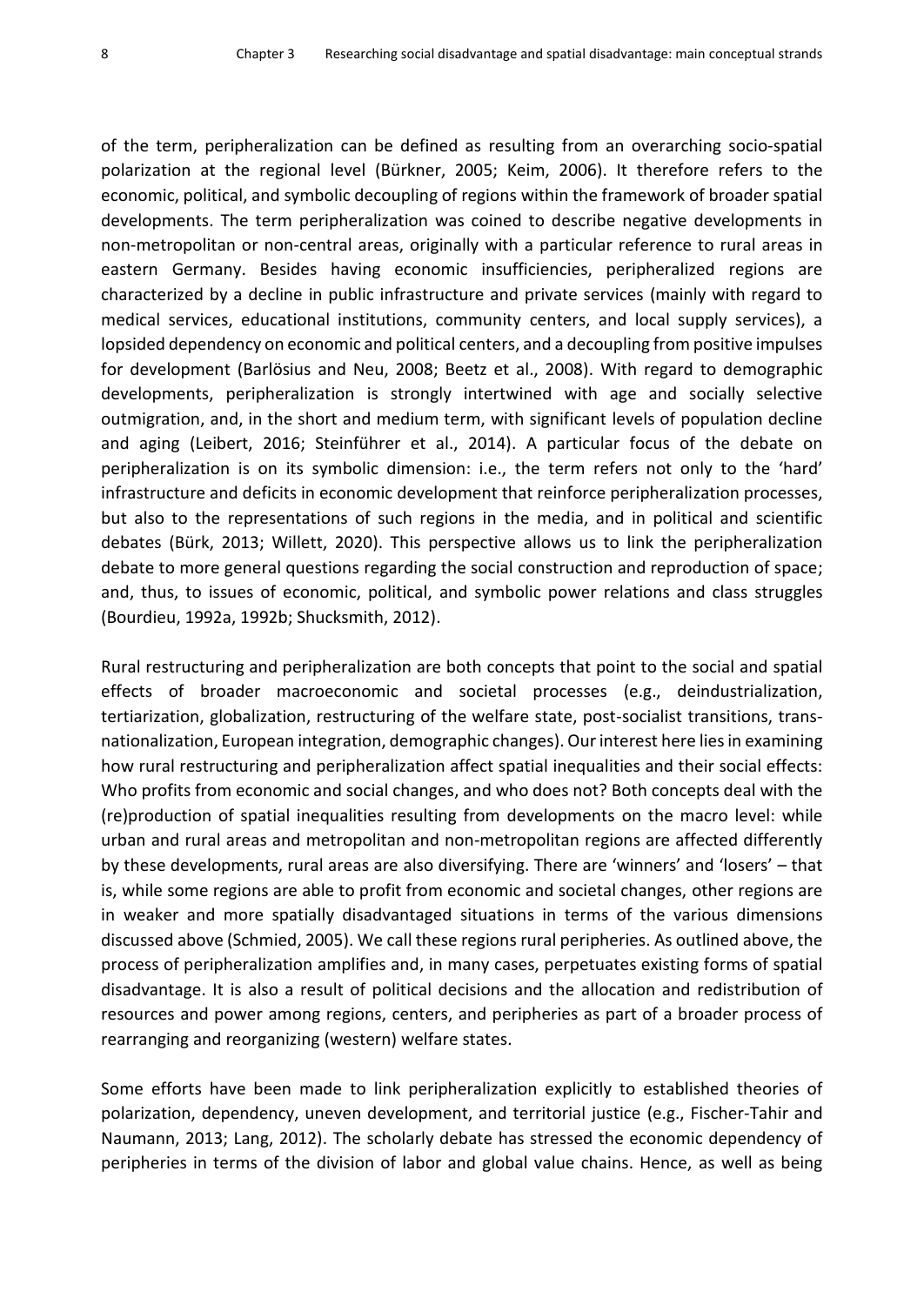dependent on metropolitan areas, peripheries are considered to have a dependent and subordinate position in globalized economies. Not least, the ascriptions and discourse-related aspects of peripheries are deemed very important – both as ascriptions from the outside, and as 'mental lock-ins' (Lang, 2012: p. 1751; Meyer and Miggelbrink, 2013).

#### <span id="page-16-0"></span>**3.2 Social disadvantage**

The concept of 'social disadvantage' is applied to individuals or households who are not able to lead their lives in ways that are available to the majority of the population, and who thus cannot fully participate in society (Shucksmith et al., 1996). In many cases, social disadvantage has been described in very vague and general terms; e.g., "limited or denied access to worthwhile social goods or social positions" (Böhnisch and Schröer, 2004). The strength of this concept is, however, that it is multidimensional, and relates not only to a lack of income, but also to a shortage of material, cultural, and social resources (Shucksmith et al., 1996). In addition, it relates to a condition, as well as to the processes through which relative advantages or disadvantages are conferred or attained (Platt and Dean, 2016).

The concept of social disadvantage has an objective and a subjective side. Objectively, it measures whether a person differs in his or her resource endowment from the majority of the population. Interestingly, however, this measure does not necessarily need to coincide with an individual's subjective perception of feeling deprived or worse-off (Kreckel, 1992). This issue becomes even more complex with the observation that what some people consider to be indispensable (e.g., having a car), may not be necessary for others (Dean, 2016). Subjective feelings of being disadvantaged (or 'left behind'; Ulrich-Schad and Duncan, 2018) do not necessarily need to correspond to objective measures of social inequality (Townsend, 1987). Another reason for the vagueness of the term is that the dimensions of social disadvantage may differ according to the research interest, the subject under scrutiny, the societal context, and the place and time.

The concept enables the linkage of different levels of observation: i.e., social structural phenomena on the macro level of social inequalities can be linked with individual agency (and coping) on the micro level (see Chapter 5.1). Thus, social disadvantage is not purely an individual fate, but is rather the outcome of social and economic processes and political decisions (Kersten et al., 2012). In addition, the concept draws attention to the question of how individuals perceive and deal with these processes; e.g., what social resources they can mobilize to cope with disadvantageous living conditions (Böhnisch and Schröer, 2004; Klärner and Knabe, 2019; Steinführer et al., 2014). Along these lines, Reimer (2004) reformulated and modernized Polanyi's (1944) 'modes of economic integration,' arguing that processes of (as he terms it) social exclusion operate through four social systems: market relations (e.g., on the labor market), bureaucratic relations (e.g., state institutions), communal relations (e.g., family and friends, based on shared identity), and associative relations (e.g., clubs and organizations of shared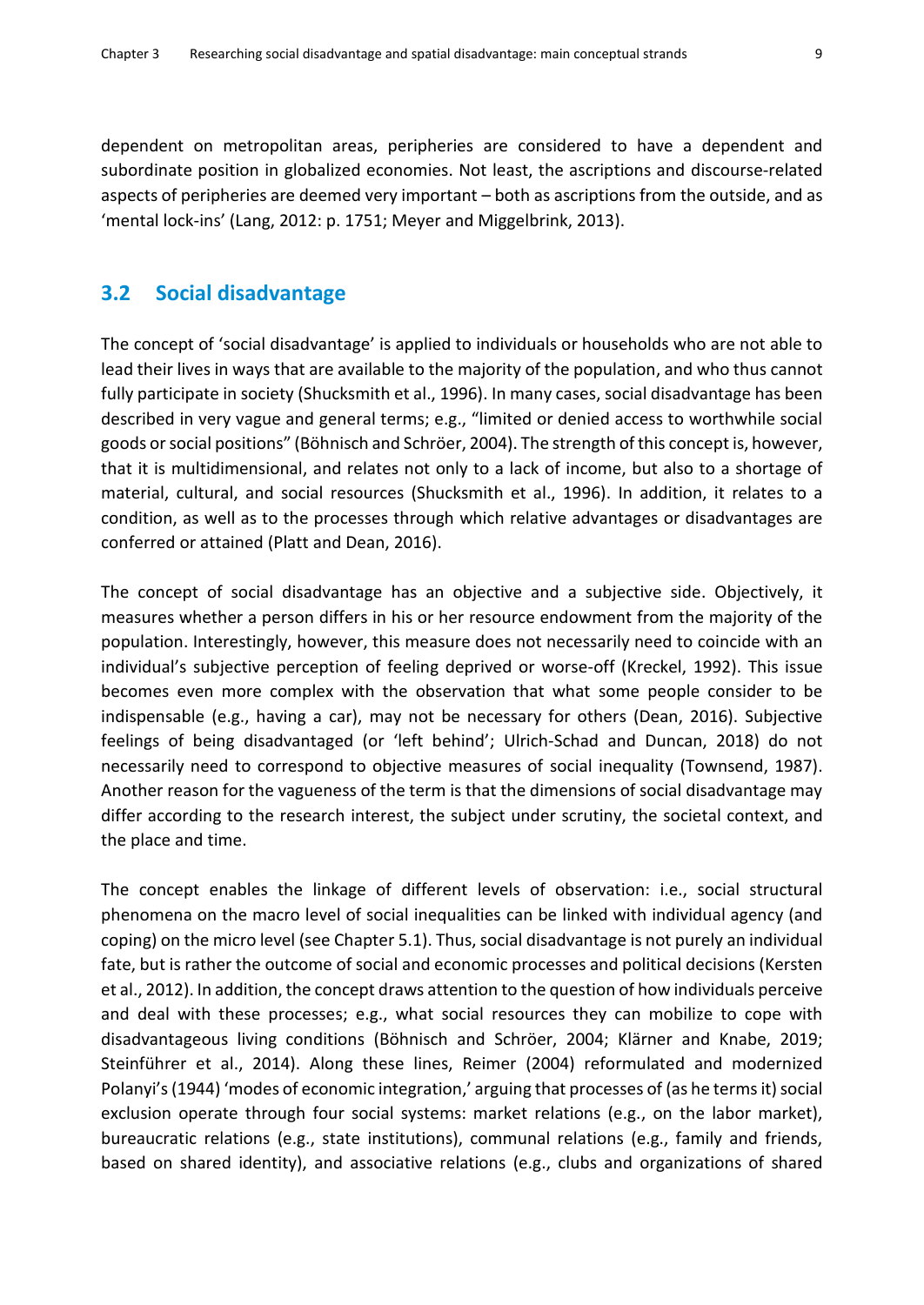interests). These modes link individuals' interactions on the micro level with developments on the societal macro level: e.g., economic crises may affect the structures of the labor market; public reforms may influence how state institutions work; and the structures of these systems may influence not only the distribution of resources, but also the individual's capacity to act.

The concept of 'social disadvantage' is often used interchangeably with other concepts, such as social deprivation, social exclusion, or vulnerability. These concepts are also defined in very similar ways, and sometimes differ only in specific nuances. However, they are rooted in rather distinct disciplines and research strands. As we cannot recapitulate and discuss in detail the formation, development, and usage of these concepts in this Working Paper, we will elaborate on why we prefer to use the concept of social disadvantage in our current research, rather than the concepts of social deprivation, social exclusion, or social vulnerability.

When it comes to operationalizing the concept of social disadvantage, lists of different fields of disadvantage are very similar to the wide range of existing deprivation indicators and indexes. Table 1 presents the dimensions of social disadvantage, as conceptualized by Headey (2006: pp. 18, 19); and directly compares them to the dimensions of three different indexes of deprivation (for further examples from the deprivation literature, see Burke and Jones, 2018; Havard et al., 2008; Kroll et al., 2017; Maier and Schwettmann, 2018; Midgley et al., 2003; Noble et al., 2006; Ribeiro et al., 2018).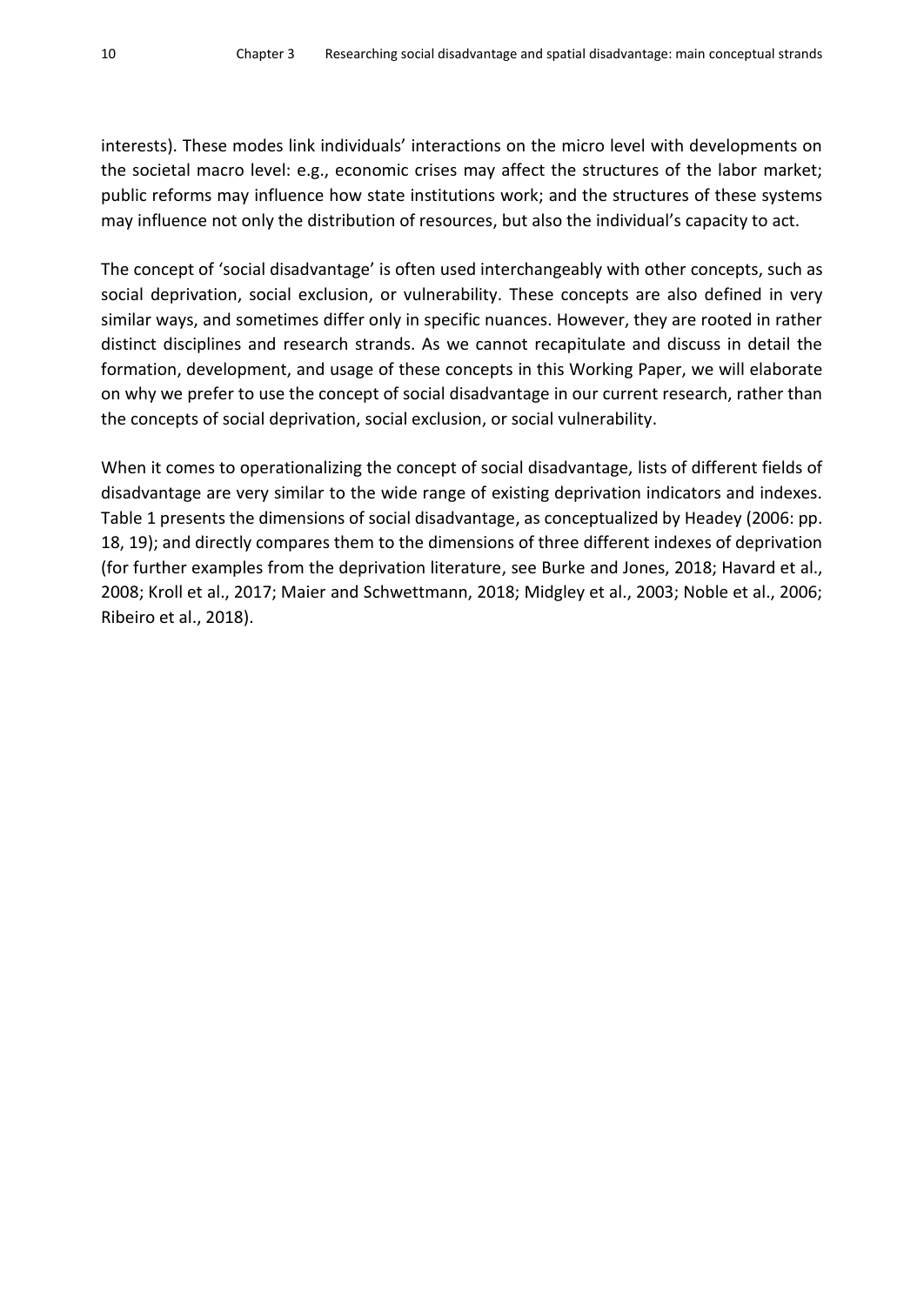| Dimensions of social                   | Northern Ireland                                |                                                    | German Index of                                  |  |
|----------------------------------------|-------------------------------------------------|----------------------------------------------------|--------------------------------------------------|--|
| disadvantage                           | <b>Measures of Multiple</b>                     | <b>English Index of</b><br><b>Deprivation 2004</b> | <b>Multiple Deprivation</b><br>2017 (Maier 2017) |  |
| (Headey 2006)                          | <b>Deprivation 2001</b>                         | (Noble et al. 2004)                                |                                                  |  |
|                                        | (Noble et al. 2001)                             |                                                    |                                                  |  |
|                                        |                                                 |                                                    |                                                  |  |
| Financial capital and                  | Income<br>Income                                |                                                    | Income                                           |  |
| functioning, financial<br>satisfaction |                                                 |                                                    |                                                  |  |
| <b>Employment and labour</b>           | Employment                                      | Employment                                         | Employment                                       |  |
| market functioning,                    |                                                 |                                                    |                                                  |  |
| employment outcomes and                |                                                 |                                                    |                                                  |  |
| job satisfaction                       |                                                 |                                                    |                                                  |  |
| Health capital and                     | Health deprivation and<br>Health and disability |                                                    | $**$                                             |  |
| functioning, health outcomes           | disability                                      |                                                    |                                                  |  |
| and satisfaction                       |                                                 |                                                    |                                                  |  |
|                                        | Education, skills and                           | Education, skills and                              | Education, skills and                            |  |
|                                        | training                                        | training                                           | training                                         |  |
| Human capital                          | Geographical access to                          | Barriers to housing and                            |                                                  |  |
|                                        | services                                        | services                                           |                                                  |  |
|                                        | Housing stress                                  |                                                    |                                                  |  |
|                                        | Social environment                              |                                                    | Social capital                                   |  |
|                                        |                                                 |                                                    |                                                  |  |
| Family and social capital and          |                                                 |                                                    |                                                  |  |
| functioning, work-family               |                                                 | Living environment                                 | Environment                                      |  |
| stress and life satisfaction           |                                                 | Crime                                              | Security                                         |  |
|                                        |                                                 |                                                    | Financial situation of local                     |  |
|                                        |                                                 |                                                    | governments                                      |  |

#### <span id="page-18-0"></span>**Table 1: Dimensions of social disadvantage and deprivation**

\* In the GIMD, health is not considered as a dimension of social deprivation because health is analyzed as a dependent variable (epidemiological research concerning place effects on health on a regional basis).

Sources: Headey, 2006; Bauer and Maier, 2018; Noble et al., 2001, 2004.

While deprivation indexes refer to social disadvantage on an area level, and therefore keep social disadvantage and spatial disadvantage (e.g., geographical access to services or living environment; Table 1) together, we have chosen to separate them in our conceptual framework. Of course, deprivation indexes also display regional opportunity structures. But by keeping social disadvantage and spatial disadvantage separate, we expect to learn more about how social and spatial factors interact with each other and what they mean to the individuals they affect. Therefore, the concept of social disadvantage seems more suitable for our purposes. Furthermore, whereas the focus of social deprivation is on outcomes, we understand social disadvantage as a processual and relational concept, without establishing an absolute threshold for when disadvantage begins. Thus, the concept of social disadvantage is a better fit given our interest in the subjective perception of being worse-off than others, which is constantly produced, reproduced, or changed in social interactions.

Another related concept is social exclusion. Like social disadvantage, it refers to restrictions in options for multidimensional societal participation and integration. Social exclusion is – in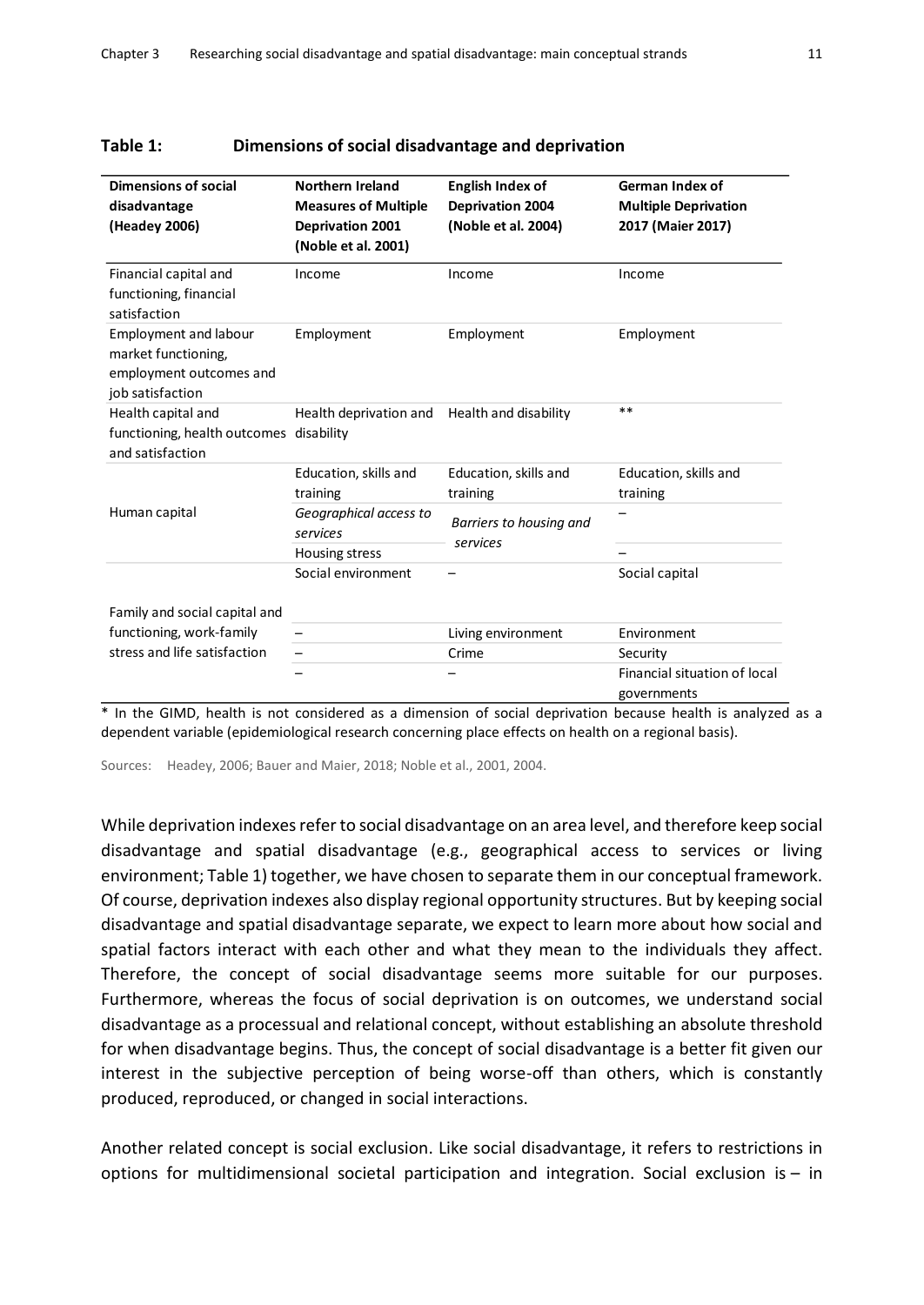contrast to social deprivation – explicitly understood as a concept that highlights processes by which conditions of disadvantage come about (Bernard et al., 2019; Commins, 2004; Philip and Shucksmith, 2003). However, the term social exclusion has been criticized for its focus on a rather narrow social group, and for implying that all but a small number of individuals are included in a cohesive society (Shucksmith, 2012). Using the concept of social disadvantage avoids this narrow focus, as it is based on the idea that individuals from any social group may experience some form of social inequality.

In linking the ability of individuals to cope with disadvantageous circumstances, the concept of social disadvantage is very similar to that of social vulnerability, which is often used in research on health or disasters, and refers not only to biological frailties, but to social circumstances. Vulnerability has both an external side (of exposure) and an internal side (of coping) (Chambers, 1989: p. 1). Exposure can be understood not only as exposure to certain shocks or hazards, but also to the specific material and symbolic structures of residential environments. Coping (or adaptive) capacity relates to the classical socio-structural characteristics of individuals and social groups, such as disposable income or economic capital, educational background or cultural capital, and social networks or social capital; which indicates that vulnerability is a specific concept of social inequality (Decker, 2019; Knabe et al., 2018; Steinführer and Kuhlicke, 2012). Given our interest in researching the interactions of social and spatial processes, social disadvantage, as counterpart to spatial disadvantage, is the more applicable concept for our research aims.

When looking at social disadvantage from a spatial perspective, it becomes clear that social disadvantage is distributed unevenly in space, which results in the existence of spatial clusters of increased disadvantage. Some aspects of social disadvantage are explicitly linked to spatial factors (Lee, 2016). Thus, scholars sometimes refer to socio-spatial or spatial disadvantage (see also the next chapter). In rural studies, the concept of 'rural disadvantage' includes aspects like "geographic isolation, discrimination, lack of empowerment, access to information and opportunities" (Dunn et al., 1998: p. 3). However, we do not consider rural disadvantage to be identical to spatial disadvantage. Instead, we are interested in the interplay of certain spatial factors, which we will explain in more detail in the subsequent chapter.

#### <span id="page-19-0"></span>**3.3 Spatial disadvantage**

The concept of spatial disadvantage is derived from spatial inequality research. Scholars have long argued that the use of a spatial perspective provides important new insights into the forms and causes of social inequality. Since Charles Booth published his pioneering studies of poverty distribution in London (Booth, 1902), the spatial analysis of poverty and disadvantage has become one of the central topics of urban and regional studies. Social hierarchies are distributed unequally in space, creating spatial hot spots of wealth and poverty. At the same time, it has been recognized that spatial factors contribute to social polarization and the (re)production of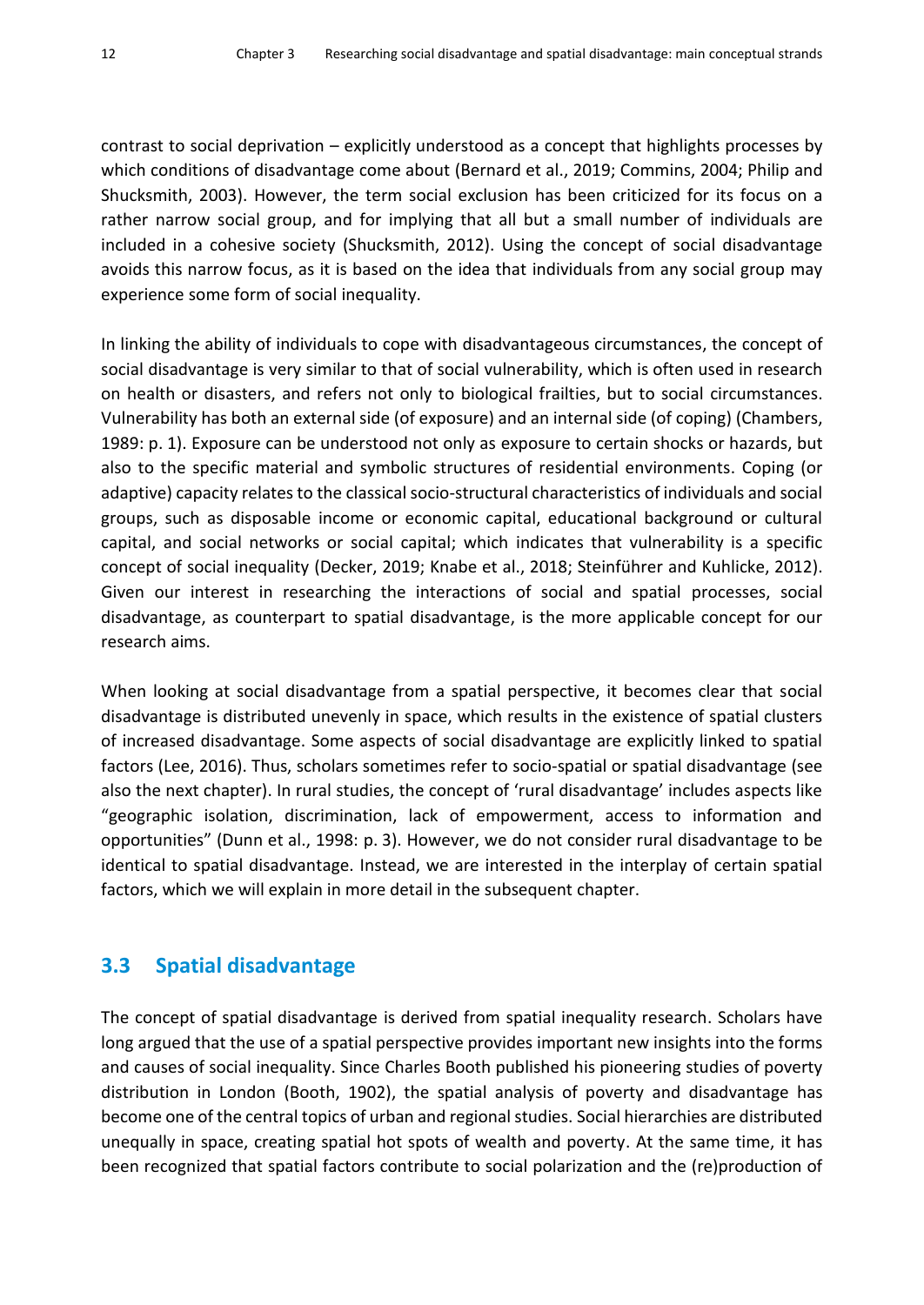inequalities (Lobao et al., 2007). The term 'spatial disadvantage' has been used to capture two related, but distinct concepts. On the one hand, scholars have used it to refer to existing spatial concentrations of social disadvantage; i.e., places inhabited by disproportionate numbers of socioeconomically disadvantaged people (e.g., Sharkey, 2014). On the other hand, spatial disadvantage can refer to the spatial mechanisms that contribute to existing forms of social disadvantage, be it in the form of exclusion from access to transportation (Dodson et al., 2006) or housing (Acolin and Wachter, 2017); job mismatch (Raphael, 1998); or other barriers to access to resources and opportunities. These two uses of the concept clearly overlap given that housing in high poverty (i.e., spatially disadvantaged) areas has been repeatedly recognized as one of the factors that contributes to individual social disadvantage and limited upward mobility (Wilson, 1987).

In sociology, the relevance of space in relation to social inequalities was traditionally investigated within metropolitan areas with highly segregated neighborhoods, or even ghettos. Pointing to neighborhood-level factors of social disadvantage, the field of neighborhood effects research was established in the 1980s with the aim of identifying the mechanisms through which the immediate residential context affects the social situations of its inhabitants. In his classic essay, 'The truly disadvantaged,' Wilson (1987) searched for the causes of the worsening economic and social conditions in the ghettoized neighborhoods of U.S. cities. Wilson suggested that the rise of unemployment and the social problems associated with it were a consequence not only of cultural effects, but of changing labor markets, which resulted in the disappearance of job opportunities from the inner cities. He argued that due to their high levels of isolation, a socalled 'culture of poverty' was spreading in the marginalized neighborhoods of the ghetto, and was affecting the adolescent inhabitants, discouraging them from achieving educational and work-related success. Later, mechanisms of neighborhood effects were classified by Galster (2012) into four groups:

- (1) Social-interactive mechanisms involve the communication of information, forms of behavior, and the social norms that exist among the inhabitants of the same neighborhood; and they also reflect the degree of social control and cohesion among the inhabitants.
- (2) Environmental mechanisms operate directly through the residential environment with which the inhabitants are in regular contact. These mechanisms also include the level of violence in the neighborhood, the form of the physical environment, and the amount of pollution.
- (3) Geographical mechanisms relate to the spatial access of the inhabitants of a given neighborhood to various types of services and employment, and to the quality of the available services.
- (4) Institutional mechanisms relate to the functioning of institutions that are located outside of a given neighborhood, but that have control over various resources, and that influence the inhabitants' access to housing, services, and employment. These mechanisms may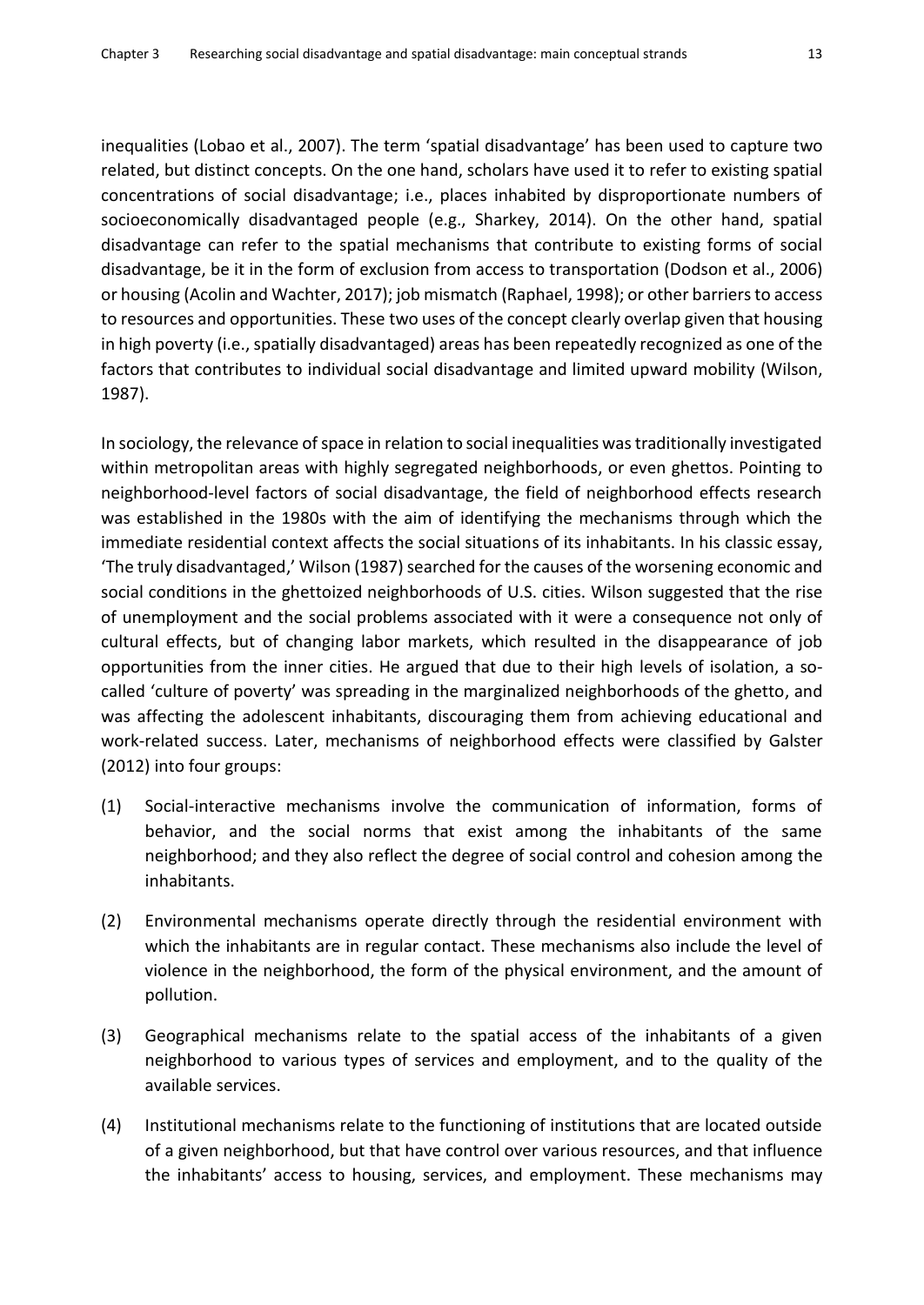allocate resources and opportunities in unequal ways. Thus, for residents in some problem neighborhoods, their access to various resources for may be negatively affected because they are stigmatized based on their place of residence.

Recently, Sharkey and Faber (2014) proposed shifting the focus of the neighborhood effect literature away from a concentration on proving whether neighborhoods matter, and toward investigating in a broader setting how different dimensions of individuals' residential contexts become salient in their lives. They called for a nuanced elaboration of the contextual mechanisms that operate at different spatial levels; noting that broader spatial settings, as well as the immediate environment of a neighborhood, can have important effects on the socioeconomic outcomes of individuals. This argument made by Sharkey and Faber is in line with a previous attempt by Linda Lobao to establish the sociology of spatial inequality by seeking to answer the question of how the existing spatial patterns of inequalities were formed. In addition, this research strand has raised the question of how geographical space contributes to the formation of inequalities across different areas and on different spatial scales (Lobao et al., 2007). Focusing on larger regions, Lobao and Hooks (2007) have proposed their own classification of the factors that contribute the spatial differentiation of social inequalities. The first factor is the economic structure of regions. Different economic sectors and different types of employment yield different levels of economic growth, and they also vary in terms of the distribution of their profits, and in the degree to which employees, or even the region itself, benefit from them. The second factor refers to the institutional structures that are established between a region's key actors, which include public administrators, employers, employees, and civil society, as well as regional public policy measures. The third factor, according to Lobao, is where regions are positioned within national and global political and economic contexts, which can determine their options for obtaining various types of subsidies; but also in relation to the global economic forces that are transforming regional economies. The fourth factor refers to the historical processes that gave rise to a particular economic structure, and that determined its institutional structure. This history is inscribed in the current forms of individual regions, and can lead to path dependencies, whereby present development trajectories depend on past dynamics, and are difficult to break away from.

Important insights into the contextual mechanisms that operate beyond the neighborhood level have been obtained by studying the differentiation of regional labor market outcomes in terms of unemployment, income, and poverty levels (Martin and Morrison, 2003; Cotter, 2002; Combes et al., 2008). Naturally, regional labor markets are not completely separate from each other, and are, in many cases, strongly intertwined. Nevertheless, the limited willingness of people to move for work, as well as their limited options for commuting to work – which may not be attractive depending on the distance to the workplace, the cost of travel, and amount of time spent commuting – are clear barriers to connecting the various regional systems.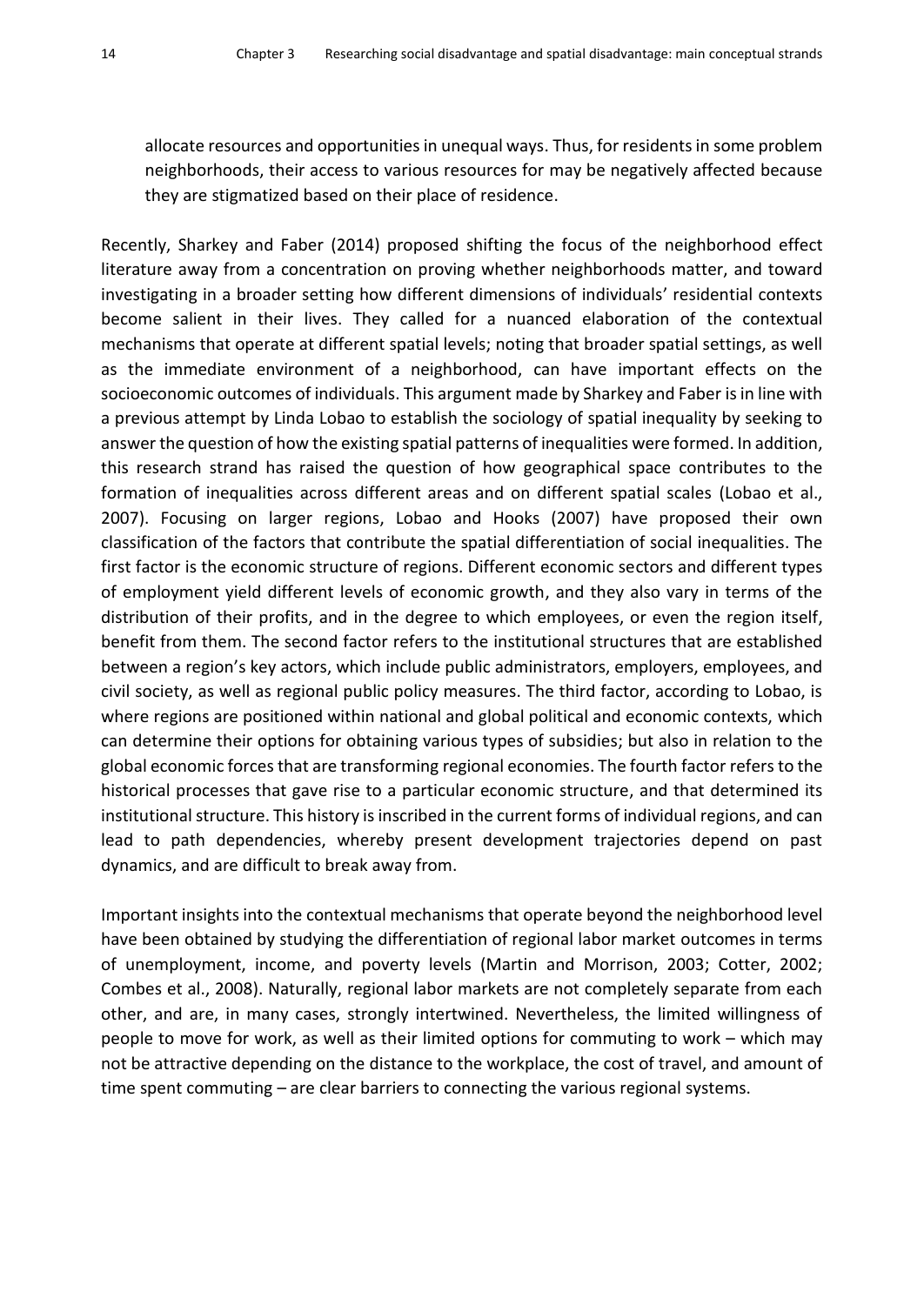To sum up, in our research, we refer to spatial disadvantage as a set of place-related features that contribute to the social disadvantage of the inhabitants of a given location, or that prevent them from escaping from this disadvantage.

#### <span id="page-22-0"></span>**3.4 Local and regional opportunity structures**

One of the mechanisms of spatial disadvantage is the unequal availability of resources and opportunities in different places. In the 1990s, Galster and Killen (1995) introduced the concept of a 'metropolitan structure of opportunities' to describe the unequal distribution of resources in urban spaces. The factors included in this concept were markets for labor, housing, mortgages, and criminal activities; the local political system; the criminal justice system; the educational system; and the social service delivery system. They also took into account how local social networks influence the ability of people residing in different parts of the city to achieve their goals. The authors described this opportunity structure as "the panoply of markets, institutions, and systems that act on and convert personal attributes into outputs affecting social advancement" (Galster and Killen 1995: p. 9). The core of their argument was that within a city, opportunities are spatially structured unevenly, which contributes to social inequalities among different urban neighborhoods. The different spatial availability of individual opportunities is not the only factor that causes the inhabitants of some parts of a city to be disadvantaged relative to others. People's decisions about what opportunities to use may also be determined by their access to information and their value patterns, aspirations, and preferences. These opportunities are, according to Galster and Killen, heavily dependent on the environment in which a city's inhabitants live. Thus, neighborhood effects result from the interaction of spatially uneven structures of opportunities and social influences operating in the immediate residential environment.

Like other mechanisms of spatial disadvantage, the concept of 'opportunity structures' has mainly been discussed within urban studies. Galster and Sharkey (2017) expanded and generalized the concept so that it no longer had specific ties to a metropolitan area. They used the term 'spatial opportunity structure,' which can be an attribute of any residential locality, and is conceptualized as a factor that influences people's abilities to achieve their socioeconomic goals. Variations in geographic context across multiple scales (neighborhood, jurisdiction, metropolitan region) affect the socioeconomic outcomes that individuals can achieve in two ways: either by altering the payoffs that will be gained from the attributes individuals have during any given period, or by affecting the bundle of attributes that individuals will acquire (both passively and actively) during their lifetimes (Galster and Sharkey 2017: p. 1). Thus, the authors argued, for example, that the advantages to be derived from investing in education may differ according to the place inhabitants live in; and at the same time, that obtaining a good education may be easier or more difficult in different places.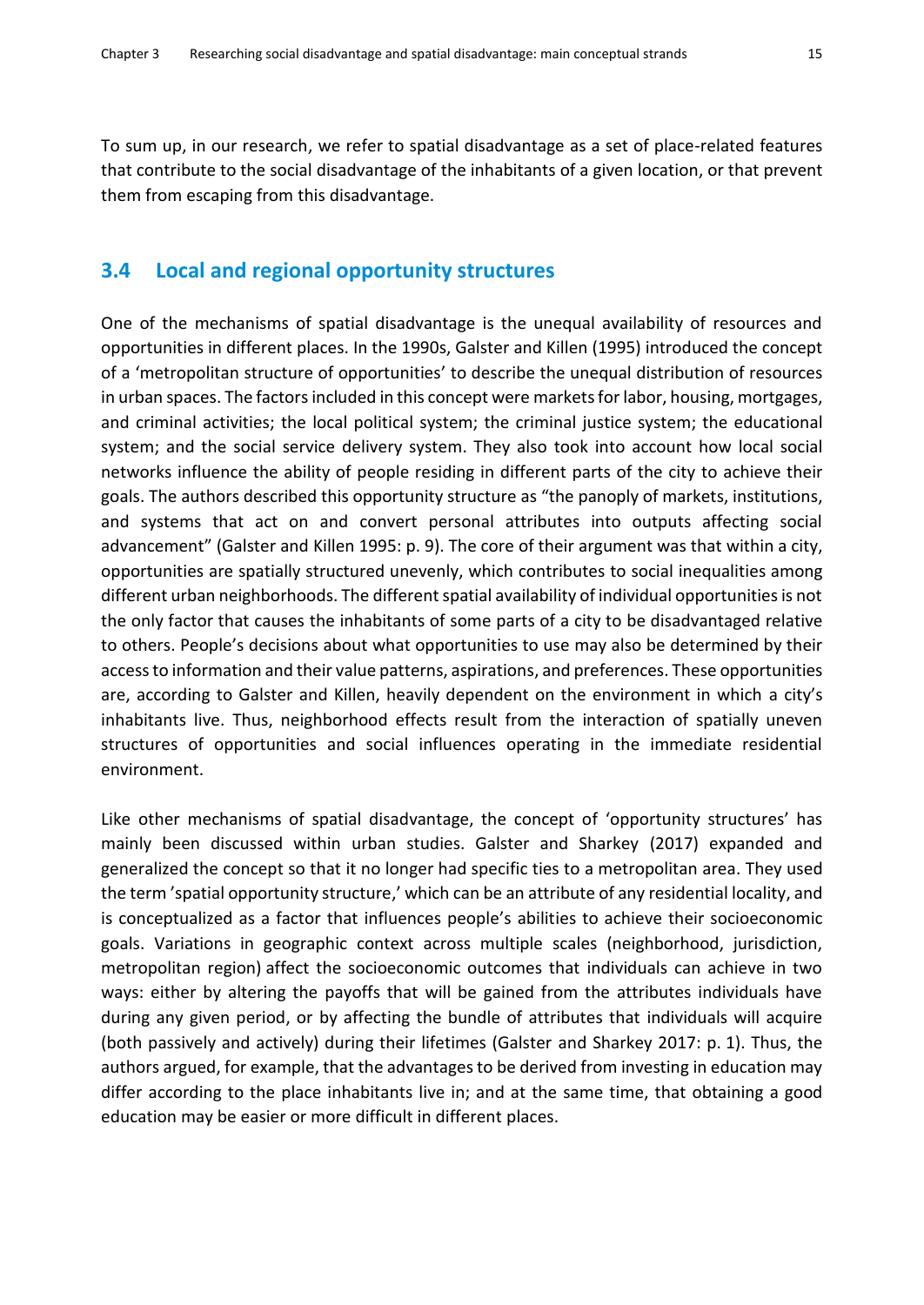Taking seriously the argument that opportunities are unevenly spatially structured beyond the metropolitan areas, we introduce in our model the concept of 'local and regional opportunity structures' (Figure 1; see Chapter 4) as a way of operationalizing spatial disadvantage. Focusing on rural areas, we highlight the regional level of opportunity structures, as well as the local scale. In rural areas, many services, such as hospitals, pharmacies, and schools, and resources like jobs and natural capital, are available on the regional rather than on the local scale. Thus, in many cases, the appropriate analytical scale seems to be the region rather than the local community or a neighborhood. While it makes sense to speak of opportunity-rich or opportunity-poor neighborhoods in metropolitan areas (Turner et al., 2012), the use of such detailed spatial scales is not convenient for research on rural areas. The regional level seems to be a more promising perspective for assessing the availability of opportunities. At the same time, this issue needs to have an empirical underpinning based on individuals' perceptions and actual behavior in space.

It has been repeatedly argued that access to opportunities is an important component and driver of disadvantage in rural areas. Shaw (1979) was one of the first scholars to relate social and spatial inequalities in rural areas to each other, and to highlight the role of transportation costs and impeded accessibilities ('mobility deprivation'). Referring to rural areas in the United States, Tickamyer and Duncan (1990) have argued that "the spatial dimension of limited opportunity has created and perpetuated a social structure that reinforces poverty and underdevelopment" (ibid., p. 69). They concluded that poor rural communities lack stable employment, opportunities for mobility, social structure diversity, and community investment. Later on, Cotter (2002) also used the notion of opportunity structures, understood as the "range of options available" (ibid., p. 536), in terms of labor market indicators to explain poverty levels across U.S. counties. In addition, some other authors, despite not explicitly using the concept of opportunity structures, have described rural areas in general and rural peripheries in particular as social spaces characterized by limited opportunity structures whose inhabitants have restricted choices of economic, educational, medical, and other services; and face specific obstacles in accessing them (for an overview, see Bernard et al., 2016; Philip and Shucksmith, 2003). Klärner and colleagues have focused on another important aspect of opportunity structures in rural areas: namely, poor people's limited access to social and welfare institutions and to meeting places, which hinders them from establishing social support networks and accessing opportunities for coping with poverty (Klärner, 2017; Klärner and Knabe, 2019). Another research project that seeks to capture the contextual mechanisms of disadvantage beyond the neighborhood level is comprised of studies of spatial differences in educational outcomes (Sharkey and Faber, 2014; Roscigno et al., 2006), and of various accessibility studies and studies on exclusion from transportation (Preston and Rajé, 2007; Lucas, 2012). Spatial access and transportation links to different types of public and private services vary between places, which creates an unequal pool of opportunities for their inhabitants.

In line with Bernard and Šafr (2019), we argue that investigating regional opportunities as a source of disadvantage is particularly promising in rural areas. Due to the low spatial density of opportunities in the countryside, access to opportunities is strongly related to transportation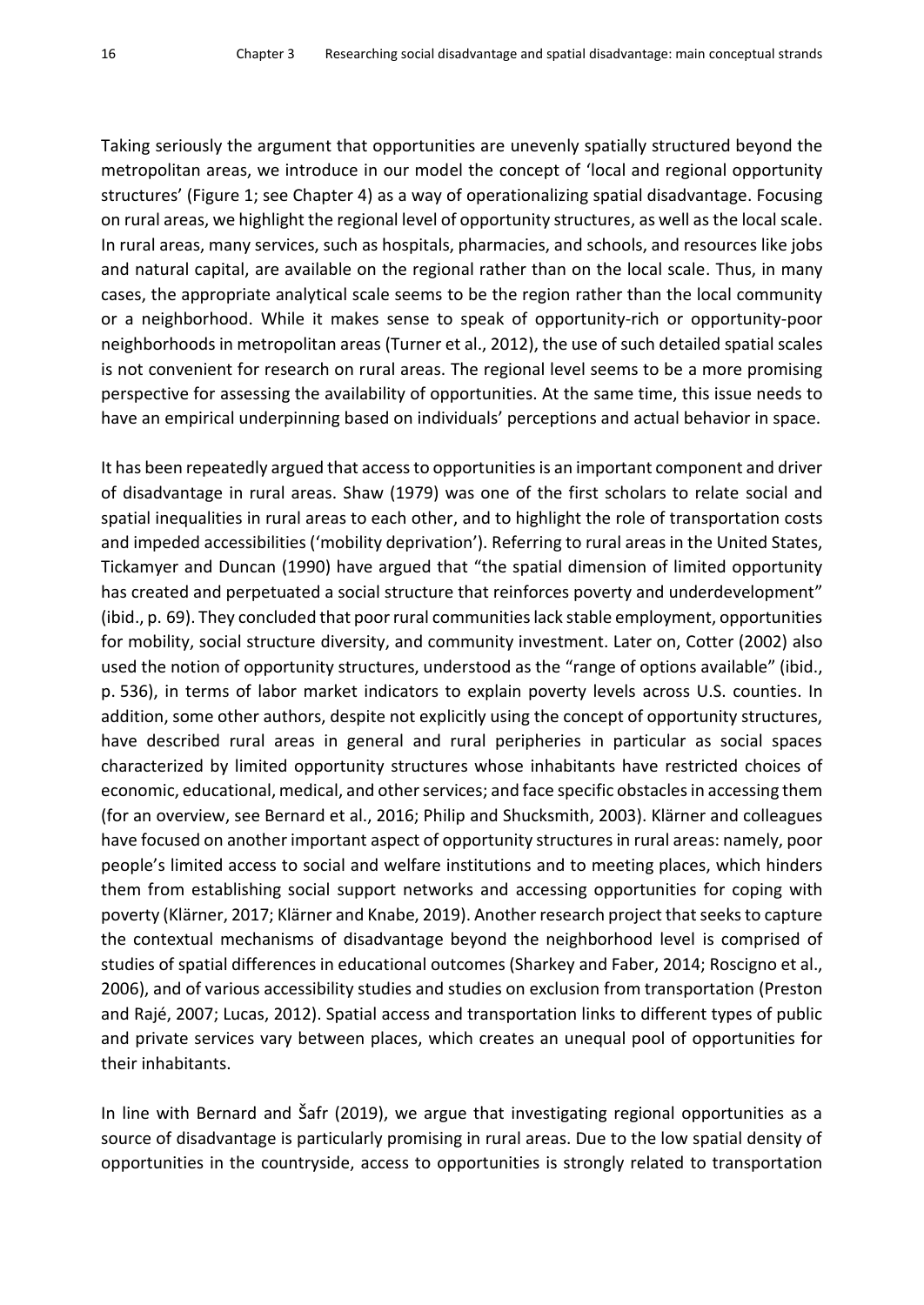costs, and, in many cases, also to time. Reaching opportunities in distant locations is associated with additional costs. Thus, rural inhabitants are more dependent than urban residents on a given set of nearby opportunities. Whereas in cities, low-quality or missing opportunities can frequently be relatively easily substituted with other options; in rural areas, such a substitution is more difficult and/or more costly. The importance of transportation and mobility to reach opportunities in rural areas is connected to the concept of regional opportunity structures, which offers theoretical insights into human activity patterns (e.g., Horton and Reynolds, 1971) and mobility potentials (Kaufmann et al., 2004). Interestingly, the mobility and activity patterns of socially disadvantaged groups in rural areas have rarely been researched. Connecting studies on regional opportunity structures with studies on the mobility and activity patterns of rural inhabitants could deliver important insights into social disadvantage in rural areas.

The concept of regional opportunity structures seems to provide a convenient approach for theorizing about the mechanisms through which spatial effects lead to disadvantage in rural areas. The weakness of the concept is its fuzziness. It might be related to a very broad range of physical, political, economic, and social institutions. Lung-Amam et al. (2018) observed that different opportunities might be relevant for different groups of inhabitants. Further challenges that have to be dealt with when using this concept are related to the meaning and extent of space: i.e., what one person considers very distant may seem close to another. Thus, where the boundaries of what can be considered a regional opportunity structure should be drawn is unclear (on the challenges of scale in future research on opportunity structures, see: van Ham and Manley, 2012: p. 2791). Additionally, regional opportunity structures can be perceived as an advantage for some and as a disadvantage for others; e.g., remoteness may be an asset for the rich and a disadvantage for the poor. In a critical review of the neighborhood effect research, Gotham (2003: p. 727) argued that it is "the interplay between space and poor people's agency that are not well documented, either theoretically or in specific empirical areas." Locally and regionally specific 'survival strategies' (Meert, 2000) have rarely been studied (for an exception, see: Bude et al., 2011). Thus, a clearer understanding is needed of what local and regional opportunity structures are relevant to the residents in general, and to socially disadvantaged groups in particular.

#### <span id="page-24-0"></span>**3.5 Agency**

Stressing local and regional opportunity structures and their effects on the (re)production of social inequalities runs the risk of conceptualizing space as a container in which local opportunities determine individual behavior (Schroer, 2008: p. 139). However, actors are not mere victims of their environment; nor are they simply subjected to a lack of resources. Any research that takes the individual seriously must pay attention to agency, and consider space as an intervening, but not determining dimension of people's daily practices. Such practices can also produce, form, or rearrange social space(s). Therefore, the concept of agency is central in our research (see Figure 1 in Chapter 4).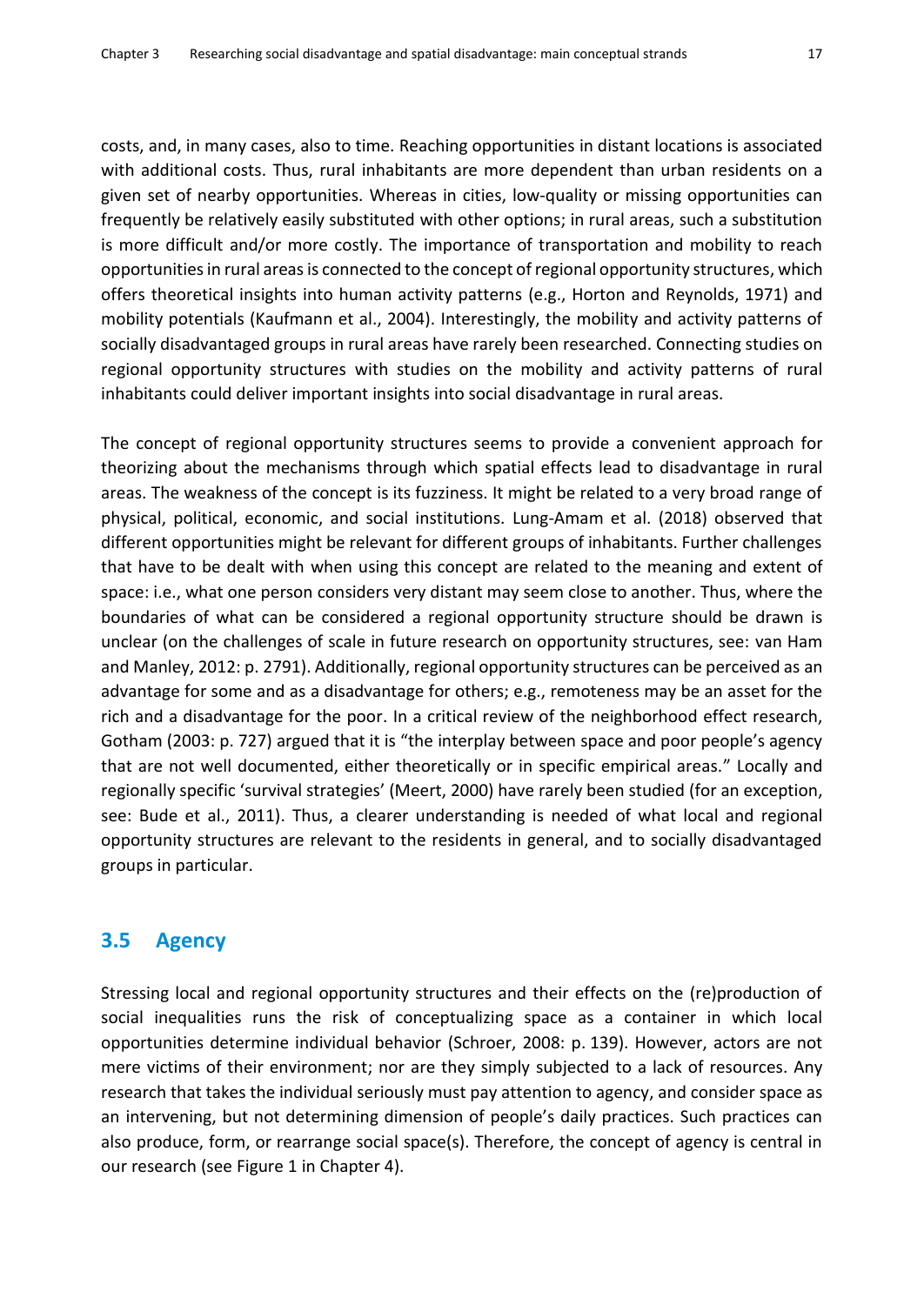The concept of agency addresses the "age-old problem of free will and determinism" (Emirbayer and Mische, 1998: p. 964). It designates "the capacity of socially embedded actors to appropriate, reproduce, and, potentially, to innovate upon received cultural categories and conditions of action in accordance with their personal and collective ideals, interests, and commitments" (Emirbayer and Goodwin, 1994: pp. 1442-1443). The concept of agency relates to the fundamental question of how social structures are reproduced and/or changed by individual actions, and how the cultural context for actions, decisions, intentions, choices, etc., is formed. "[T]he cultural context encompasses those symbolic patterns, structures, and formations (e.g., cultural discourses, narratives, and idioms) that constrain and enable action by structuring actors' normative commitments and their understandings of their world and their possibilities within it" (Emirbayer and Mische, 1998: p. 970; italics omitted). Thus, the concept of agency aims to integrate theories of structures with theories of action by referring to the capacity of individuals to act and to make choices within societal structures; to how social structures affect this capacity; and to how individual actions can (re)shape social structures. Moreover, in network research (see the next chapter), the structural perspective is complemented by integrating the concept of agency. This perspective avoids identifying either the human actor or the social structure as the causal origin of social action. Rather, actors and structures are seen as being inextricably the constituents of each other (Crossley, 2011: p. 126). In addition, in this processual understanding of structures, the constant possibility of change is conceptualized as inevitable, and the structures are seen as always at risk of changing (Sewell, 1992: p. 19).

Agency is, therefore, embedded in local and regional opportunity structures (e.g., public and private infrastructures) and social networks (e.g., family, friends, organizations) that enable or constrain individuals' actions. At the same time, however, agency is seen as the source of the reproduction and transformation of the structures and networks surrounding the actor. Therefore, we perceive residents of rural peripheries not only as users of pre-existing local and regional opportunity structures, but also as having the potential to actively co-create and reproduce these structures (Mische, 2011: p. 89). On the individual level, we adopt an empirically reconstructed perspective regarding agency. Here, agency is viewed as relationally situated, subjectively interpreted, and circumscribed. Thus, the concrete aspects of agency are a matter of empirical reconstruction (Helfferich, 2012; Hitlin and Elder, 2007; Lucius-Hoene, 2012), which is one of our main research aims. In the remaining part of this chapter, we look at how socially disadvantaged groups perceive and deal with deficient local and regional opportunity structures, and how social networks mediate their efforts to cope with these challenges.

## <span id="page-25-0"></span>**3.6 Egocentric social networks**

By referring to theories of structure and agency (Burt, 1982; Emirbayer and Mische, 1998), as well as by drawing on the concept of opportunity structures, we take a theoretical stance that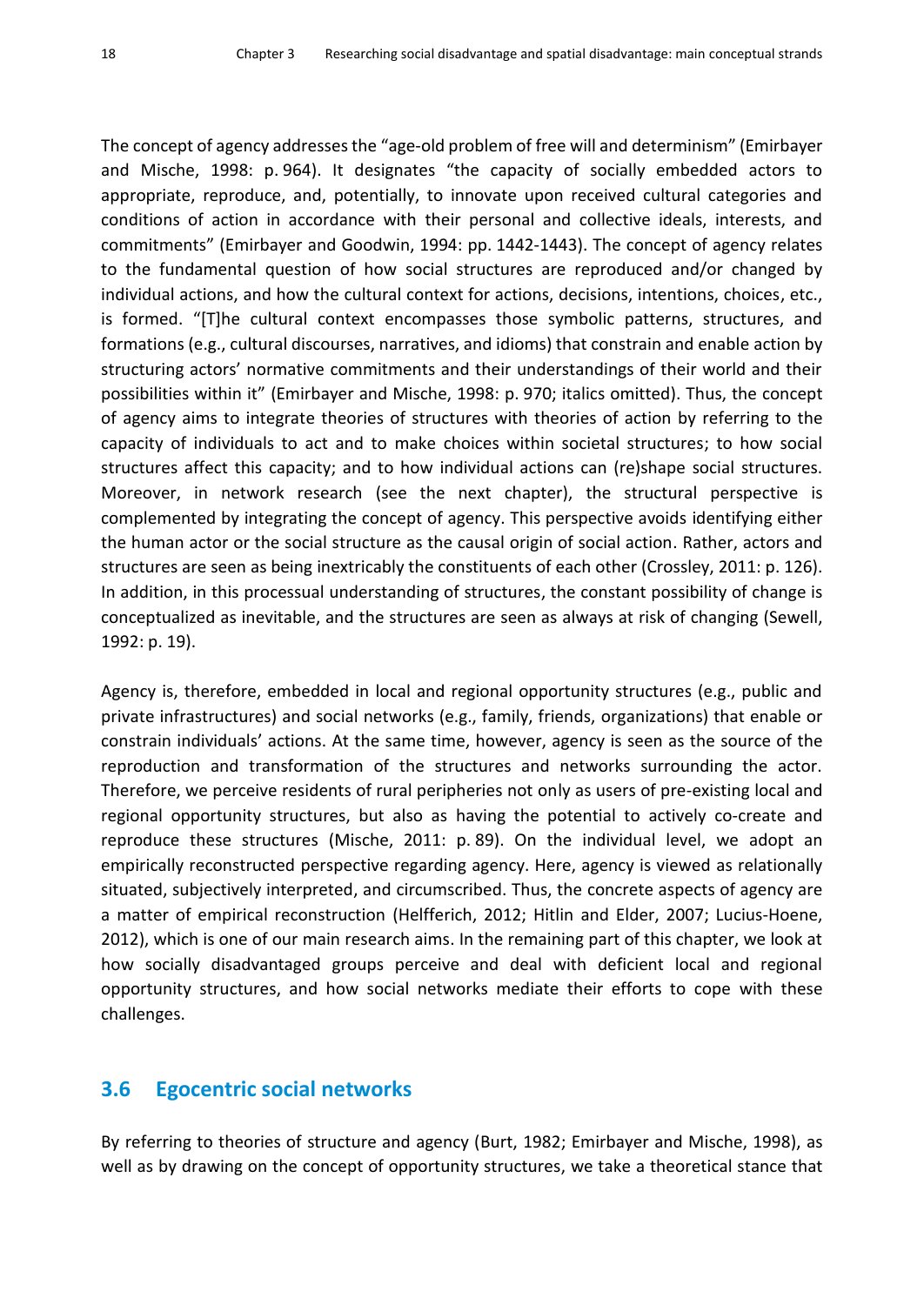acknowledges that social actors are 'embedded' in a specific structural environment that is made up of societal institutions, specialized organizations, local communities, and networks of personal relations. This structure may constrain or enable actions (Burt, 1982: p. 9), but it does not predetermine them. Thus, resources are seen as being embedded in relationships, rather than as being individual assets. In this sense, networks of personal relations (in sociology, these are usually called social networks) represent a specific type of opportunity structure. Following Galster and Killen, we argue that social networks are important in "providing, evaluating, and shaping the information that guides perceptions" (Galster and Killen, 1995: p. 14); and we observe that social networks also provide access to resources beyond information, such as material resources (lending money, sharing a car, providing housing, etc.) or services (buying groceries, providing child care support, helping in the garden, etc.). Social network research explains social actions not on the basis of individual attributes, but in the context of social relations, because it views individual actions as interdependent with the actions of others (Wellman, 1988). Accordingly, the definition of the term 'social network' stresses the relationships between actors: "A social network consists of a finite set or sets of actors and the relation or relations defined on them" (Wasserman and Faust, 1994: p. 20). While the range of potential actors in a social network is wide (e.g., individuals, states, organizations), in the context of our research, we have chosen to focus on networks of human individuals and the relations or social ties between them (Crossley et al., 2015; McCarty et al., 2019). The nature of these social relations may vary: e.g., they may be economic, political, or affective; and they may be channels for the transfer of material or immaterial resources, social norms, or other types of positive and negative exchanges (Alwin et al., 2018; Wasserman and Faust, 1994).

Social network research distinguishes between 'whole' networks and egocentric networks. Whole networks refer to the structure of relationships in a social system; e.g., all relationships within a school class or a firm. In contrast, egocentric social networks focus on the structure of the relationships of an actor (called 'ego'); i.e., all the relevant relations ('alteri') for a specific purpose (individuals who would lend ego money, who would support ego in finding a job, who would do shopping for ego, etc.) (Perry et al., 2018). Since we are interested in the daily lives of socially disadvantaged people, their individual strategies for living in a rural peripheral area, and their resources, we focus on their egocentric social networks.

Research on social networks is based on the idea that social relations form regular patterns, which are referred to as network structures (Wasserman and Faust, 1994: p. 3); and that social phenomena are explained in terms of the structure of the network ('structural analysis', Wellman and Berkowitz, 1988). Efforts to understand the effects and the meanings of a certain relationship, and the broader pattern of ties and the exchanges between them, have to be taken into account (Barnes, 1972); e.g., the amount of support provided by a tie is affected by the extent to which network members know each other (Wellman and Kenneth, 2001). In this line of thought, individual actions can only be fully understood if we consider how these individuals are embedded in social networks, and how these networks are structured. At the same time, the structures and functions of social networks are embedded in larger societal structures. It has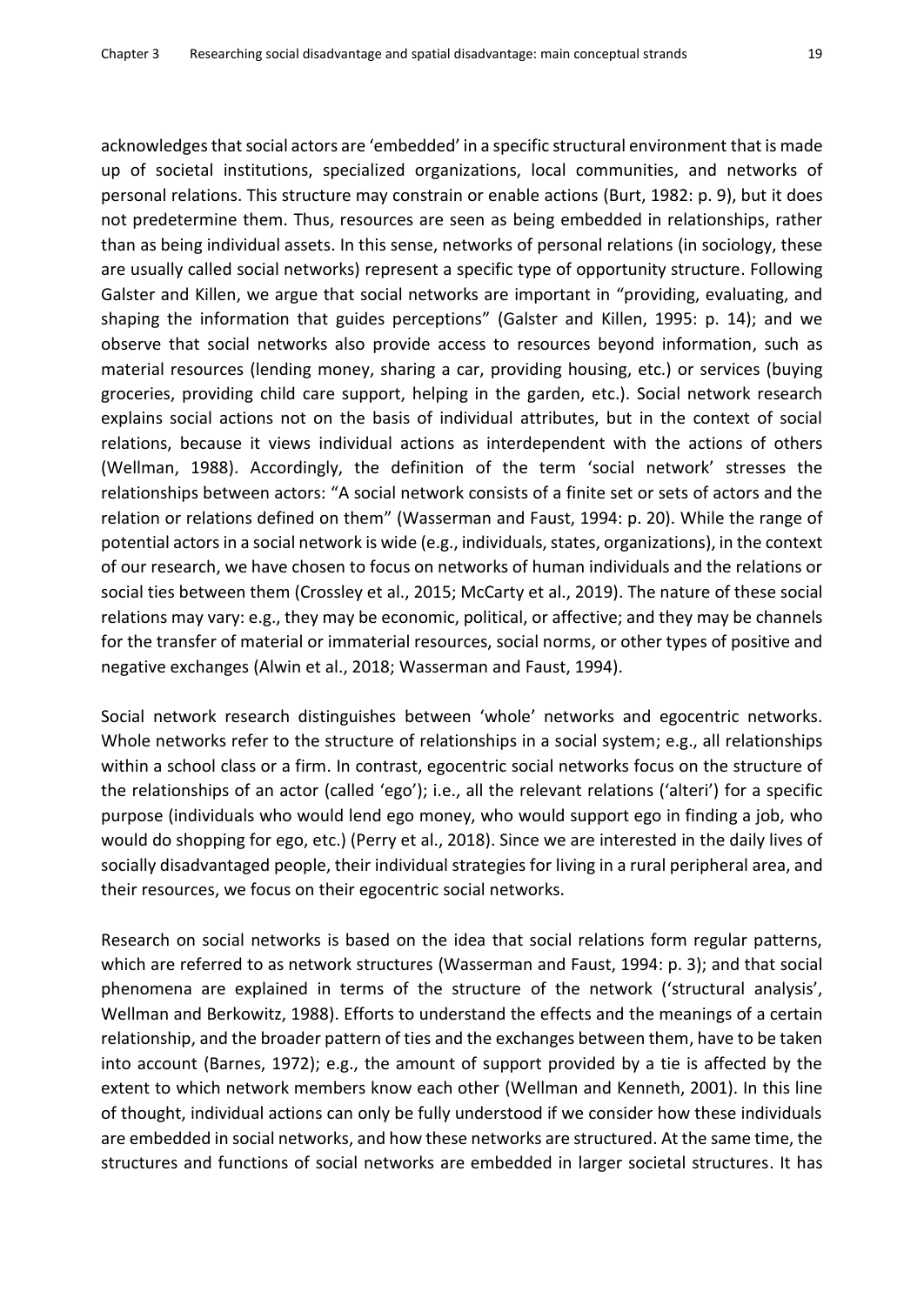been shown that social networks often tend toward homophily; i.e., toward including people with characteristics similar to ego's (McPherson et al., 2001). As a consequence, the resources available via social contacts (the social capital in Bourdieu's sense, Bourdieu 1986) are socially differentiated: generally, those individuals with higher social status not only have more resources themselves, they are also in contact with other people with more resources. Social inequality on the societal level translates into the structure and functioning of social networks on the meso level, and vice versa. This means that an individual may profit from having contact with people with higher social status by being able to increase his or her own resources. There is also research showing that the networks of socially disadvantaged persons are smaller; more restricted; and are more vulnerable to change, in the sense that if they lose ties, these losses cannot be compensated for by establishing new ties (Ajrouch et al., 2001; Cornwell, 2015). Longitudinal research has indicated that falling into poverty weakens social relations, leads to declines in contact frequency, and reduces access to resources (Böhnke and Link, 2017; Mood and Jonsson, 2016).

While social disadvantage plays an important role in shaping social networks, social networks are also relevant in dealing with social disadvantage. In particular, people with low economic resources tend to rely heavily on social networks to provide them with support of various kinds (Ciabattari, 2007; Edin and Lein, 1997; Harknett, 2006; Small, 2009). However, relying on network support can also strain relationships and lead to social isolation (Lubbers et al., 2020; Marquardsen, 2012) or inhibit social mobility (Domínguez and Watkins, 2003). This brief overview shows that the relationships between social networks and social disadvantage are complex, and that the mechanisms and conditions under which social relations reinforce or buffer social disadvantage are not yet well researched (Keim-Klärner, 2020).

Relationships between social networks and territorial space have been discussed for decades. While social network research focusing on the community question set out to be 'aspatial' – i.e., to collect information on the social relations of relevance for an individual, rather than to look at specific neighborhoods or villages – regardless of where individuals are based (Wellman, 1979), various studies on personal relations have acknowledged that space matters (Cattell, 2001; Kesselring, 2006; Mollenhorst et al., 2014; see for an overview: Small and Adler, 2019). However, despite a recent increase in interest in the relationship between network processes and geographical distance, little is known about their interrelations or joint effects (Habinek et al., 2015). As is the case for other concepts referred to in this paper, social relations have often been researched in urban areas. By contrast, research centered on people living in rural areas, or even in rural peripheries, is rare (interesting exceptions are the following studies: Brauer, 2015; Lohmeier, 2003; Montes et al., 2018; Ward and Turner, 2007). We argue that the forms of social networks – and, as a consequence, the quality and the amount of resources – individuals have access to are related to the geographic environment. Thus, for example, social networks in some rural areas may be weakened by the selective outmigration of younger and more skilled individuals (Klärner and Knabe, 2019).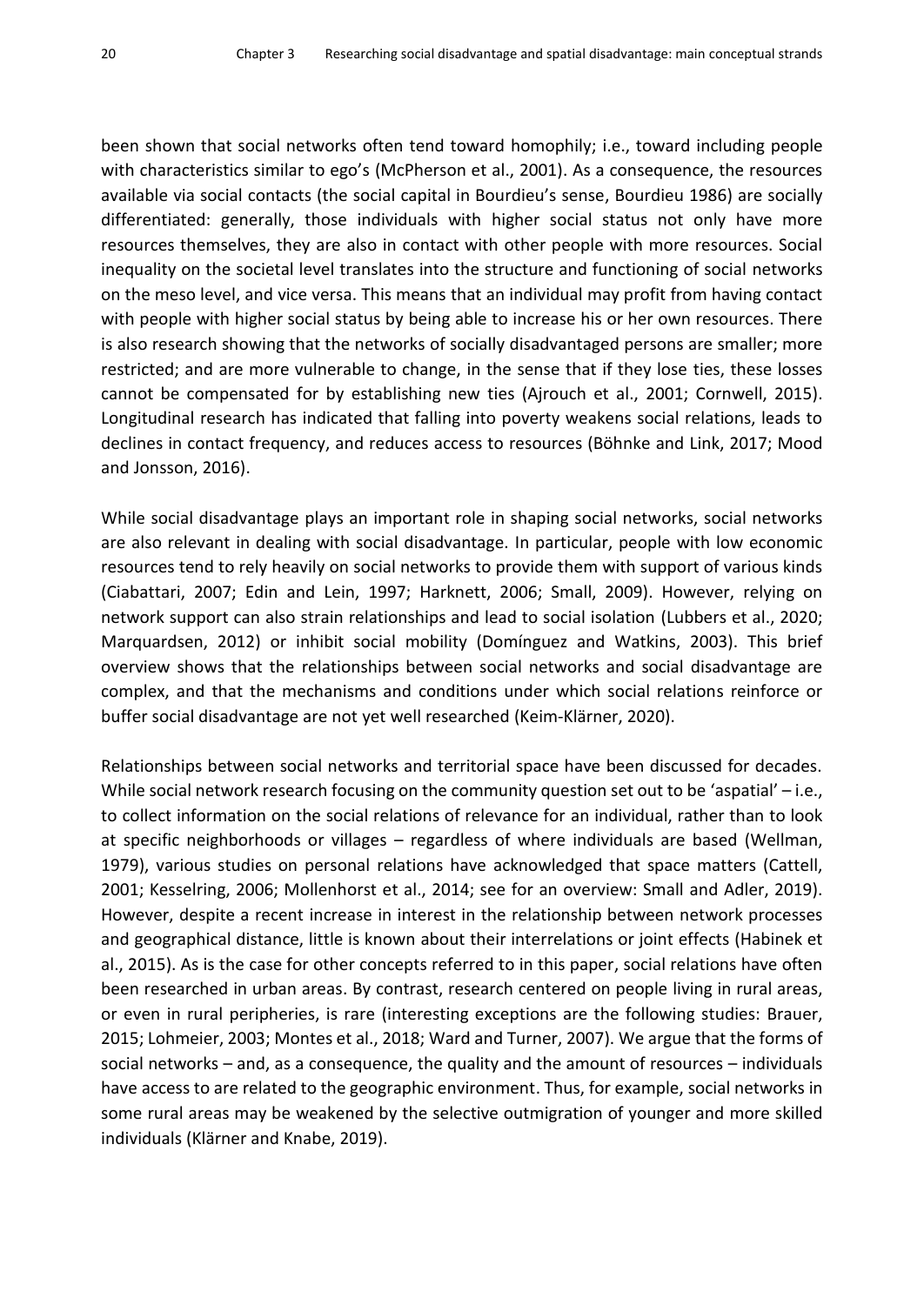Because the network structures in which individuals are embedded depend on their chances of getting into contact to other persons and establishing ties with them, we are interested in how these ties get formed: What are the places, institutions, or events where people meet? In general terms, these social and spatial structures and contexts (Entwisle et al., 2007) can be called 'foci.' A focus in this context is defined as an "extra-network social structure that systematically produces patterns in a social network" (Feld, 1981: p. 1016). In general, important foci are schools, workplaces, neighborhoods, and clubs (An, 2011; Feld, 1981; Settersten, 2018). These foci can be socially strongly segregated (poor vs. upper-class neighborhoods, private vs. public schools, low vs. highly paid work). Klärner and Knabe (2019) identified public meeting places and community centers as important foci for poor people, stressing that those living in rural areas are more likely to lack access to such places, which can lead to increased vulnerability. Thus, foci are strongly linked to the local and regional opportunity structures discussed above, both of which are shaped by social and spatial inequalities. How social and spatial inequalities, space, and social network structures are interrelated is, therefore, an important question in our research.

Moreover, the meanings and the importance of foci may differ for various people, since from our theoretical standpoint, places (as foci) are constituted in a processual manner for each person who visits this place (again) by him/herself, and who does something or meets other people there. We believe that the processual connotation of places as foci is especially well captured by Doreen Massey's (2005: p. 139) idea of places as ongoing stories. In line with this idea – but so far lacking direct theoretical references in the literature – is Harrison White's concept of stories that are embedded in parts of an individual's social network; the so-called 'network domains' (White, 2008: pp. 28-30) According to White, this approach is suitable for theoretically conceptualizing the (re)organization of parts of an individual's social network around different foci. With these theoretical refinements of Feld's (1981) focus theory, we believe that the meanings of the places visited by ego can be properly considered, and, at the same time, a direct connection to their social networks can be drawn.

Our reflections in this chapter on important concepts related to social disadvantage and spatial disadvantage and their interrelations are transferred into a research design that allows data on local and regional opportunity structures, social networks, and the agency of socially disadvantaged groups living in rural peripheries to be collected and analyzed. Before outlining the research design, the next chapter distils our previous reasoning into a conceptual model.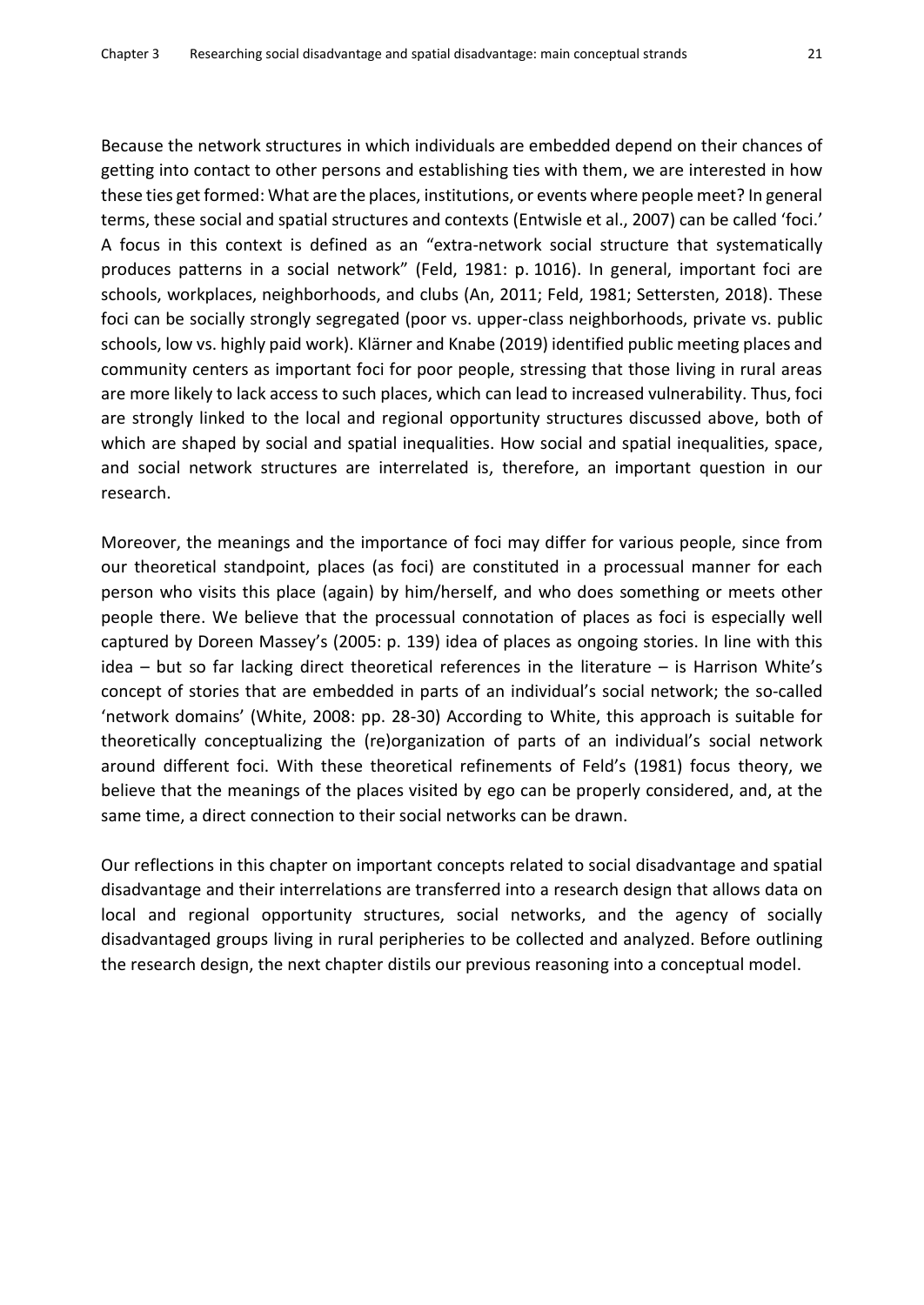## <span id="page-29-0"></span>**4 The interrelation of social disadvantage and spatial disadvantage: conceptual model**

In order to display our theoretical considerations and the interlinkages of the concepts we used, we developed a three-level conceptual model based on the concepts and considerations that have been discussed above (Figure 1). The model comprises the macro level of economic, political, and societal processes; the meso level of social networks and opportunity structures; and the micro level of the individual agency of socially disadvantaged individuals or groups. In our research, we keep the concepts of social disadvantage and spatial disadvantage separate. This is mainly for heuristic reasons, as we are particularly interested in the interplay of these two dimensions of disadvantage. Thus, we refer to spatial disadvantage as a set of spatial factors that contribute to the (re)production of social disadvantage in a given place. In turn, we define social disadvantage as an outcome of general social, economic, and political factors in a given society that is also influenced by spatial differences in the provision and the availability of resources and opportunities.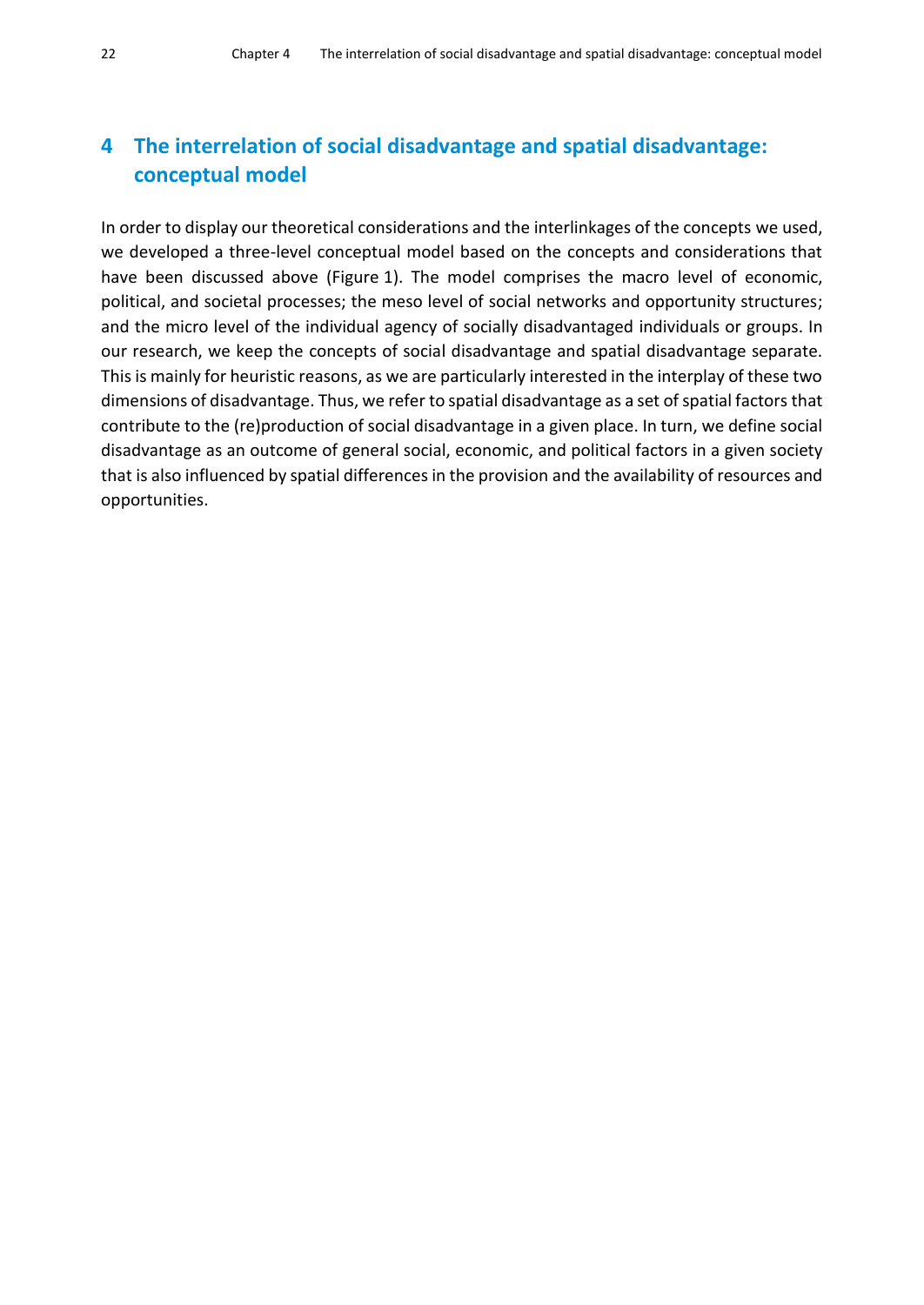#### <span id="page-30-0"></span>**Figure 1: Conceptual model**



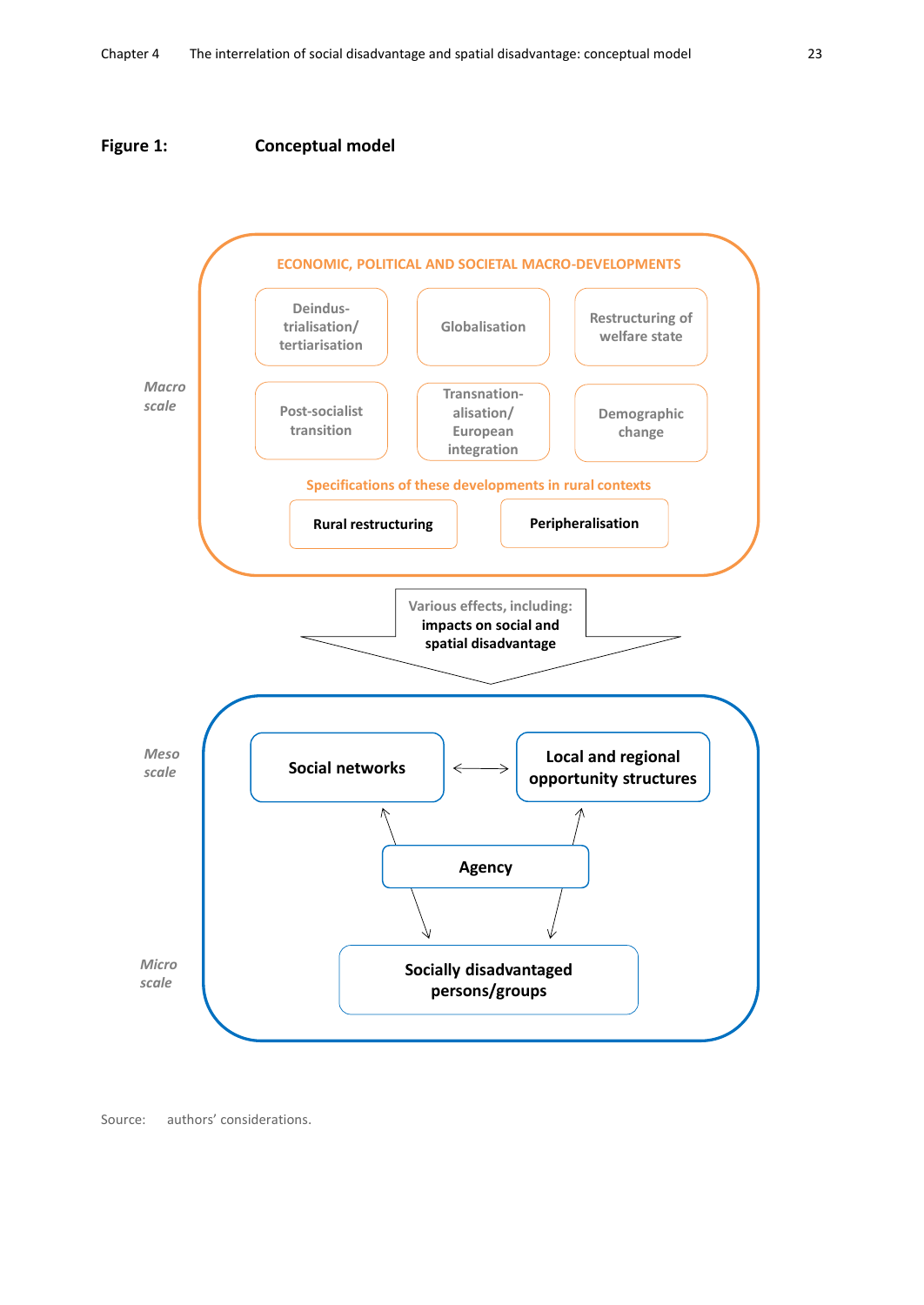The general societal processes creating social disadvantage and spatial disadvantage are located on the *macro level* of the model. The conceptualization is derived from theories of global social change that affect the economic, political, and social structures of western states. Global social change comprises processes of deindustrialization and tertiarization, as well as economic globalization, post-socialist transitions, trans-nationalization, and European integration. It also affects demographic change and the restructuring of welfare state regimes. These processes shape social disadvantage and spatial disadvantage. Looking specifically at rural areas, we see that these processes are included in the conceptualization of peripheralization processes and rural restructuring.

Social networks, as well as local and regional opportunity structures, are located on the *meso level* of our model, and are influenced by macro-level institutions like the labor market and the political and welfare systems. They enable and constrain individual behavior, and thereby build opportunitie*s* for behavior. In doing so, social networks affect how individuals perceive, access, and deal with local and regional opportunity structures. Thus, social networks are linked to social disadvantage and opportunity structures in two ways. On the one hand, they are shaped by the social and spatial structures that are available. On the other hand, they may provide resources (e.g., financial support) to overcome structural constraints. As a consequence, social networks have both a tendency to reproduce existing structures, as well as the potential to offer people the resources they need to overcome these barriers.

On the *micro level*, the concept of agency is central in our research approach, and, therefore, in our conceptual model. Societal institutions and processes on the macro level affect social networks and local and regional opportunity structures, and, in turn, influence how individuals lead their everyday lives. However, the behavior of people as actors is not predetermined by these structures, as individuals may use them in various ways, and can shape them through their own activities and networking efforts. In practice, this means that people can try to establish and cultivate contacts with individuals they perceive as helpful, and they can set up opportunity structures for themselves and others. People may, for example, start a day care group or open a shop that provides products that have been missing locally, or they can motivate their network partners to change local opportunity structures.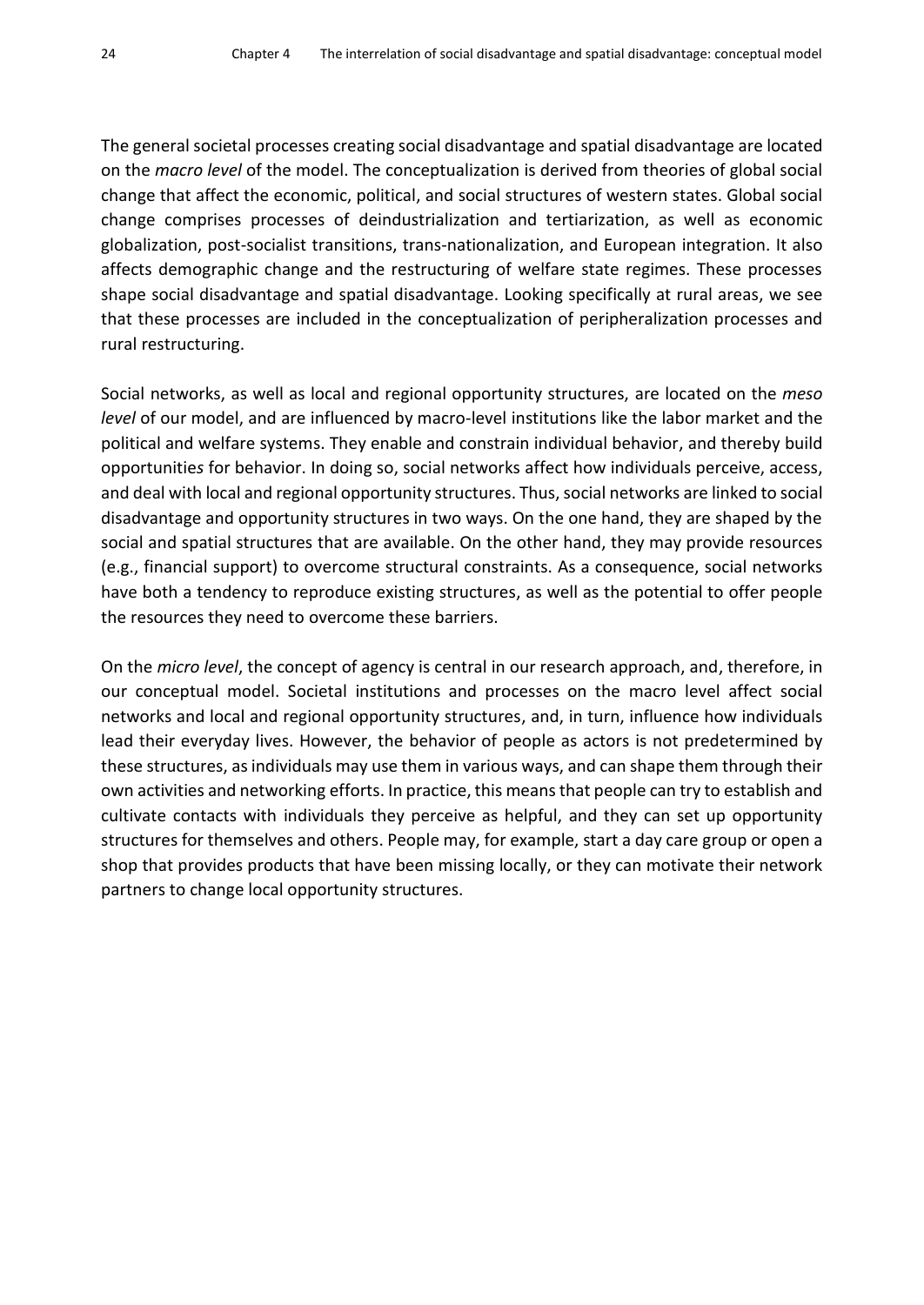## <span id="page-32-0"></span>**5 Researching social disadvantage and spatial disadvantage in rural peripheries: study design**

The general objective of our research is to investigate the multifaceted relationships between social disadvantage, local and regional opportunity structures, and individual agency in rural peripheries in Czechia and eastern Germany. Our research focuses on two sets of questions. The first set of questions concerns the spatial patterns of social disadvantage, as well as the extent and the prevailing forms of social disadvantage and opportunity structures in spatially disadvantaged regions; that is, in rural peripheries. The second set of questions examines the impact of local and regional opportunity structures within the residential context on particularly disadvantaged groups, and the relationships between opportunity structures, ego-centered social networks, and individual agency.

While the first set of questions can best be answered through quantitative analyses of statistical data, the second set of questions can be better addressed using a mixed-methods approach. Therefore, we combine:

- (1) quantitative methods to investigate the extent and the specifics of social disadvantage and spatial disadvantage in rural areas in Czechia and eastern Germany in general (Chapter 5.1); and
- (2) mixed methods (with a focus on qualitative tools) to conduct four in-depth regional case studies in rural peripheries in the two societies (Chapter 5.2).

<span id="page-32-1"></span>In the following, we give an overview of the research design. A more detailed discussion of the methodology used, as well as of the research findings, will be the subject of future publications.

#### **5.1 Mapping patterns of social disadvantage and spatial disadvantage**

In a first step, we map social disadvantage and spatial disadvantage in rural areas in the whole of eastern Germany and Czechia. The aim of the analyses is to build indices of disadvantage, to map regional structures and dynamics, and to study the relationships between social disadvantage and spatial disadvantage. These investigations also help us in choosing the case study regions. We base our measurement of social disadvantage and spatial disadvantage in rural areas on four main dimensions:

- (1) indicators for rurality;
- (2) indicators for social disadvantage, i.e., measures of individual and household deprivation;
- (3) indicators for spatial disadvantage, i.e., local and regional opportunity structures (particularly their availability and accessibility); and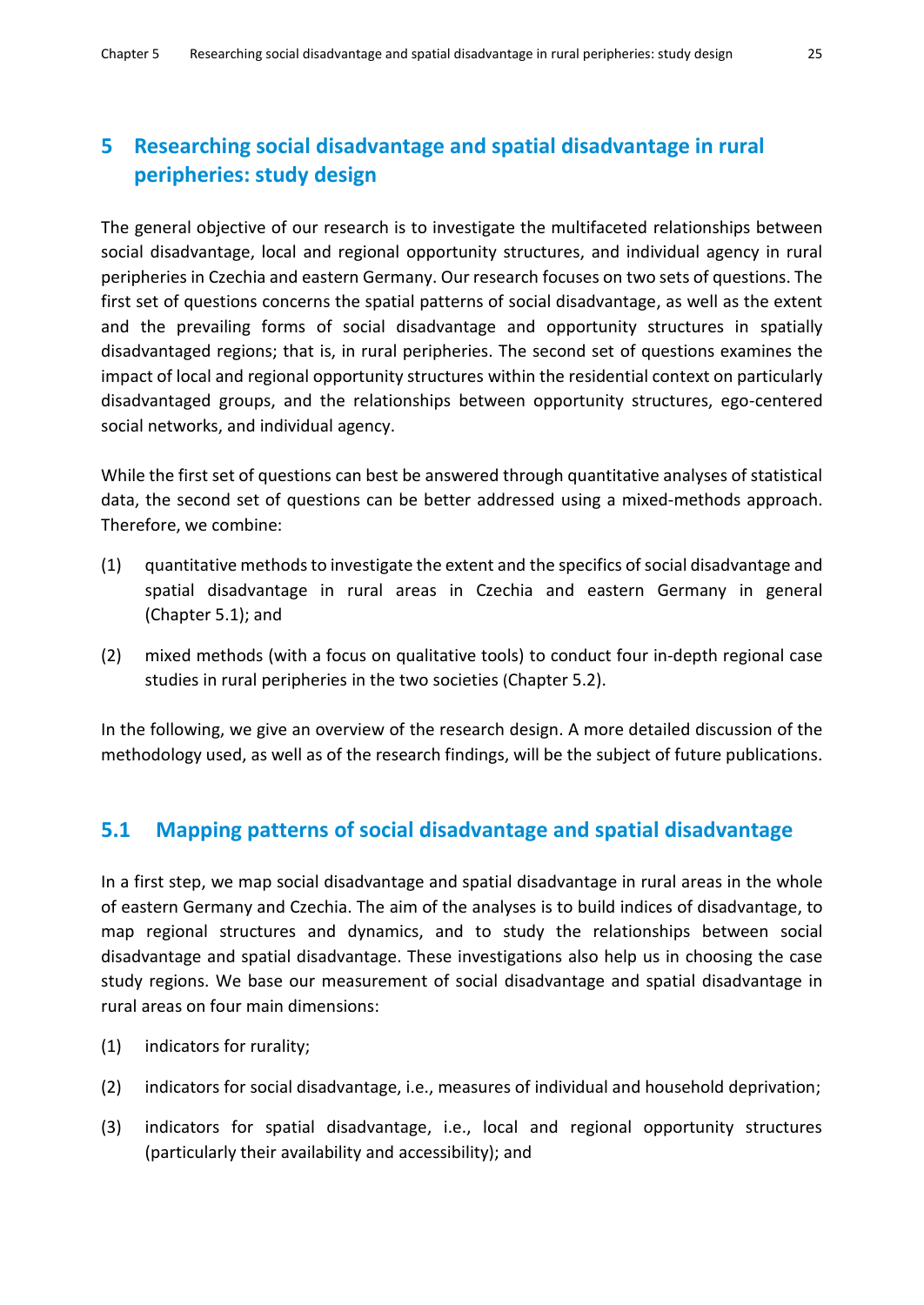(4) indicators for specific regional dynamics, particularly with regard to their recent economic development.

Indicators for rurality build the first dimension given our research interest in the variety of rural peripheries. We exclude urban areas by definition. We are aware that urban areas can be peripheral or peripheralized as well. This topic is, however, beyond the scope of our research.

Indicators for social disadvantage aim to capture social inequality at the individual and the household level.

Indicators for spatial disadvantage mainly focus on the role of local and regional opportunity structures and the specific characteristics of rural peripheries. The search for the dimensions and individual indicators is directed by the following three principles: 1) to mirror important dimensions of local and regional opportunities; 2) to highlight the specific rural situations in which the spatial accessibility of services and institutions is an important aspect of their availability; and 3) to differentiate between opportunities in terms of the spatial structures that create inequality, and the resulting outcomes in terms of the existing concentrations of socioeconomic disadvantage. In this vein, we conceptually distinguish the following dimensions of local and regional opportunity structures: economic opportunities, services and amenities (including education), opportunities for community and political integration (welfare institutions, clubs, social networks), the physical and natural environment, and transportation infrastructure.

As the indicators we have considered so far form a rather static picture of social disadvantage and spatial disadvantage, we also include indicators for specific regional dynamics that enable us to capture local and regional changes over time. In particular, we are searching for evidence of economic dynamics, such as an increase in jobs in the secondary sector or economic investments in tourism infrastructure. This approach is based on our conviction that rural restructuring is continuously ongoing, and that – at least on the small scale – negative economic and demographic developments might also be reversed. We also believe that societal processes are not occurring in a linear sense, and that unintended as well as unexpected outcomes of certain developments are always possible.

Empirically, general data availability and the need to find comparable data in two countries may lead us to make some concessions and compromises in the course of the analyses. In particular, indicators for opportunities for community and political integration and physical and natural environment have so far been difficult to obtain.

By mapping patterns of social disadvantage and spatial disadvantage, we seek to answer the following research questions:

• What spatial patterns of social disadvantage can be identified in rural areas?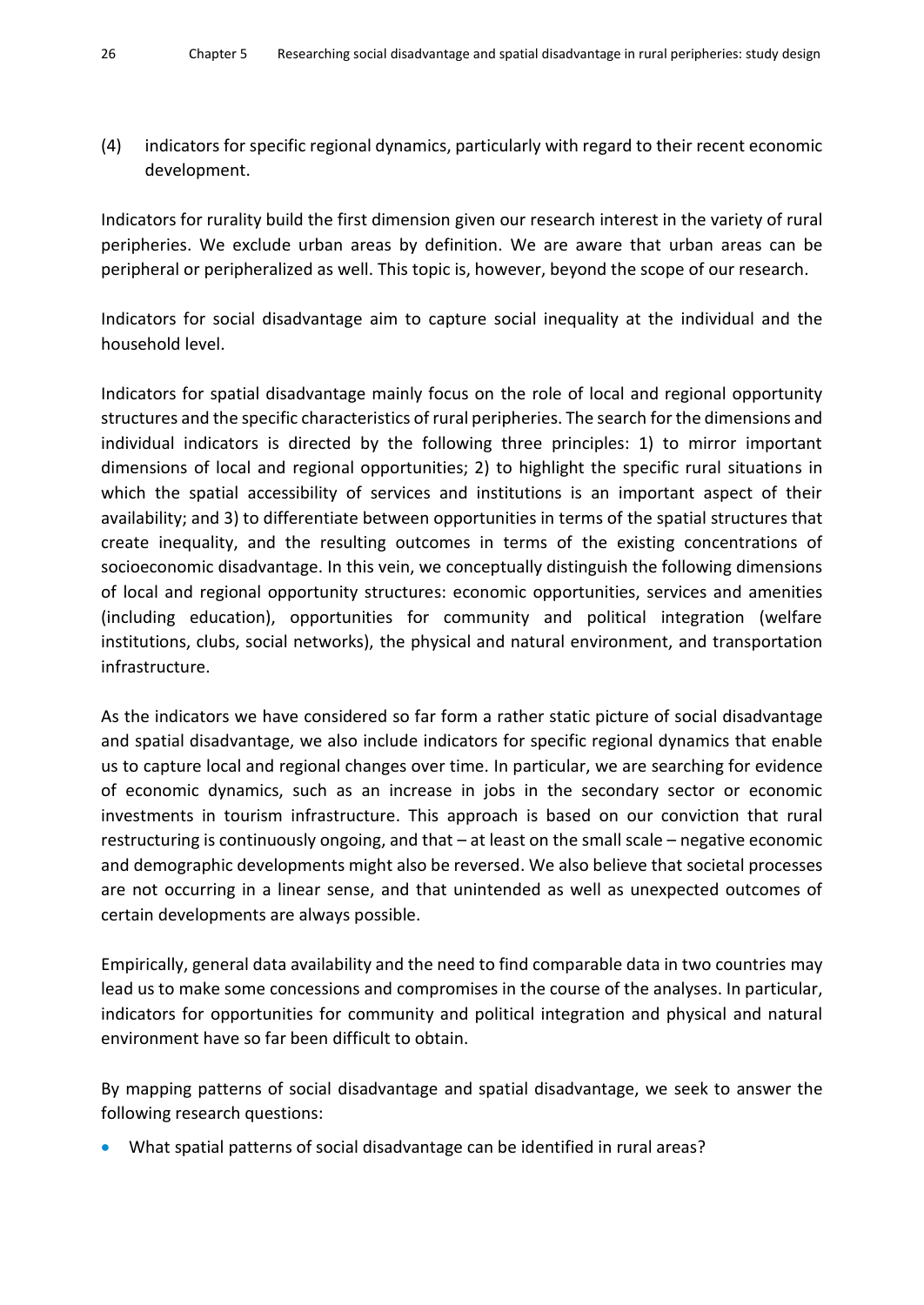- What spatial patterns of local and regional opportunity structures (i.e., spatial disadvantage) can be identified in rural areas?
- How does spatial disadvantage interrelate with social disadvantage?

Based on our findings, we are interested in identifying peripheralized regions that are characterized by high levels of social disadvantage and spatial disadvantage. Therefore, we ask:

<span id="page-34-0"></span>• Where can rural peripheries be localized based on the spatial structures of social disadvantage and opportunity structures, and what forms do they typically take?

#### **5.2 In-depth regional case studies on living in rural peripheries**

Based on the mapping of social disadvantage and spatial disadvantage as presented in the previous chapter and a principal component analysis, four peripheral rural regions have been chosen for in-depth case studies.<sup>3</sup> The case studies take place in rural regions with comparatively poor access to public and private services, high rates for the principal component of 'unemployment and exclusion,' and low rates for the 'qualification and standard of living' component. They also rank as 'very rural' with 'less good socioeconomic conditions' on the Thünen Rurality Index (Küpper, 2016).

Several rural regions fit these criteria. Our aim was to look at rural peripheries from a new perspective in order to avoid reproducing already well-established narratives on rural peripheries caught in vicious circles of decline. We selected regions in which some kinds of dynamic change can currently be observed. In the case study areas in Czechia (Bor region and western Jeseníky), these are labor market dynamics (establishment of new businesses, particularly logistics and automotive suppliers) and dynamics in tourism (development of new large-scale tourist facilities), respectively. In the eastern German peripheral regions, it was impossible to find comparable forms of dynamic change in the current labor market or tourism sector. However, the district of Mansfeld-Südharz is a region that, despite having various challenges, has been able to keep an industrial core in the decades after reunification. The district of Vorpommern-Greifswald is characterized by yet another form of regional dynamic change: as well as having tourism activities on the Baltic Sea coast in the north of the district, it is located close to the Polish agglomeration of Szczecin. Thus, this region is experiencing the inmigration of Polish families who build or buy homes to live and work part-time in Germany, or who commute to Poland for work. As the two German regions are rather large in terms of territory, two smaller case study regions have been selected for the in-depth empirical analysis: the eastern part of Vorpommern-Greifswald at the Polish border and the northwestern part of Mansfeld-Südharz (Figure 2).

 $\overline{a}$ 

**<sup>3</sup>** To identify the regions, we performed a principal component analysis (PCA) of various factors measuring social and regional disadvantage and the accessibility of public and private services. It is not the intention of this Working Paper to present the methodological steps and results of the PCA. Further information can be obtained from the authors.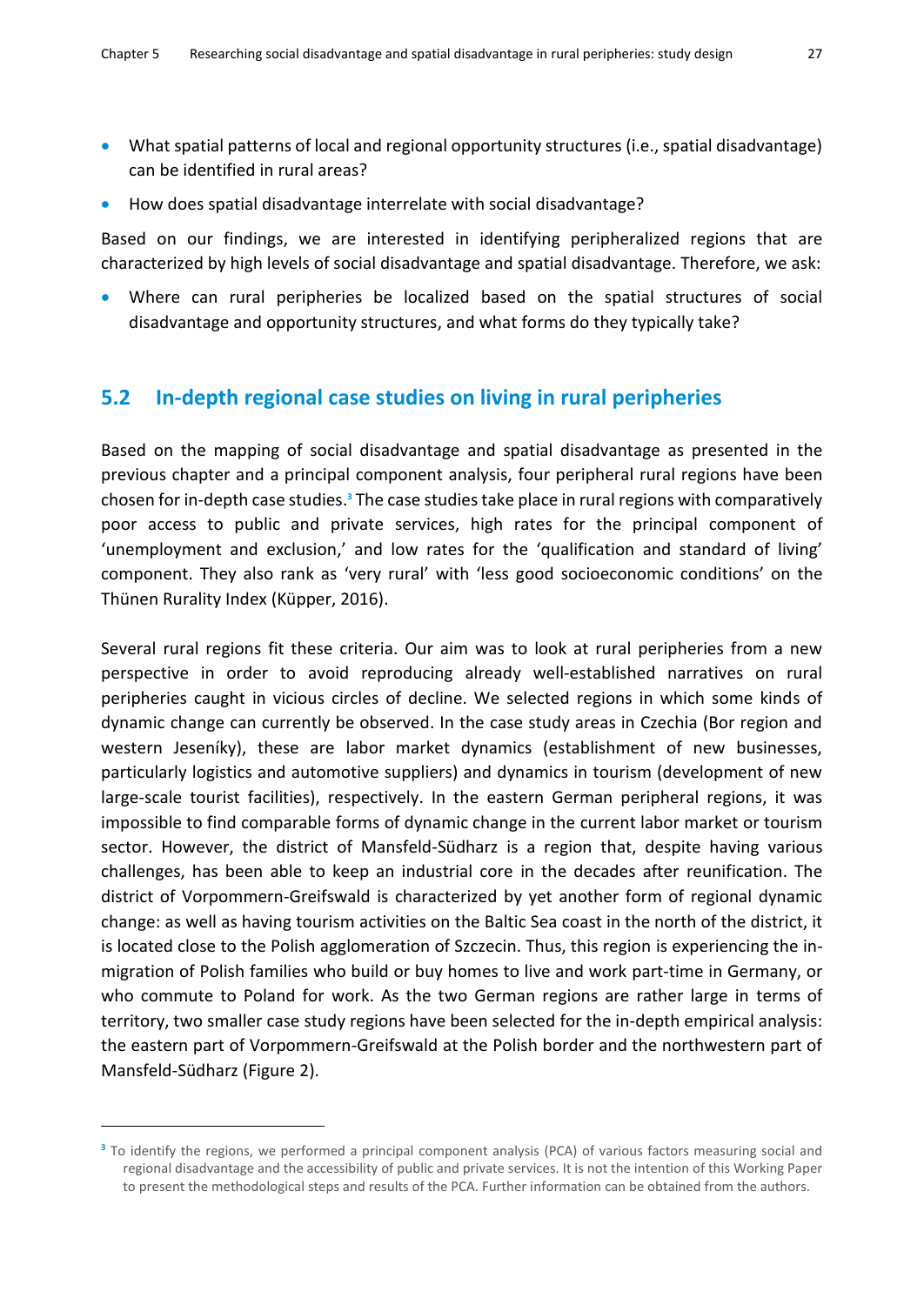

#### <span id="page-35-0"></span>**Figure 2: The four case study regions in eastern Germany and Czechia**

Source: Administrative boundaries: © EuroGeographics 2020; © Geobasis-DE/BKG 2019.

The empirical analyses in all four case study areas are performed similarly, and comprise two steps. First, we conduct expert interviews with individuals who are working in leading political, economic, or administrative positions or in the social sector, as well as with individuals who are engaged in social services or local clubs. Second, we interview individuals who belong to three social groups living in these areas. These groups are: 1) people who are unemployed or are experiencing substandard working conditions; 2) single parents; and 3) senior residents who are living alone. All three resident groups can be characterized as having a high risk of experiencing social disadvantage. In the following, the methodology of the expert and resident interviews will be presented in more detail.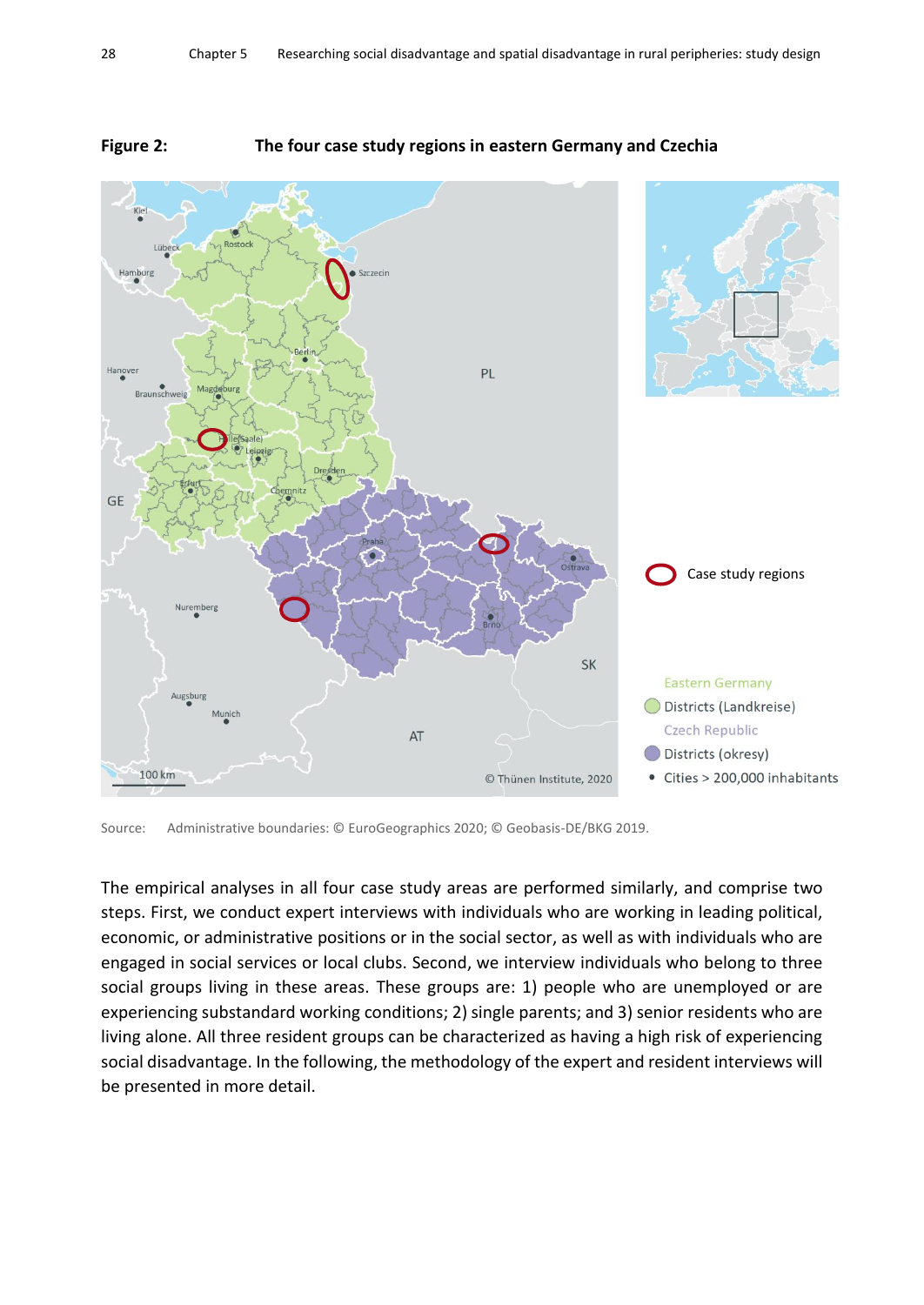#### **5.2.1 Expert interviews**

To develop an understanding of the current situation and the dynamics in the regions under investigation and to analyze local and regional opportunity structures, we intend to conduct about 10 to 20 expert interviews per region with representatives of authorities, local politicians, planners, community practitioners, representatives of social service agencies, and other regional stakeholders. These interviews will serve as a dataset in their own right, but the experts will also function as gatekeepers, and will be asked to help to recruit respondents for the interviews with residents.

The research questions regarding the expert interviews are as follows:

- How do the experts perceive and evaluate the development of the region from the past to the present?
- How do they perceive and evaluate the living conditions in the region?
- What local and regional opportunity structures are available? What structures are missing?
- How do the experts perceive social inequality in their local community/region?
- What are socially disadvantaged groups in this area, and how do the experts perceive them?
- How do the experts perceive and evaluate political support for the region?
- What are the experts' views on the future of the region?

#### **5.2.2 Resident interviews**

The problem-centered interviews (Witzel and Reiter, 2012) with residents (30 per region) will collect qualitative accounts on the residents' personal living situations, their daily lives, their daily mobility, their perceptions of the availability and accessibility of opportunity structures, and their individual strategies for living in a rural periphery. We will ask the residents about their perceptions of the region, and about the role of different political scales and modes of policymaking. Their responses will help us to learn more about how regional opportunities intersect with individual-level social disadvantage. The interviews will also include the collection of ego-centered network data using the Software Vennmaker (Gamper et al., 2012), and of information on social contacts and social support.

Additionally, among the residents interviewed, 15 respondents per region have been asked to participate in a 14-day GPS-based tracking of their time-space activity patterns. This is a rather new and direct way of collecting mobility patterns that does not rely solely on ex-post accounts of places visited provided during the interview (Hirsch et al., 2014; Klous et al., 2017; Kwan, 2004; North et al., 2017). The mobility maps produced by this method will form the basis for a follow-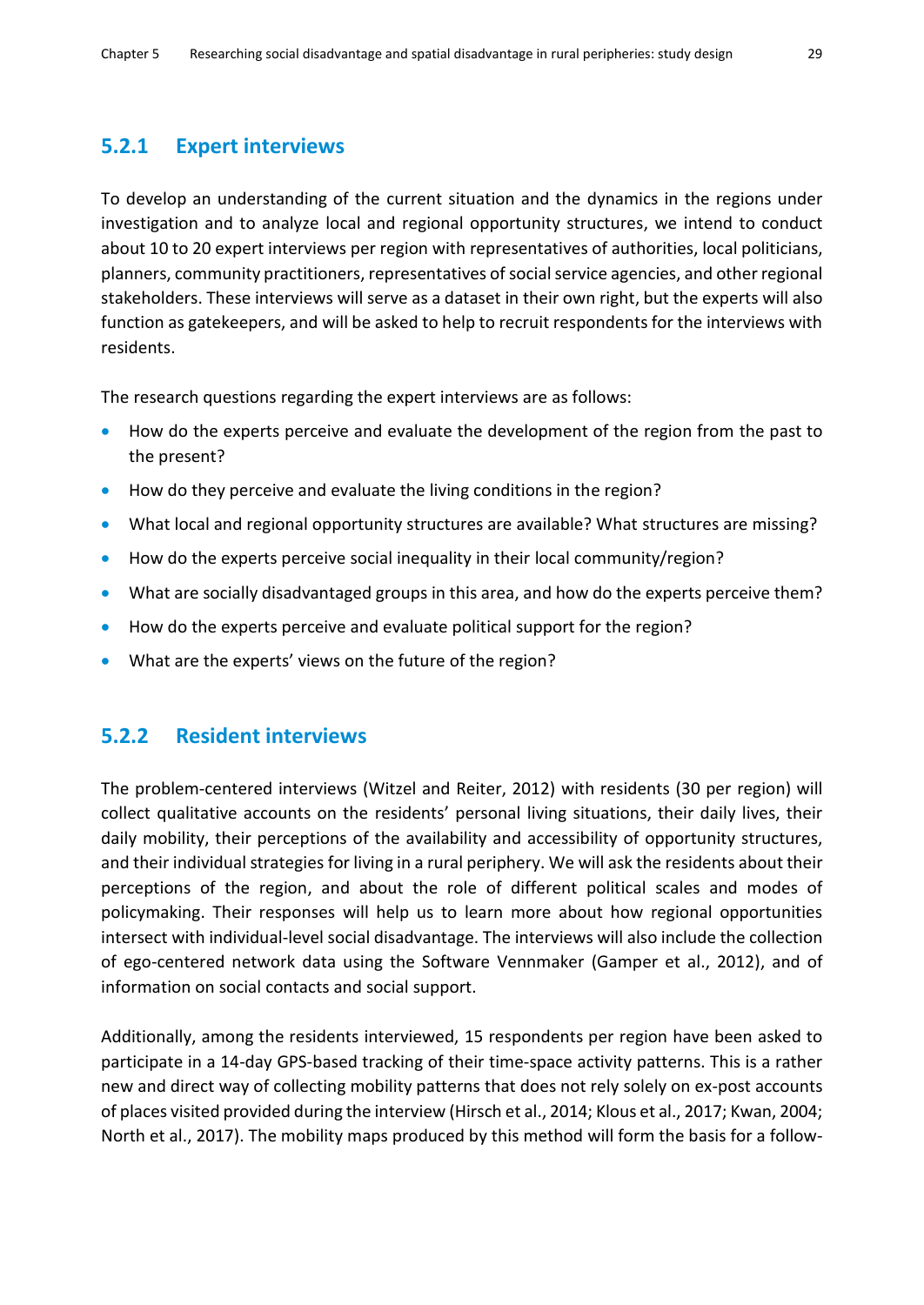up interview with the respondent. This second interview will help us better understand the subjective meanings of the indicated mobility patterns and the places visited.

The resident interviews conducted in rural peripheries in Czechia and eastern Germany are designed to enable us to answer the following research questions:

- How are particularly disadvantaged groups affected by the specific residential context of a peripheral rural area with its local and regional opportunity structures?
- How are individual agency and strategies for dealing with disadvantage intertwined with existing opportunities?
- What opportunity structures matter in what ways to different disadvantaged social groups, and how are these structures dealt with by individuals?
- How do processes of rural restructuring affect the approaches residents use to deal with disadvantage?
- What is the role of social networks in reproducing/overcoming social disadvantage and spatial disadvantage?
- What mobility and activity patterns does the GPS mapping reveal? What differences can be identified between the three social groups, and with regard to individually varying patterns of social networks or settlement structures?

Since we are interested in the interplay of social disadvantage and spatial disadvantage, we intend to focus on social groups at high risk of experiencing social disadvantage. We assume that they are among the actors most affected by peripheralization and spatial disadvantage in rural peripheries. From the many possible groups, we intend to focus on three groups in particular:

- Individuals who are disadvantaged on the labor market because they are currently or have often been unemployed, or have experienced insecure or even precarious working conditions.
- Single parents, because these individuals most of whom are women frequently have a high poverty risk, and tend to experience difficulties combining work and care duties. Because they live in a region where mobility and accessibility are already significant challenges, these single parents may have to tighten their everyday arrangements.
- Senior residents living alone in their household, because these individuals are most likely to be affected by the mobility restrictions and accessibility problems in rural peripheries. Moreover, due to the outmigration of the younger generations (which is more pronounced in eastern Germany than in Czechia), we expect their social networks to be rather small.

We have chosen these three groups based on theoretical considerations and previous research (Brown and Lichter, 2004; Klärner and Knabe, 2019; Shergold and Parkhurst, 2012). We suggest that they are at particular risk of experiencing social disadvantage, but whether people who belong to these groups actually experience social disadvantage or perceive themselves as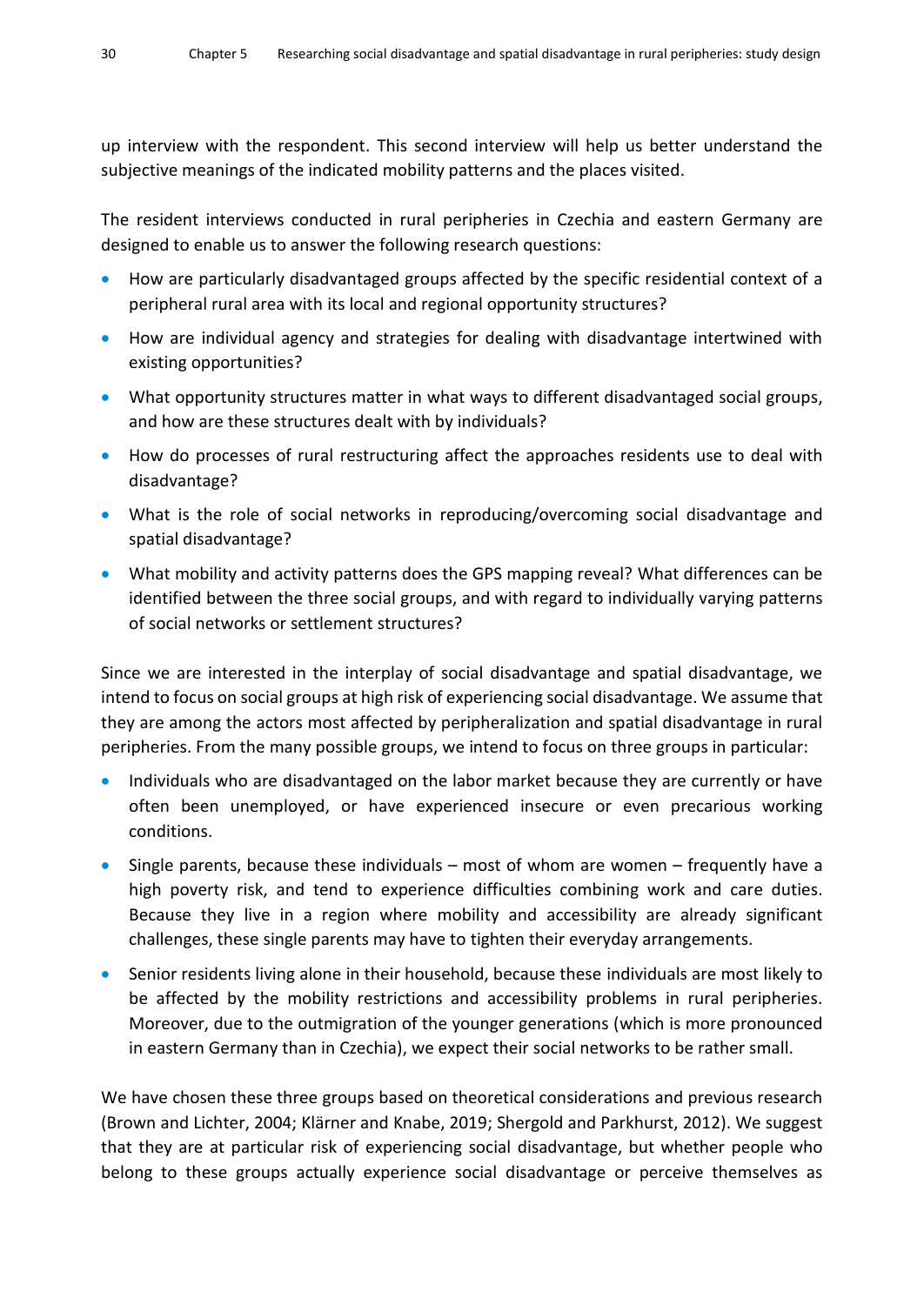disadvantaged, and how they use and evaluate opportunities and social networks in their residential environment, are empirical questions that we seek to answer.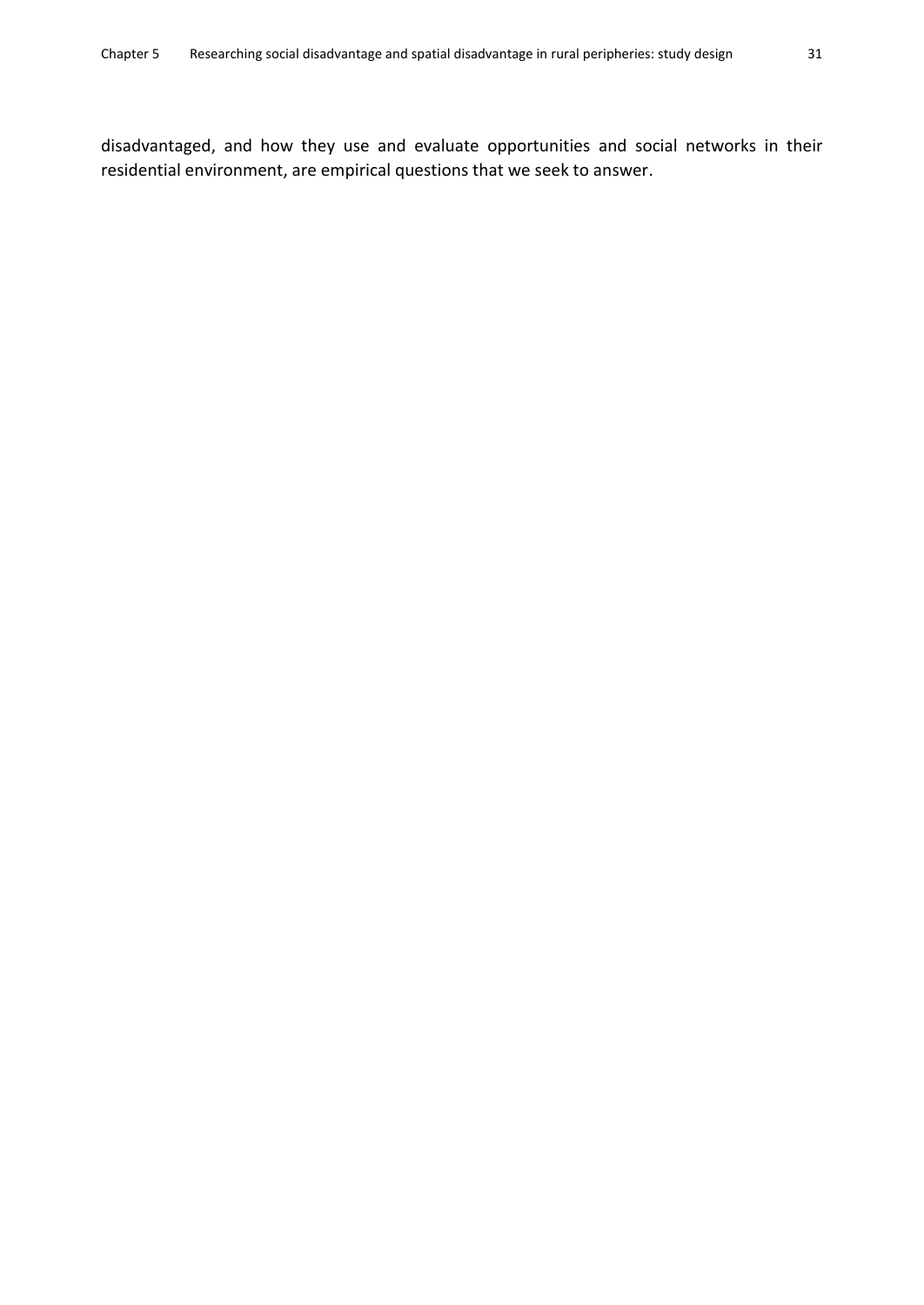#### <span id="page-39-0"></span>**6 Summary and outlook**

This Working Paper has introduced a conceptual model for researching the interrelations of social disadvantage and spatial disadvantage. It is grounded in the research project 'Social disadvantage in rural peripheries in Czechia and eastern Germany: opportunity structures and individual agency in a comparative perspective.' Although social disadvantage and spatial disadvantage are interlinked in many ways, the authors have chosen to keep them separate in the concept definition and description, as well as in the project's quantitative analyses. The model introduced here takes a multi-level view and links macro developments and meso-level factors with people's perceptions and practices; i.e., the micro scale. In particular, the paper has introduced and discussed relevant theoretical concepts, such as peripheralization and rural restructuring, and has addressed questions of structure and agency. The authors have focused on local and regional opportunity structures as well as ego-centric social networks as major intervening and mediating factors that restrict and facilitate the daily practices of socially disadvantaged groups in rural peripheries. One major empirical concern we seek to address is how people make sense of and use their local environment, their resources, and their restrictions. To that end, we have conceptualized interlinkages between individual agency, and have looked at how regional opportunity structures and social networks are used and shaped.

In line with the theoretical considerations for this Working Paper, the research design we have developed was briefly presented, while focusing on two sets of research questions. The first set concerns the patterns of social disadvantage and spatial disadvantage in rural areas in Czechia and eastern Germany. Area-level secondary data and accessibility analyses will be applied to these questions, although the availability of comparable data in both countries is a major restriction of the empirical work. The second set examines the impact of opportunity structures within the residential context of particularly disadvantaged groups, and the relationships between opportunity structures and individual agency in four case study regions. The case study regions have relatively weak socioeconomic conditions and considerable accessibility restrictions. In these regions, interviews will be conducted with experts, as well as with residents belonging to three socially disadvantaged groups. The data collection for the residents is based on a complex design that combines problem-centered interviews with social network research and the collection of GPS data on individual mobility.

As this Working Paper centered on the theoretical model, the methodological considerations were not communicated in depth. The methodological details of this complex mixed-methods approach, a discussion of the underlying considerations, as well as reflections on the experiences and challenges associated with the research process, are subjects for future publications. In addition, the research results and the comparative perspective dealing with the three different groups in the four regions in the two countries will be developed in more depth when we publish our initial research results in the course of 2021.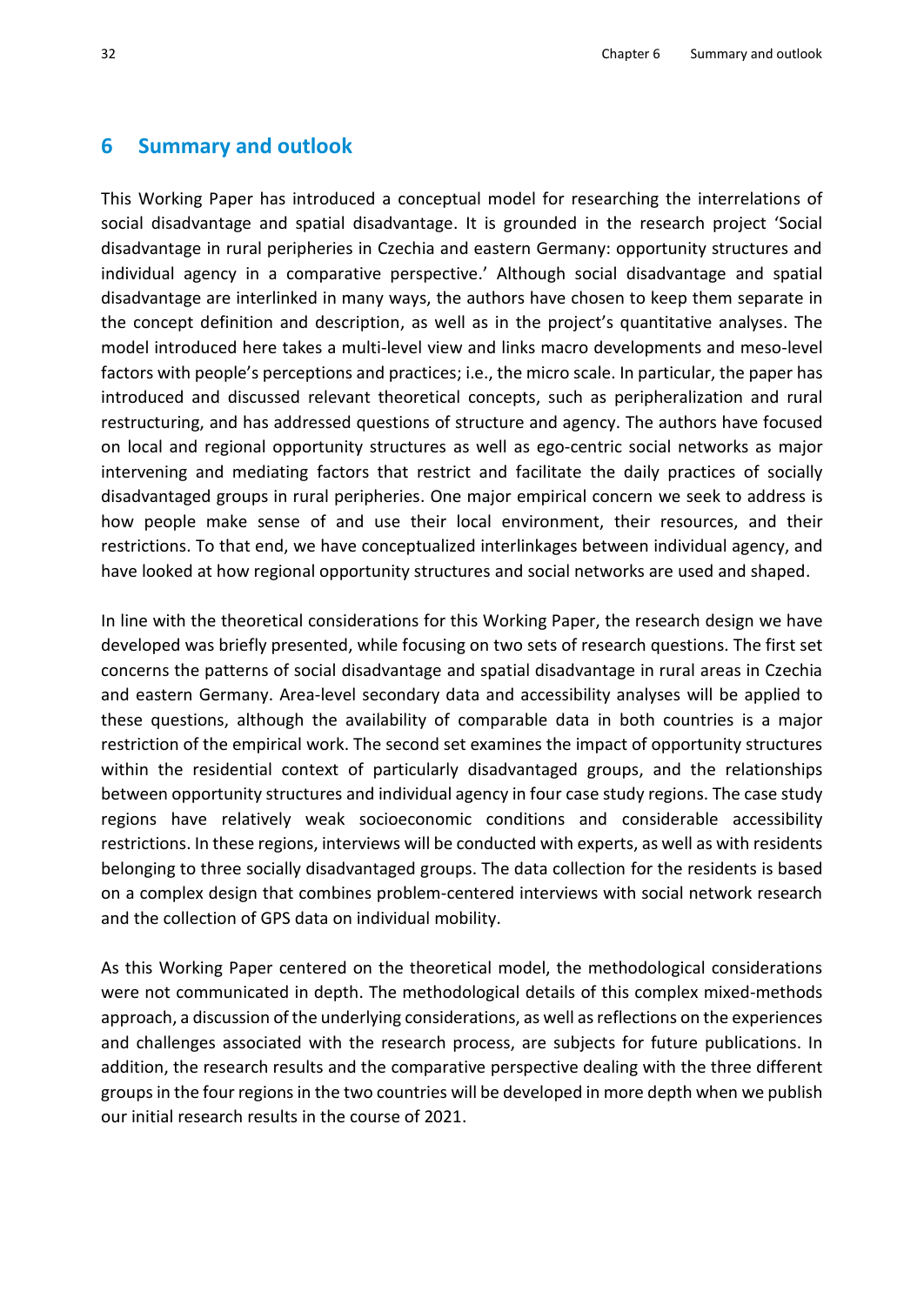#### <span id="page-40-0"></span>**References**

Acolin A, Wachter S (2017) Opportunity and housing access. Cityscape 19(1):135-150

Ajrouch KJ, Antonucci TC, Janevic MR (2001) Social networks among blacks and whites: the interaction between race and age. J Gerontol B Psychol Sci Soc Sci 56(2):S112-8. doi: 10.1093/geronb/56.2.S112

Alwin DF, Felmlee DH, Kreager DA (2018) Together through time. Social networks and the life course. In: Alwin DF, Felmlee DH, Kreager DA (eds) Social networks and the life course 2. Cham: Springer: pp 3-26

An W (2011) Models and methods to identify peer effects. In: Scott J, Carrington PJ (eds) The SAGE handbook of social network analysis. London, Thousand Oaks, Calif.: SAGE: pp 514-532

ARL [Akademie für Raumforschung und Landesplanung] (2006) Gleichwertige Lebensverhältnisse: eine wichtige gesellschaftspolitische Aufgabe neu interpretieren! ARL Positionspapier 69

ARL [Akademie für Raumforschung und Landesplanung] (2020) Raumordnung: Anwalt für gleichwertige Lebensverhältnisse und regionale Entwicklung.: Eine Positionsbestimmung. ARL Positionspapier 115

Barlösius E, Neu C (eds) (2008) Peripherisierung – eine neue Form sozialer Ungleichheit?, Materialien der Interdisziplinären Arbeitsgruppe Zukunftsorientierte Nutzung ländlicher Räume – LandInnovation – Nr. 21

Barnes JA (1972) Social networks. Reading, Mass: Addison-Wesley

Bauer H, Maier W (2018) GIMD 2010: Ein Update des 'German Index of Multiple Deprivation'. Berichte des Helmholtz Zentrums München

Becker S, Naumann M (eds) (2020) Regionalentwicklung in Ostdeutschland: Dynamiken, Perspektiven und der Beitrag der Humangeographie. Berlin: Springer Spektrum

Beetz S, Huning S, Plieninger T (2008) Landscapes of peripherization in north-eastern Germany's countryside: New challenges for planning theory and practice. International Planning Studies 13(4):295-310. doi: 10.1080/13563470802518909

Bernard J (2018) Rural Quality of Life – Poverty, Satisfaction and Opportunity Deprivation in Different Types of Rural Territories. European Countryside 10(2):191-209. doi: 10.2478/euco-2018-0012

Bernard J, Contzen S, Decker A, Shucksmith M (2019) Poverty and social exclusion in diversified rural contexts. Sociologia Ruralis 59(3):353-368. doi: 10.1111/soru.12260

Bernard J, Decker A, Vojtíšková K, Mikešová R (2016) Living and dealing with limited opportunities: Social disadvantage and coping strategies in rural peripheries. Sociální studia/Social Studies 2:29-53

Bernard J, Šafr J (2019) The other disadvantaged neighbourhood: income related effects of living in rural peripheries. Housing Studies 34(6):946-973. doi: 10.1080/02673037.2018.1504008

Blickle P, Möller C, Platon A, Schlieben M, Tröger J, Venohr S (2019) The new colors of Europe. Zeit Online, zu finden in <https://www.zeit.de/politik/ausland/2019-07/european-election-municipalities-eu-statesresults-analysis-map?print> [zitiert am 16.2.2021]

Böhnisch L, Schröer W (2004) Stichwort: Soziale Benachteiligung und Bewältigung. Zeitschrift für Erziehungswissenschaft 7(4):467-478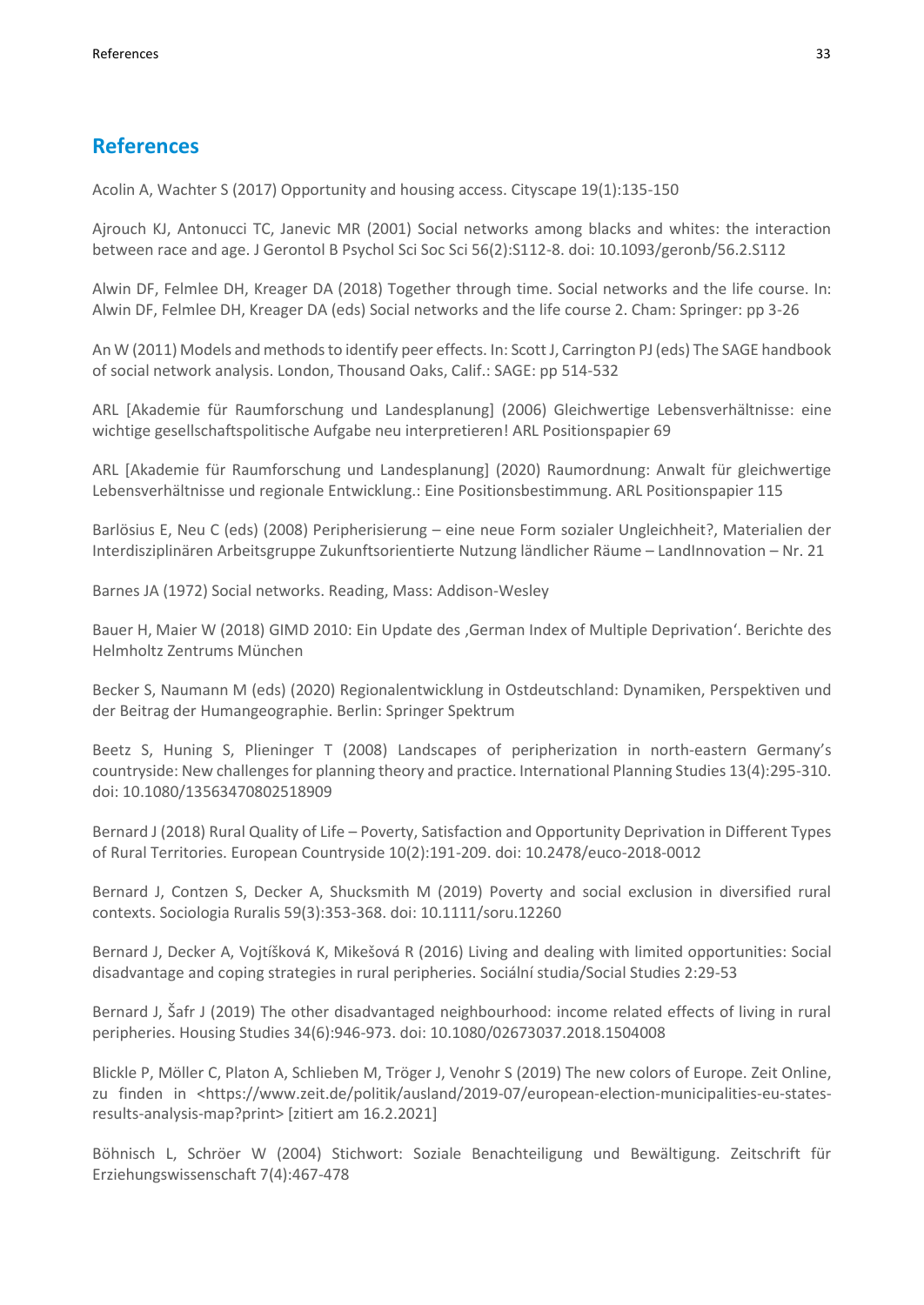Böhnke P, Link S (2017) Poverty and the dynamics of social networks: An analysis of German panel data. European Sociological Review 33(4):615-632. doi: 10.1093/esr/jcx063

Booth C (1902) Life and labour of the people in London. London: Macmillan

Bourdieu P (ed) (1992a) Language and symbolic power. Cambridge: Polity Press

Bourdieu P (1992b) Social spaces and the genesis of 'classes'. In: Bourdieu P (ed) Language and symbolic power. Cambridge: Polity Press: pp 227-251

Bourdieu P (1986) The forms of capital. In: Richardson JG (ed) The handbook of theory: Research for the Sociology of Education. New York: Greenwood Press: pp 241-258

Brauer K (2015) Bowling mit Wölfen: Rurale Gemeinden zwischen demographischem Untergang und (sozial- )kapitaler Zukunft. In: Fachinger U, Künemund H (eds) Gerontologie und ländlicher Raum: Lebensbedingungen, Veränderungsprozesse und Gestaltungsmöglichkeiten. Wiesbaden: Springer: pp 45-74

Brown JB, Lichter DT (2004) Poverty, welfare, and the livelihood strategies of nonmetropolitan single mothers. Rural Sociology 69(2):282-301. doi: 10.1526/003601104323087615

Brown DL, Schafft KA (2003) Social exclusion in rural areas of Eastern and Central Europe. Eastern European Countryside 9:27-44

Bude H, Medicus T, Willisch A (eds) (2011) ÜberLeben im Umbruch: Am Beispiel Wittenberge: Ansichten einer fragmentierten Gesellschaft. Hamburg: Hamburger Edition

Bürk T (2013) Voices from the margin: The stigmatization process as an effect of socio-spatial peripheralization in small-town Germany. In: Fischer-Tahir A, Naumann M (eds) Peripheralization: The making of spatial dependencies and social injustice. Wiesbaden: Springer: pp 168-186

Burke A, Jones A (2018) The development of an index of rural deprivation: A case study of Norfolk, England. Social Science & Medicine 227:93-103. doi: 10.1016/j.socscimed.2018.09.019

Bürkner H-J (2005) Polarization and Peripherization. In: Oswalt P (ed) Shrinking Cities: Volume 1: International Research. Ostfildern-Ruit: Hatje Cantz: pp 546-551

Burt RS (1982) Toward a structural theory of action: Network models of social structure, perception, and action. New York: Academic Press

Cattell V (2001) Poor people, poor places, and poor health: the mediating role of social networks and social capital. Social Science & Medicine 52(10):1501-1516. doi: 10.1016/S0277-9536(00)00259-8

Chambers R (1989) Editorial introduction: Vulnerability, coping and policy. IDS Bulletin 20(2):1-7. doi: 10.1111/j.1759-5436.1989.mp20002001.x

Ciabattari T (2007) Single mothers, social capital, and work-family conflict. Journal of Family Issues 28(1):34- 60. doi: 10.1177/0192513X06292809

Combes P-P, Duranton G, Gobillon L (2008) Spatial wage disparities: Sorting matters! Journal of Urban Economics 63(2):723-742. doi: 10.1016/j.jue.2007.04.004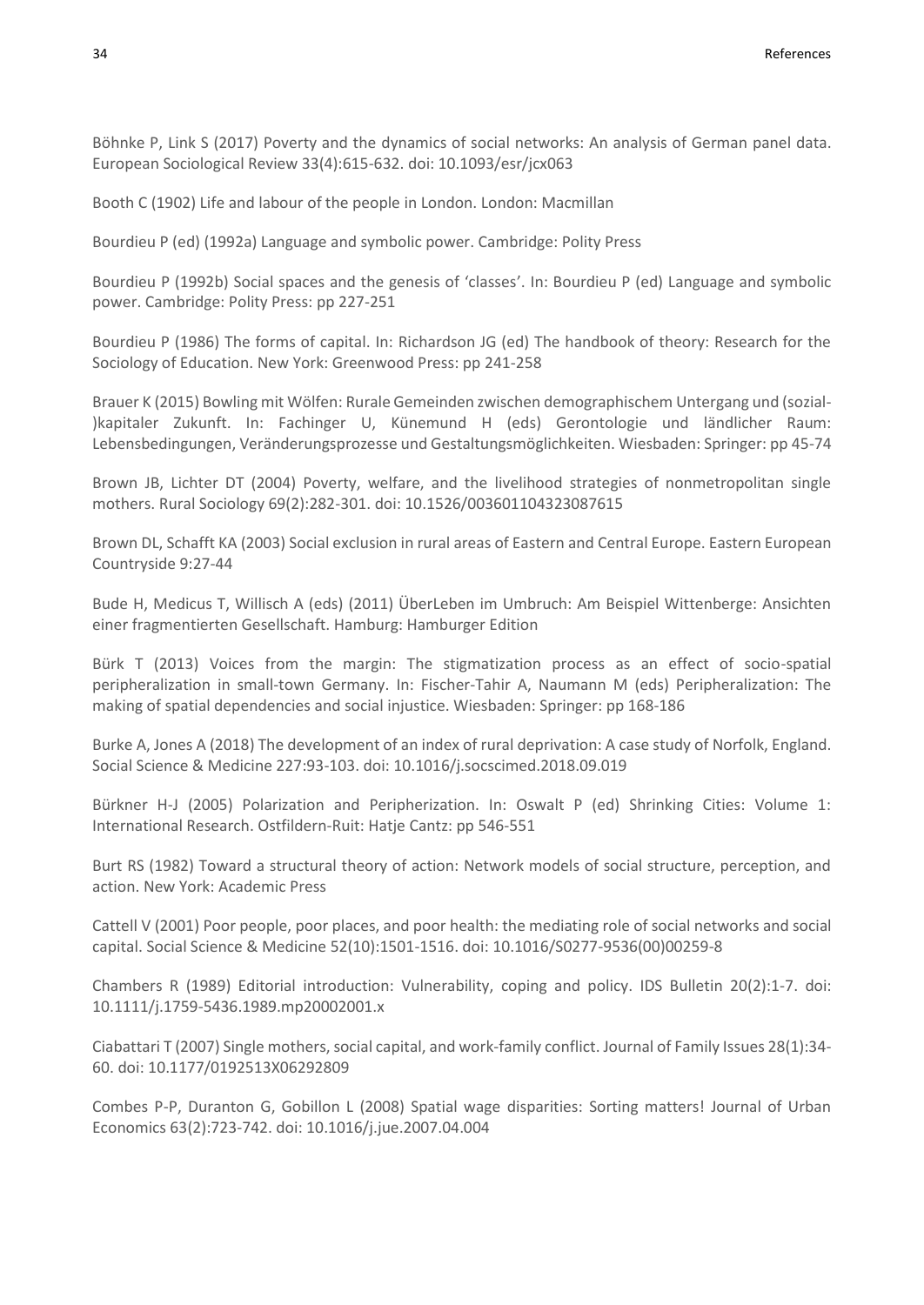Commins P (2004) Poverty and social exclusion in rural areas: Characteristics, processes and research issues. Sociologia Ruralis 44(1):60-75. doi: 10.1111/j.1467-9523.2004.00262.x

Copus AK (2001) From Core-periphery to Polycentric Development: Concepts of Spatial and Aspatial Peripherality. European Planning Studies 9(4):539-552. doi: 10.1080/09654310123647

Cornwell B (2015) Social disadvantage and network turnover. J Gerontol B Psychol Sci Soc Sci 70(1):132-142. doi: 10.1093/geronb/gbu078

Cotter DA (2002) Poor people in poor places: Local opportunity structures and household poverty. Rural Sociology 67(4):534-555. doi: 10.1111/j.1549-0831.2002.tb00118.x

Crossley N (2011) Towards relational sociology. London: Routledge

Crossley N, Bellotti E, Edwards G, Everett MG, Koskinen J, Tranmer M (2015) Social network analysis for Ego-Nets. London: SAGE

Csurgó B, Kovách I, Megyesi B (2018) After a long march: the results of two decades of rural restructuring in Hungary. Eastern European Countryside 24(1):81-109. doi: 10.2478/eec-2018-0005

Dean H (2016) Poverty and social exclusion. In: Dean H, Platt L (eds) Social advantage and disadvantage. Oxford: Oxford University Press: pp 3-24

Decker A (2019) The ambiguous experience of motherhood in the Western Bohemian countryside: Exploring rural gender inequalities through the framework of precarity. Sociologia Ruralis 59(3):517-539. doi: 10.1111/soru.12257

Dodson J, Buchanan N, Gleeson B, Sipe N (2006) Investigating the social dimensions of transport disadvantage. Towards new concepts and methods. Urban Policy and Research 24(4):433-453. doi: 10.1080/08111140601035317

Domínguez S, Watkins C (2003) Creating networks for survival and mobility: Social capital among African-American and Latin-American low-income mothers. Social Problems 50(1):111-135. doi: 10.1525/sp.2003.50.1.111

Dunn J, Hodge I, Monk S, Kiddle C (1998) Developing indicators of rural disadvantage. Salisbury: Rural Development Commission

Edin K, Lein L (1997) Work, welfare, and single mothers' economic survival strategies. American Sociological Review 62(2):253. doi: 10.2307/2657303

Ehrenstein C (2016) "Zukunftsfragen entscheiden sich auf dem Lande". Die Welt, 15.11.2016

Emirbayer M, Goodwin J (1994) Network analysis, culture, and the problem of agency. American Journal of Sociology 99(6):1411-1454

Emirbayer M, Mische A (1998) What is agency? American Journal of Sociology 103(4):962-1023. doi: 10.1086/231294

Entwisle B, Faust K, Rindfuss RR, Kaneda T (2007) Networks and contexts: Variation in the structure of social ties. American Journal of Sociology 112(5):1495-1533. doi: 10.1086/511803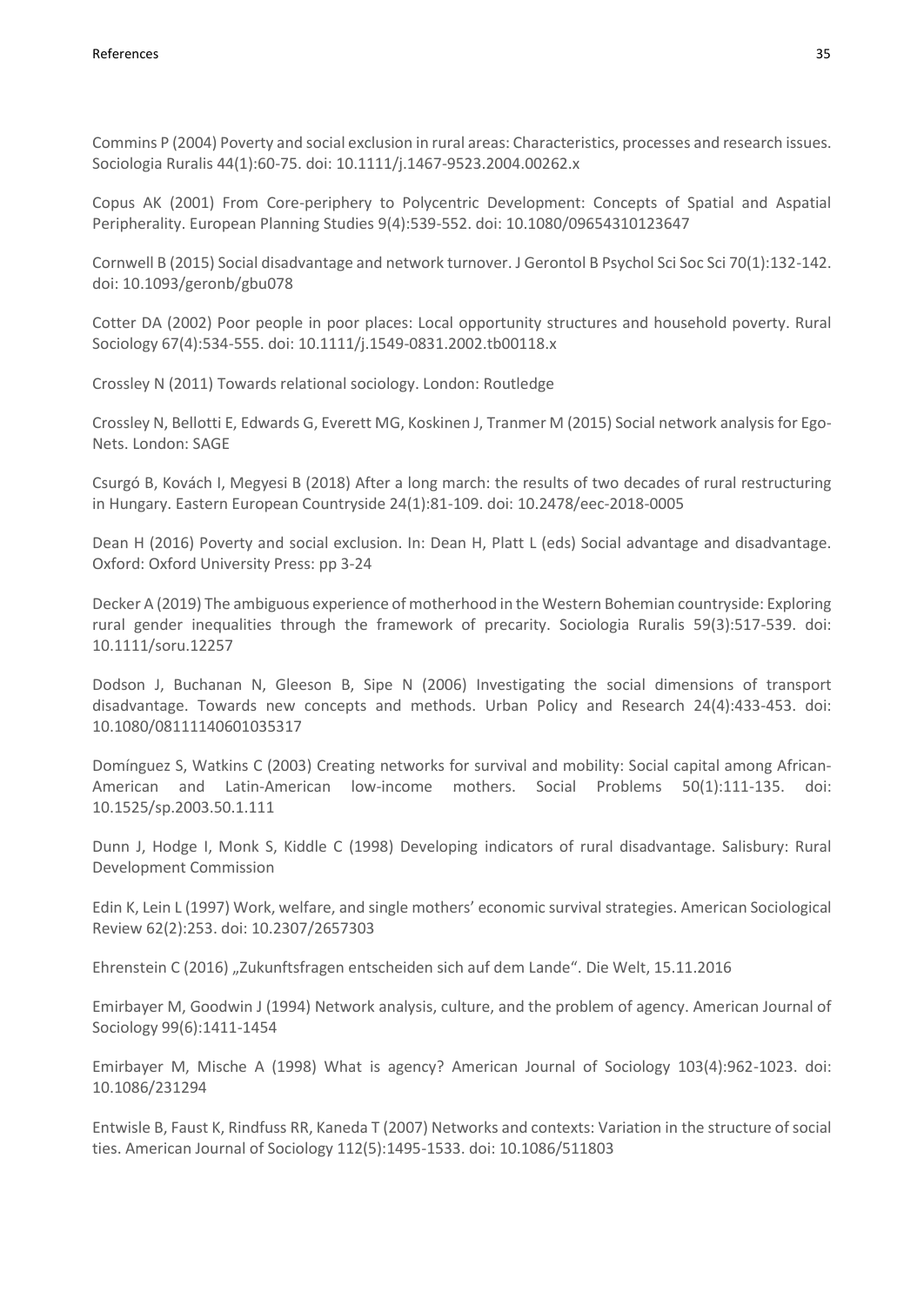Feld SL (1981) The focused organization of social ties. American Journal of Sociology 86(5):1015-1035

Ferrão J, Lopes R (2004) Understanding peripheral rural areas as contexts. In: Lamprianidēs L (ed) The future of Europe's rural peripheries. Aldershot: Ashgate: pp 31-61

Fischer-Tahir A, Naumann M (2013) Introduction: Peripheralization as the social production of spatial dependencies and injustice. In: Fischer-Tahir A, Naumann M (eds) Peripheralization: The making of spatial dependencies and social injustice. Wiesbaden: Springer: pp 9-26

Galster GC (2012) The mechanism(s) of neighbourhood effects: Theory, evidence, and policy implications. In: van Ham M, Manley D, Bailey N, Simpson L, Maclennan D (eds) Neighbourhood effects research: New perspectives. Dordrecht: Springer Netherlands: pp 23-56

Galster GC, Killen SP (1995) The geography of metropolitan opportunity: A reconnaissance and conceptual framework. Housing Policy Debate 6(1):7-43

Galster GC, Sharkey P (2017) Spatial foundations of inequality: A conceptual model and empirical overview. RSF: The Russell Sage Foundation Journal of the Social Sciences 3(2):1. doi: 10.7758/rsf.2017.3.2.01

Gamper M, Schönhuth M, Kronenwett M (2012) Bringing qualitative and quantitative data together: collecting network data with the help of the software tool VennMaker. In: Mahdi KA, Safar M (eds) Social networking and community behavior modeling: Qualitative and quantitative measures. Hershey, Pa: IGI Global: pp 193-213

Gorlach K (2006) Between hopes and fears: rural Eastern Europe on its way to Europe. Eastern European Countryside 12:5-30

Gotham KF (2003) Toward an understanding of the spatiality of urban poverty: The urban poor as spatial actors. International Journal of Urban and Regional Research 27(3):723-737

Habinek J, Martin JL, Zablocki BD (2015) Double-embeddedness: Spatial and relational contexts of tie persistence and re-formation. Social Networks 42:27-41. doi: 10.1016/j.socnet.2015.02.005

Harknett K (2006) The relationship between private safety nets and economic outcomes among single mothers. Family Relations 68(1):172-191. doi: 10.1111/j.1741-3737.2006.00250.x

Havard S, Deguen S, Bodin J, Louis K, Laurent O, Bard D (2008) A small-area index of socioeconomic deprivation to capture health inequalities in France. Place, Migration & Health 67(12):2007-2016. doi: 10.1016/j.socscimed.2008.09.031

Headey B (2006) Dimensions of poverty, disadvantage and low capabilities: concepts and preliminary results. University of Melbourne, Melbourne Institute of Applied Economic and Social Research

Hedlund M, Lundholm E (2015) Restructuring of rural Sweden – Employment transition and out-migration of three cohorts born 1945–1980. Journal of Rural Studies 42:123-132. doi: 10.1016/j.jrurstud.2015.10.006

Heindl A-B, Steinführer A (2020) New rural geographies in Europe – looking back and forward. In: Steinführer A, Heindl A-B, Grabski-Kieron U, Reichert-Schick A (eds) New rural geographies in Europe. Actors, processes, policies. Zürich: Lit: pp 1-25

Heintel M (1998) Einmal Peripherie – immer Peripherie?: Szenarien regionaler Entwicklung anhand ausgewählter Fallbeispiele. Wien: Abhandlungen zur Geographie und Regionalforschung 5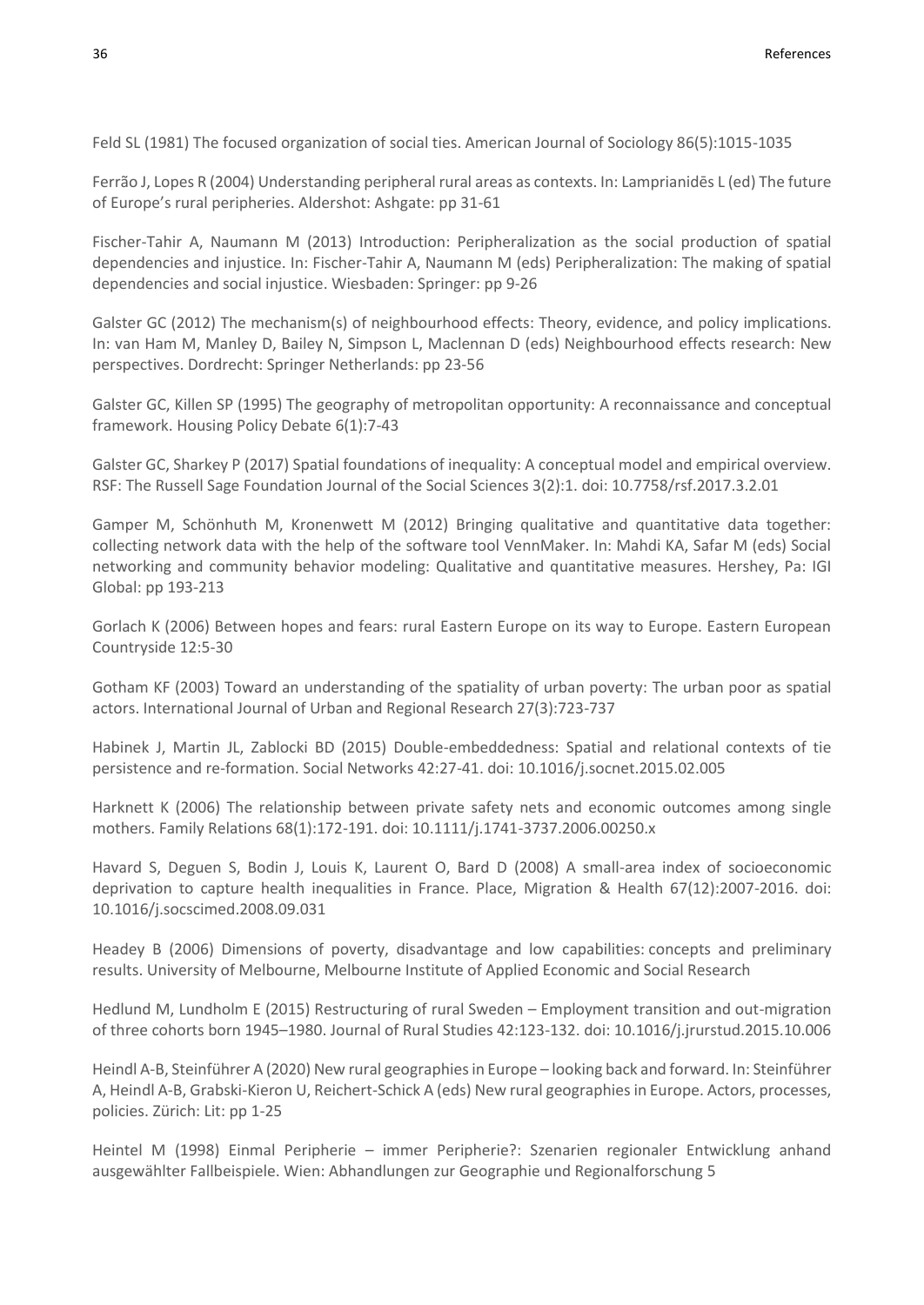Helfferich C (2012) Einleitung: Von roten Heringen, Gräben und Brücken: Versuch einer Kartierung von Agency-Konzepten. In: Bethmann S, Helfferich C, Hoffmann H, Niermann D (eds) Agency: Qualitative Rekonstruktionen und gesellschaftstheoretische Bezüge von Handlungsmächtigkeit. Weinheim: Beltz Juventa: pp 9-39

Hirsch JA, Winters M, Clarke P, McKay H (2014) Generating GPS activity spaces that shed light upon the mobility habits of older adults: a descriptive analysis. International Journal of Health Geographics 13:51. doi: 10.1186/1476-072X-13-51

Hitlin S, Elder GH (2007) Time, self, and the curiously abstract concept of agency. Sociological Theory 25(2):170-191

Hoggart K, Paniagua A (2001) What rural restructuring? Journal of Rural Studies 17:41-62

Horton FE, Reynolds DR (1971) Effects of urban spatial structure on individual behavior. Economic Geography 47(1):36-48. doi: 10.2307/143224

Israel E, Frenkel A (2018) Social justice and spatial inequality. Progress in Human Geography 42(5):647-665. doi: 10.1177/0309132517702969

Kaufmann V, Bergmann MM, Joye D (2004) Motility: Mobility as capital. International Journal of Urban and Regional Research 28(4):745-756

Keim K-D (2006) Peripherisierung ländlicher Räume. Aus Politik und Zeitgeschichte 37:3-7

Keim-Klärner S (2020) Soziale Netzwerke und die Gesundheit von Alleinerziehenden. In: Klärner A, Gamper M, Keim-Klärner S, Moor I, Lippe H von der, Vonneilich N (eds) Soziale Netzwerke und gesundheitliche Ungleichheiten. Wiesbaden: Springer: pp 329-346

Kersten J, Neu C, Vogel B (2012) Demografie und Demokratie: Zur Politisierung des Wohlfahrtsstaates. Bonn: Bundeszentrale für politische Bildung. Schriftenreihe 1317

Kesselring S (2006) Topographien mobiler Möglichkeitsräume. Zur sozio-materiellen Netzwerkanalyse von Mobilitätspionieren. In: Hollstein B, Straus F (eds) Qualitative Netzwerkanalyse. Konzepte, Methoden, Anwendungen. Wiesbaden: VS Verlag für Sozialwissenschaften: pp 333-358

Klärner A (2017) Gelegenheitsstrukturen für Engagement von Menschen in Armut in ländlichen und nichtländlichen Räumen. Newsletter für Engagement und Partizipation in Deutschland 14, zu finden in <https://www.b-b-e.de/fileadmin/inhalte/aktuelles/2017/07/newsletter-14-klaerner.pdf> [zitiert am 10.1.2018]

Klärner A, Knabe A (2019) Social networks and coping with poverty in rural areas. Sociologia Ruralis 59(3):447-473. doi: 10.1111/soru.12250

Klärner A, Knabe A, Land R, Berger PA (2015) Gesichter der Armut in der Stadt und im ländlichen Raum Mecklenburg-Vorpommerns: Ergebnisse eines qualitativen Forschungsprojekts. In: Arbeiterwohlfahrt Mecklenburg-Vorpommern (ed) Aspekte der Armut in Mecklenburg-Vorpommern. Schwerin: pp 25-90

Klous G, Smit LAM, Borlée F, Coutinho RA, Kretzschmar MEE, Heederik DJJ, Huss A (2017) Mobility assessment of a rural population in the Netherlands using GPS measurements. International Journal of Health Geographics 16(30). doi: 10.1186/s12942-017-0103-y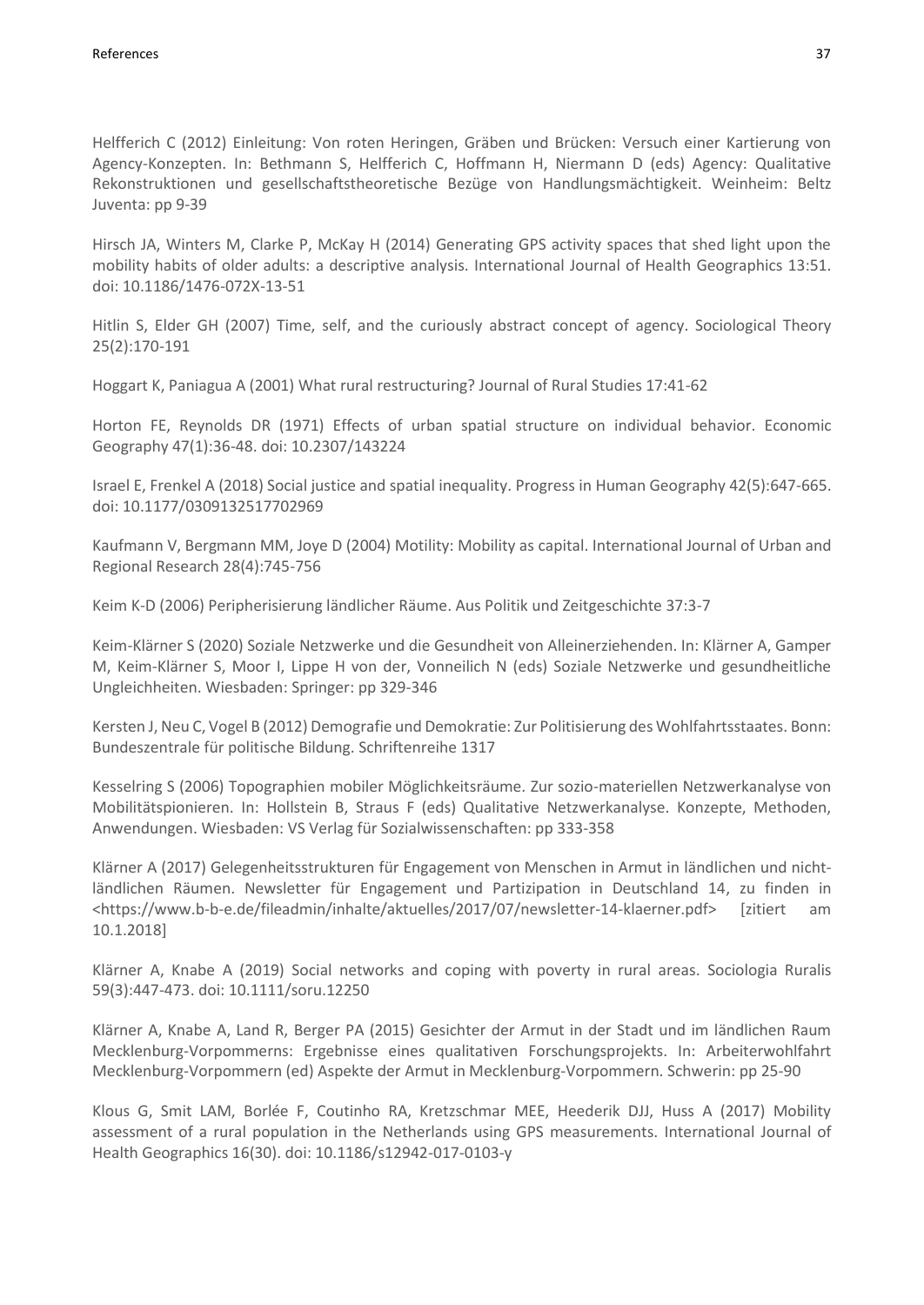Knabe A, Fischer H, Klärner A (2018) Armut als relationales Konstrukt: Die (Re-)Produktion sozialer Ungleichheiten durch Stigmatisierung und Kontrollversuche in sozialen Netzwerken. In: Gefken A, Berger PA, Eckert F (eds) 'Doing Inequality': Prozesse sozialer Ungleichheit im Blick qualitativer Sozialforschung. Wiesbaden: Springer VS: pp 167-190

Kreckel R (1992) Politische Soziologie der sozialen Ungleichheit. Frankfurt/Main, New York: Campus

Kreher S (ed) (2012) Von der "Leutenot" und der "Not der Leute": Armut in Nordostdeutschland. Köln/Wien: Böhlau

Kroll LE, Schumann M, Hoebel J, Lampert T (2017) Regionale Unterschiede in der Gesundheit – Entwicklung eines sozioökonomischen Deprivationsindex für Deutschland. Journal of Health Monitoring 2(2):103-120. doi: 10.17886/RKI-GBE-2017-035

Kühn M (2015) Peripheralization: Theoretical concepts explaining socio-spatial inequalities. European Planning Studies 23(2):367-378. doi: 10.1080/09654313.2013.862518

Küpper P (2016) Abgrenzung und Typisierung ländlicher Räume, Thünen-Institut für Ländliche Räume, Thünen Working Paper 68

Kwan M (2004) GIS methods in time‐geographic research: geocomputation and geovisualization of human activity patterns. Geografiska Annaler: Series B, Human Geography 86(4):267-280. doi: 10.1111/j.0435- 3684.2004.00167.x

Lamprianidēs L (ed) (2004) The future of Europe's rural peripheries. Aldershot: Ashgate.

Lang T (2012) Shrinkage, metropolization and peripheralization in East Germany. European Planning Studies 20(10):1747-1754. doi: 10.1080/09654313.2012.713336

Laschewski L (2009) The Formation and Destruction of Social Capital – Lessons from East German Rural Restructuring. Eastern European Countryside 15(1):91-110. doi: 10.2478/v10130-009-0006-4

Lee N (2016) Social disadvantage and place. In: Dean H, Platt L (eds) Social advantage and disadvantage. Oxford: Oxford University Press: pp 304-321

Leibert T (2013) The peripherisation of rural areas in postsocialist Central Europe: A case of fragmenting development? Lessons from rural Hungary. In: Fischer-Tahir A, Naumann M (eds) Peripheralization: the making of spatial dependencies and social injustice. Wiesbaden: Springer VS: pp 101-120

Leibert T (2016) She leaves, he stays? Sex-selective migration in rural East Germany. Journal of Rural Studies 43:267-279. doi: 10.1016/j.jrurstud.2015.06.004

Lešková A, Vaishar A (2019) Recent population development of very small municipalities in the Czech Republic. Quaestiones Geographicae 38(4):63-76. doi: 10.2478/quageo-2019-0034

Lobao LM, Hooks G, Tickamyer AR (eds) (2007) The Sociology of Spatial Inequality. Albany, NY: State University of New York Press

Lobao LM, Hooks G (2007) Advancing the Sociology of Spatial Inequality: Spaces, Places, and the Subnational Scale, Pp. 29-62 in: Lobao LM, Hooks G, Tickamyer AR (eds) (2007) The Sociology of Spatial Inequality. Albany, NY: State University of New York Press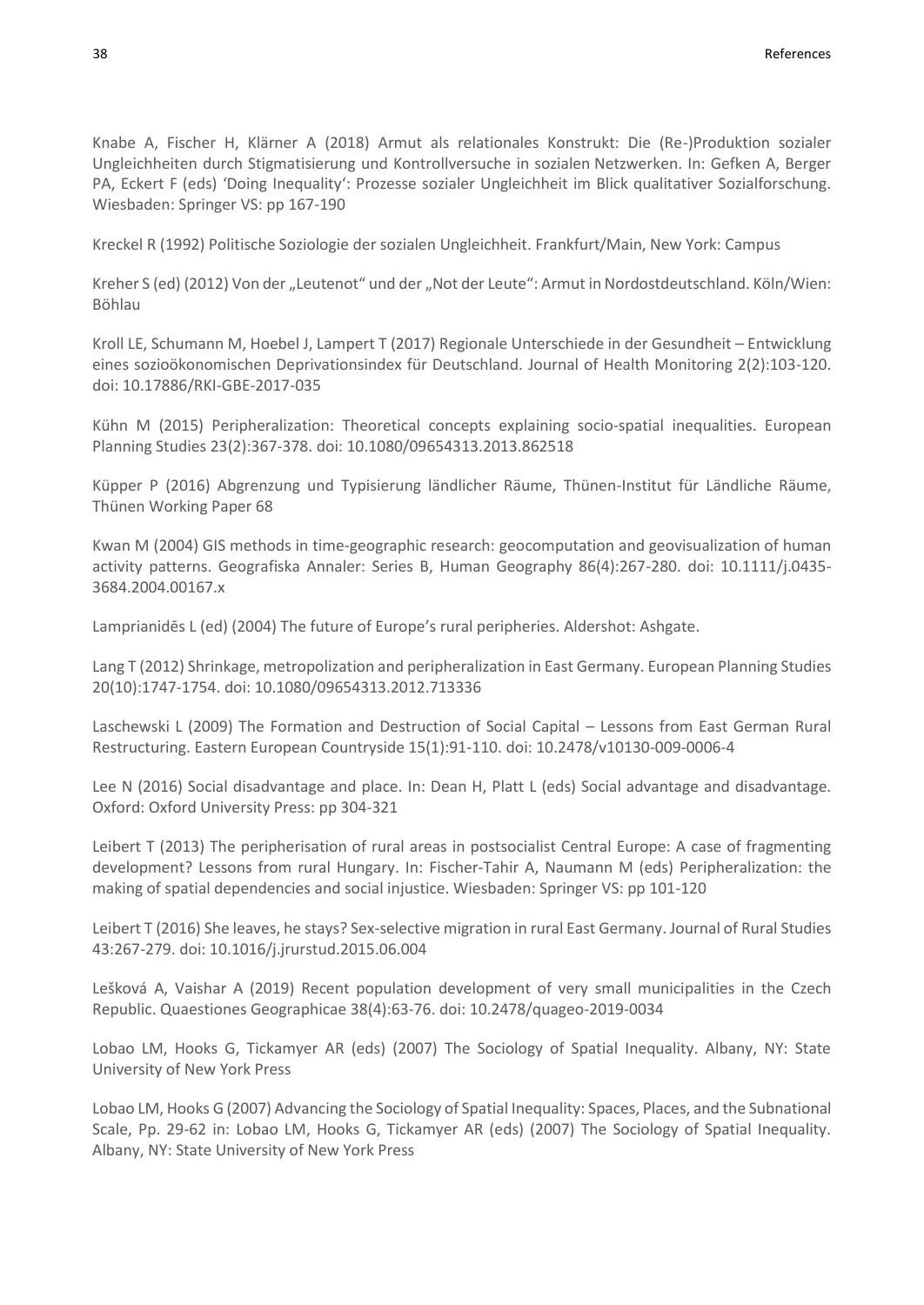Lobata R, Kaup S (2014) Work package 2.9. Typology of countries. ESPON, European Commission. TiPSE. The Territorial Dimension of Poverty and Social Exclusion in Europe. Applied Research 2013/1/24., zu finden in <https://www.espon.eu/sites/default/files/attachments/Annex\_7\_TypologyOfCountries\_Working\_Paper \_9.pdf> [zitiert am 10.9.2019]

Lohmeier A (2003) Soziale Netzwerke und soziale Unterstützung Alleinerziehender im ländlichen Raum. Berlin: dissertation.de Verlag

Lubbers MJ, García HV, Castaño PE, Molina JL, Casellas A, Rebollo JG (2020) Relationships stretched thin: Social support mobilization in poverty. The ANNALS of the American Academy of Political and Social Science 689(1):65-88. doi: 10.1177/0002716220911913

Lucas K (2012) Transport and social exclusion: Where are we now? Transport Policy 20:105-113. doi: 10.1016/j.tranpol.2012.01.013

Lucius-Hoene G (2012) "Und dann haben wir's operiert": Ebene der Textanalyse narrativer Agency-Konstruktionen. In: Bethmann S, Helfferich C, Hoffmann H, Niermann D (eds) Agency: Qualitative Rekonstruktionen und gesellschaftstheoretische Bezüge von Handlungsmächtigkeit. Weinheim: Beltz Juventa: pp 40-70

Lung-Amam WS, Knaap E, Dawkins C, Knaap G-J (2018) Opportunity for whom? The diverse definitions of neighborhood opportunity in Baltimore. City & Community 17(3):636-657. doi: 10.1111/cico.12318

Maier W, Schwettmann L (2018) Regionale Deprivation in Deutschland: Der 'German Index of Multiple Deprivation (GIMD)'. Public Health Forum 26(4):376-379. doi: 10.1515/pubhef-2018-0085

Marquardsen K (2012) Gefährdet die aktivierende Arbeitsmarktpolitik soziale Netzwerke? In: Scherschel K, Streckeisen P, Krenn M (eds) Neue Prekarität: Die Folgen aktivierender Arbeitsmarktpolitik – europäische Länder im Vergleich. Frankfurt, New York: Campus: pp 253-268

Marsden T (1999) Rural futures: The consumption countryside and its regulation. Sociologia Ruralis 39(4):501-526

Marsden T, Lowe P, Whatmore S (1990) Introduction: Questions of rurality. In: Marsden T, Lowe P (eds) Rural Restructuring: Global Processes and their Responses. London: Fulton: pp 1-20

Martin RL, Morrison PS (2003) Geographies of labour market inequality. London, New York: Routledge, Regional development and public policy series

Massey DB (2005) For space. Los Angeles: SAGE

McCarty C, Lubbers MJ, Vacca R, Molina JL (2019) Conducting personal network research: A practical guide. New York, London: The Guilford Press

McKay L (2019) 'Left behind' people, or places? The role of local economies in perceived community representation. Electoral Studies 60. doi: 10.1016/j.electstud.2019.04.010

McPherson JM, Smith-Lovin L, Cook JM (2001) Birds of a feather: Homophily in social networks. Annual Review of Sociology 27:415-444. doi: 10.1146/annurev.soc.27.1.415

Meert H (2000) Rural community life and the importance of reciprocal survival strategies. Sociologia Ruralis 40(3):319-338. doi: 10.1111/1467-9523.00151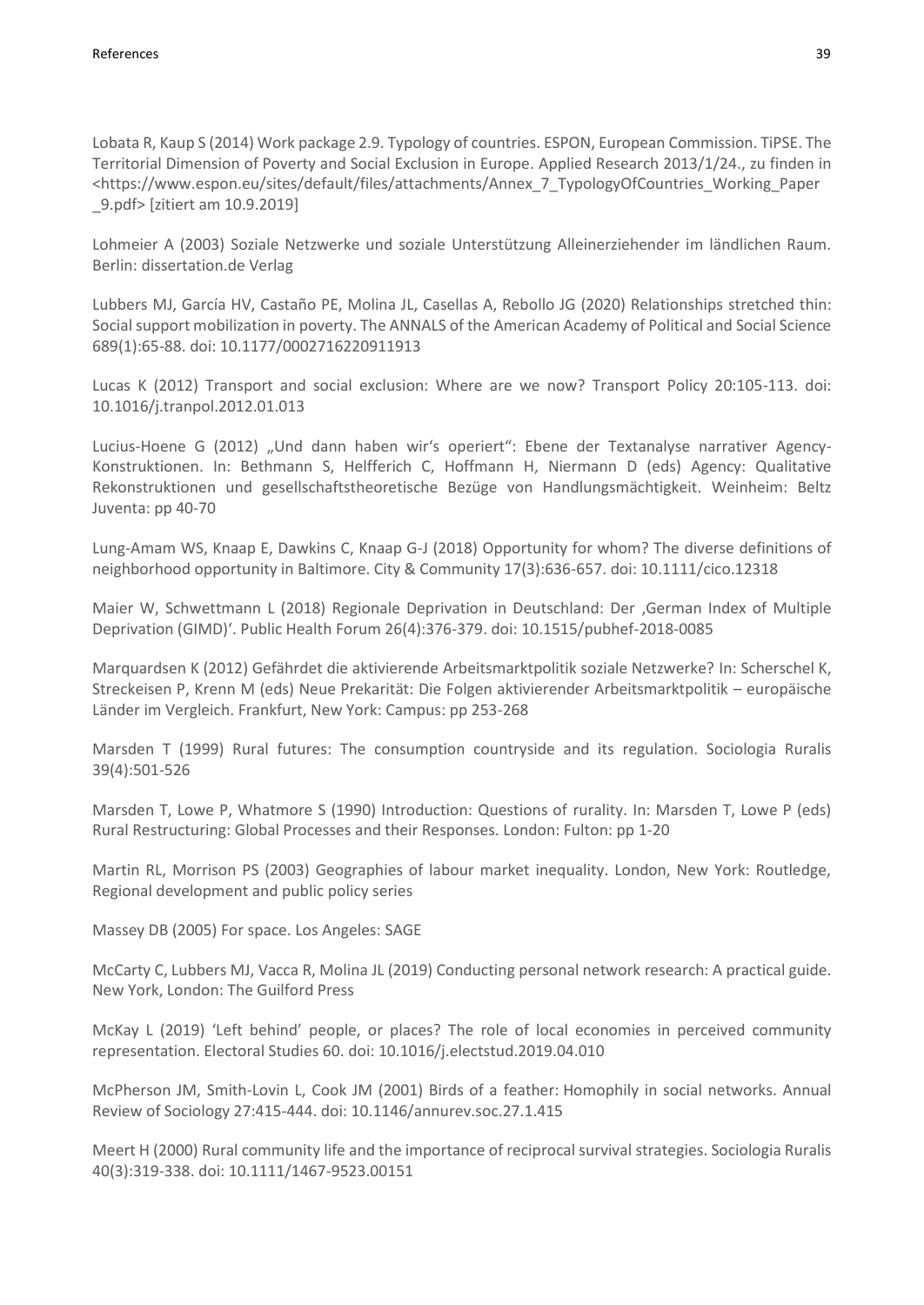Meyer F, Miggelbrink J (2013) The subject and the periphery: About discourses, loopings and ascriptions. In: Fischer-Tahir A, Naumann M (eds) Peripheralization: The making of spatial dependencies and social injustice. Wiesbaden: Springer: pp 207-223

Midgley J, Hodge I, Monk S (2003) Patterns and concentrations of disadvantage in England: A rural-urban perspective. Urban Studies 40(8):1427-1454. doi: 10.1080/0042098032000094379

Mische A (2011) Relational sociology, culture, and agency. In: Scott J, Carrington PJ (eds) The SAGE handbook of social network analysis. London, Thousand Oaks, Calif.: SAGE: pp 80-97

Mollenhorst G, Volker B, Flap H (2014) Changes in personal relationships: How social contexts affect the emergence and discontinuation of relationships. Social Networks 37:65-80. doi: 10.1016/ j.socnet.2013.12.003

Montes F, Jimenez RC, Onnela J-P (2018) Connected but segregated: social networks in rural villages. Journal of Complex Networks 6(5):693-705. doi: 10.1093/comnet/cnx054

Mood C, Jonsson JO (2016) The social consequences of poverty: An empirical test on longitudinal data. Social Indicators Research 127:633-652. doi: 10.1007/s11205-015-0983-9

Nagy E, Timár J, Nagy G, Velkey G (2015) The Everyday Practices of the Reproduction of Peripherality and Marginality in Hungary. In: Lang T, Henn S, Sgibnev W, Ehrlich K (eds) Understanding Geographies of Polarization and Peripheralization: Perspectives from Central and Eastern Europe and Beyond 8. Basingstoke: Palgrave Macmillan: pp 135-155

Noack R (2016) The urban-rural divide that bolstered Trump isn't just an American thing; it's prevalent in Europe, too. The Washington Post

Noble M, Smith G, Wright G, Dibben C, Lloyd M (2001) Measures of deprivation in Northern Ireland. Social Disadvantage Research Centre, Department of Social Policy and Social Work, University of Oxford, zu finden in <https://www.nisra.gov.uk/publications/northern-ireland-multiple-deprivation-measure-2001-nimdm 2001> [zitiert am 19.8.2020]

Noble M, Wright G, Dibben C, Smith GAN, McLennan D, Antilla C, Barnes H, Mokhtar C, Noble S, Avenell D, Gardner J, Covizzi I, Lloyd M (2004) The English indices of deprivation 2004 (revised), Office of the Deputy Prime Minister, Neighbourhood Renewal Unit

Noble M, Wright G, Smith G, Dibben C (2006) Measuring multiple deprivation at the small-area level. Environment and Planning A 38(1):169-185. doi: 10.1068/a37168

North CS, Wohlford SE, Dean DJ, Black M, Balfour ME, Petrovich JC, Downs DL, Pollio DE (2017) A pilot study using mixed GPS/narrative interview methods to understand geospatial behavior in homeless populations. Community Mental Health Journal 53(6):661-671. doi: 10.1007/s10597-016-0057-8

Osti G (2010) Mobility Demands and Participation in Remote Rural Areas. Sociologia Ruralis 50(3):296-310. doi: 10.1111/j.1467-9523.2010.00517.x

Ouředníček M, Klsák A, Špačková P (2019) In between city and village: the development of spatial patterns of Czech suburbanisation 1997-2016. Demografie 61(4):299-308

Perry BL, Pescosolido BA, Borgatti SP (2018) Egocentric network analysis: Foundations, methods, and models. Cambridge: Cambridge University Press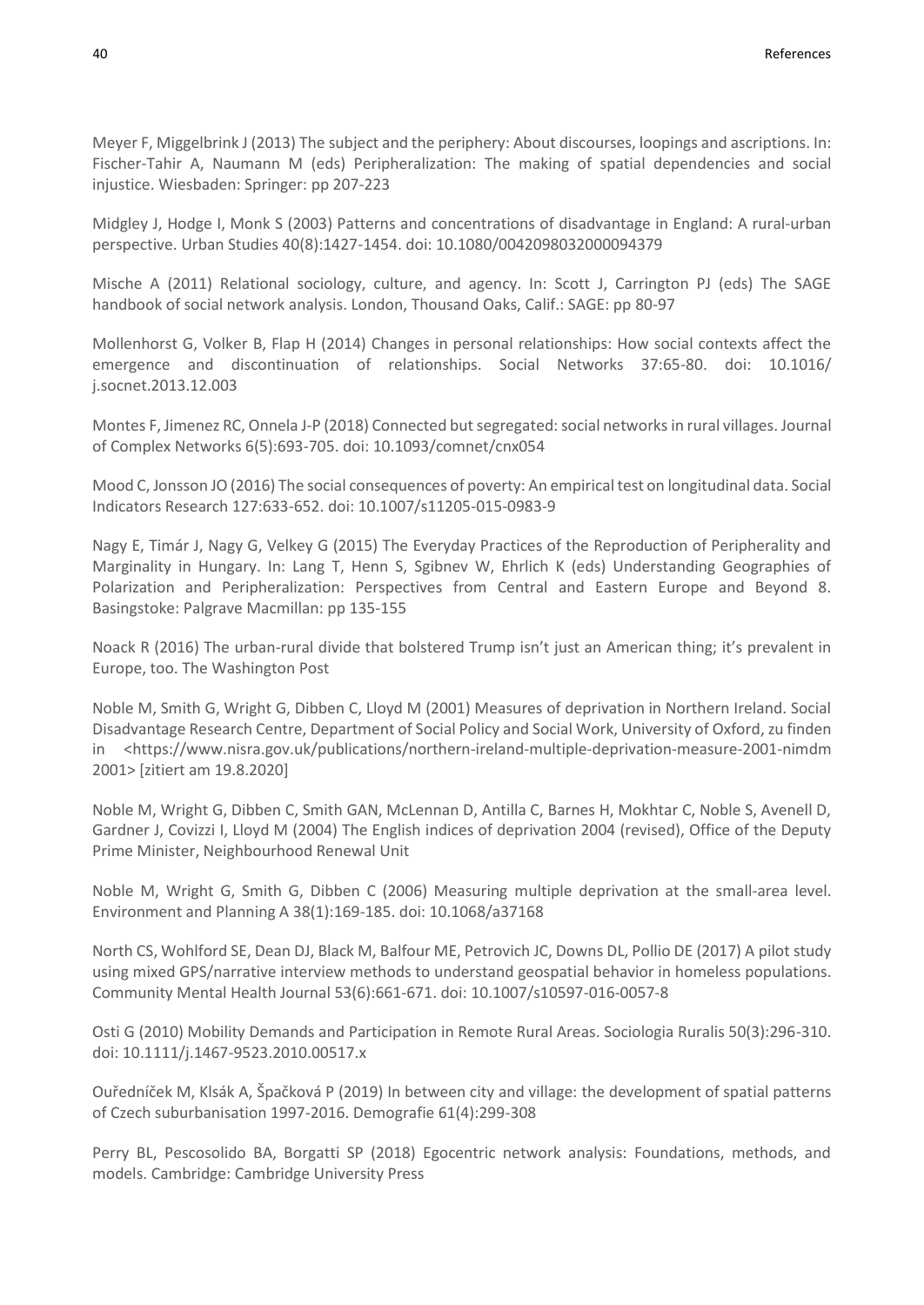Philip LJ, Shucksmith M (2003) Conceptualizing social exclusion in rural Britain. European Planning Studies 11(4):461-480. doi: 10.1080/09654310303646

Platt L, Dean H (2016) Conclusions. In: Dean H, Platt L (eds) Social advantage and disadvantage, First edition. Oxford: Oxford University Press: pp 343-356

Polanyi K (1944) The great transformation. New York, Toronto: Farrar & Rinehart

PoSCoPP [Research Group Production of Space in the Context of Polarization and Peripheralization] (2015) Understanding New Geographies of Central and Eastern Europe. In: Lang T, Henn S, Sgibnev W, Ehrlich K (eds) Understanding Geographies of Polarization and Peripheralization: Perspectives from Central and Eastern Europe and Beyond. Basingstoke: Palgrave Macmillan: pp 1-21

Preston J, Rajé F (2007) Accessibility, mobility and transport-related social exclusion. Journal of Transport Geography 15(3):151-160. doi: 10.1016/j.jtrangeo.2006.05.002

Raphael S (1998) The spatial mismatch hypothesis and black youth joblessness: Evidence from the San Francisco Bay Area. Journal of Urban Economics 43(1):79-111. doi: 10.1006/juec.1997.2039

Reimer B (2004) Social exclusion in a comparative context. Sociologia Ruralis 44(1):76-94. doi: 10.1111/j.1467-9523.2004.00263.x

Ribeiro AI, Launay L, Guillaume E, Launoy G, Barros H (2018) The Portuguese version of the European Deprivation Index: Development and association with all-cause mortality. PLoS ONE 13(12):e0208320. doi: 10.1371/journal.pone.0208320

Roscigno VJ, Tomaskovic-Devey D, Crowley M (2006) Education and the Inequalities of Place. Social Forces 84(4):2121-2145. doi: 10.1353/sof.2006.0108

Schmied D (ed) (2005) Winning and losing: The changing geography of Europe's rural areas. Aldershot, Hants: Ashgate

Schroer M (2008) "Bringing space back in" – Zur Relevanz des Raums als soziologischer Kategorie. In: Döring J, Thielmann T (eds) Spatial Turn: Das Raumparadigma in den Kultur- und Sozialwissenschaften. Bielefeld: Transcript: pp 125-148

Settersten RA (2018) Nine ways that social relationships matter for the life course. In: Alwin DF, Felmlee DH, Kreager DA (eds) Social networks and the life course 2. Cham: Springer: pp 27-40

Sewell WH (1992) A theory of structure: Duality, agency, and transformation. American Journal of Sociology 98(1):1-29. doi: 10.1086/229967

Sharkey P (2014) Spatial segmentation and the black middle class. American Journal of Sociology 119(4):903- 954. doi: 10.1086/674561

Sharkey P, Faber JW (2014) Where, when, why, and for whom do residential contexts matter? Moving away from the dichotomous understanding of neighborhood effects. Annual Review of Sociology 40(1):559-579. doi: 10.1146/annurev-soc-071913-043350

Shaw JM (1979) Rural deprivation and social planning: an overview. In: Shaw JM (ed) Rural deprivation and planning. Norwich: Geo Abstracts Ltd: pp 175-207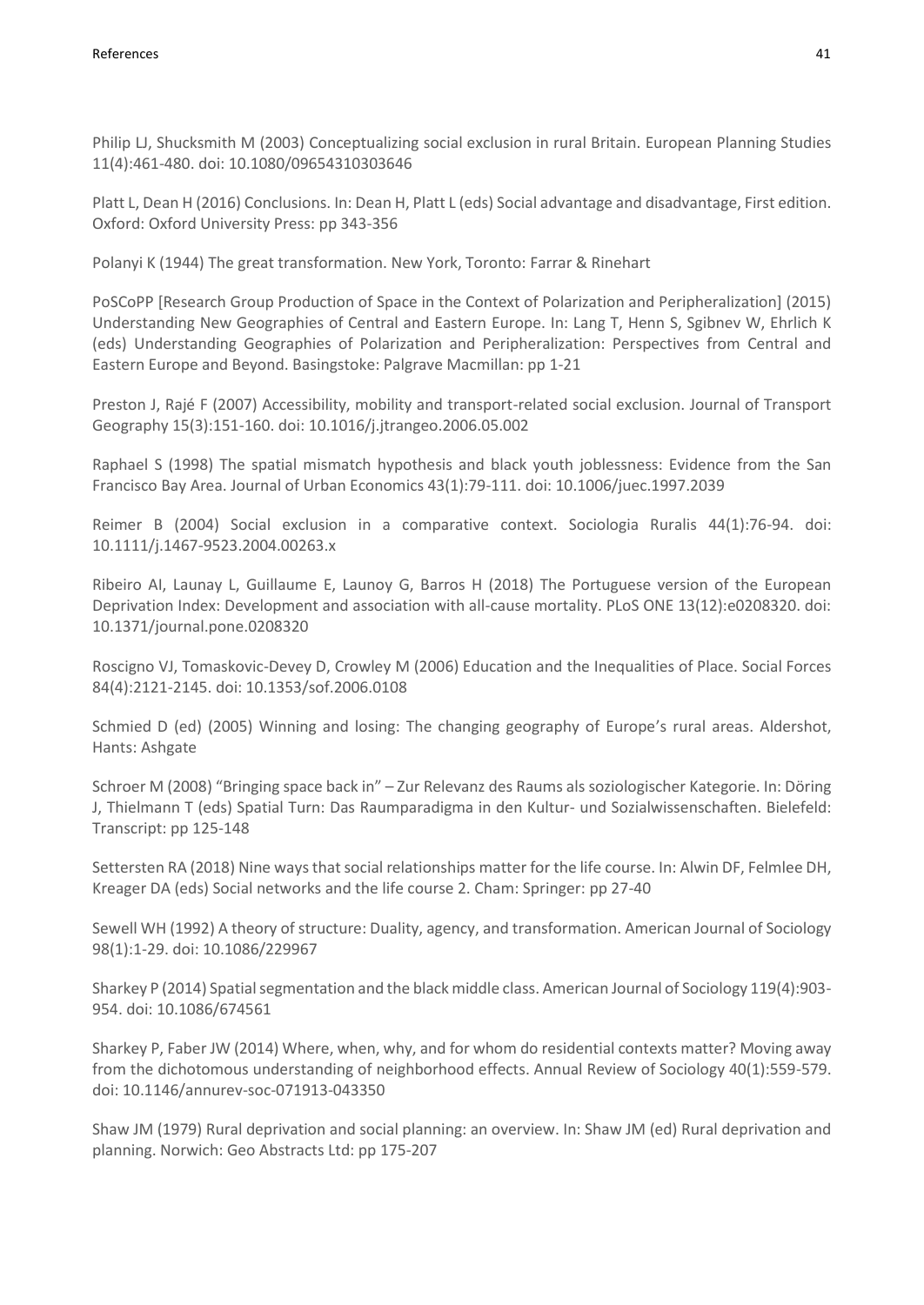Shergold I, Parkhurst G (2012) Transport-related social exclusion amongst older people in rural Southwest England and Wales. Journal of Rural Studies 28(4):412-421. doi: 10.1016/j.jrurstud.2012.01.010

Shucksmith M (2012) Class, power and inequality in rural areas: Beyond social exclusion? Sociologia Ruralis 52(4):377-397. doi: 10.1111/j.1467-9523.2012.00570.x

Shucksmith M, Roberts D, Scott D, Chapman Polly, Conway E (1996) Disadvantage in rural areas: A report to the rural development commission. The Arkleton Centre for Rural Development Research, University of Aberdeen

Šimon M, Bernard J (2016) Rural idyll without Rural Sociology? Changing features, functions and research of the Czech countryside. Eastern European Countryside 22(1):53-68. doi: 10.1515/eec-2016-0003

Small ML (2009) Unanticipated gains: Origins of network inequality in everyday life. Oxford, New York: Oxford University Press

Small ML, Adler L (2019) The role of space in the formation of social ties. Annual Review of Sociology 45(1):111-132. doi: 10.1146/annurev-soc-073018-022707

Soja EW (2010) Seeking spatial justice. Minneapolis: University of Minnesota Press, Globalization and community series 16

Steinführer A (2018) Wenn die kleine Stadt (zu) groß wird. Gemeindegebietsreformen aus der Perspektive vor Ort. In: Reimann B, Kirchhoff G, Pätzold R, Strauss WC (eds) Vielfalt gestalten: Integration und Stadtentwicklung in Klein- und Mittelstädten. Berlin: Deutsches Institut für Urbanistik: pp 63-73

Steinführer A (2020) Daseinsvorsorge in ländlichen Räumen. Zwischen Abbau, Umbau und Ausbau. In: Becker S, Naumann M (eds) Regionalentwicklung in Ostdeutschland: Dynamiken, Perspektiven und der Beitrag der Humangeographie. Berlin: Springer Spektrum: pp 375-387

Steinführer A, Hundt C, Küpper P, Margarian A, Mehl P (2020) Gleichwertigkeit der Lebensverhältnisse – wissenschaftliche Verständnisse und Zugänge. Ländlicher Raum (ASG) 71(3):12-17

Steinführer A, Kuhlicke C (2012) Soziale Verwundbarkeit gegenüber Hochwasser: Lehren aus der Elbeflut 2002. GAIA – Ecological Perspectives for Science and Society 21(3):202-209

Steinführer A, Küpper P (2013) Lokale Lebensqualität: Definitionen und Gestaltungsoptionen unter Alterungs- und Schrumpfungsbedingungen. In: Maretzke S (ed) Der demografische Wandel. Eine Gefahr für die Sicherung gleichwertiger Lebensbedingungen? Bonn: pp 16-28

Steinführer A, Küpper P, Tautz A (2014) Adapt and cope: Strategies for safeguarding the quality of life in a shrinking ageing region. Comparative Population Studies 39(2):345-370. doi: 10.12765/CPOS-2014-07EN

Steinführer A, Reichert-Schick A, Mose I, Grabski-Kieron U (2016) European rural peripheries revalued?: Introduction to this volume. In: Grabski-Kieron U, Mose I, Reichert-Schick A, Steinführer A (eds) European rural peripheries revalued: Governance, actors, impacts. Berlin, Münster: Lit: pp 2-27

Temelová J, Novák J, Pospíšilová L, Dvořáková N (2011) Každodenní život, denní mobilita a adaptační strategie obyvatel v periferních lokalitách. Sociologický časopis / Czech Sociological Review 47(4):831-858

Tickamyer AR, Duncan CM (1990) Poverty and opportunity structure in rural America. Annual Review of Sociology 16(1):67-86. doi: 10.1146/annurev.so.16.080190.000435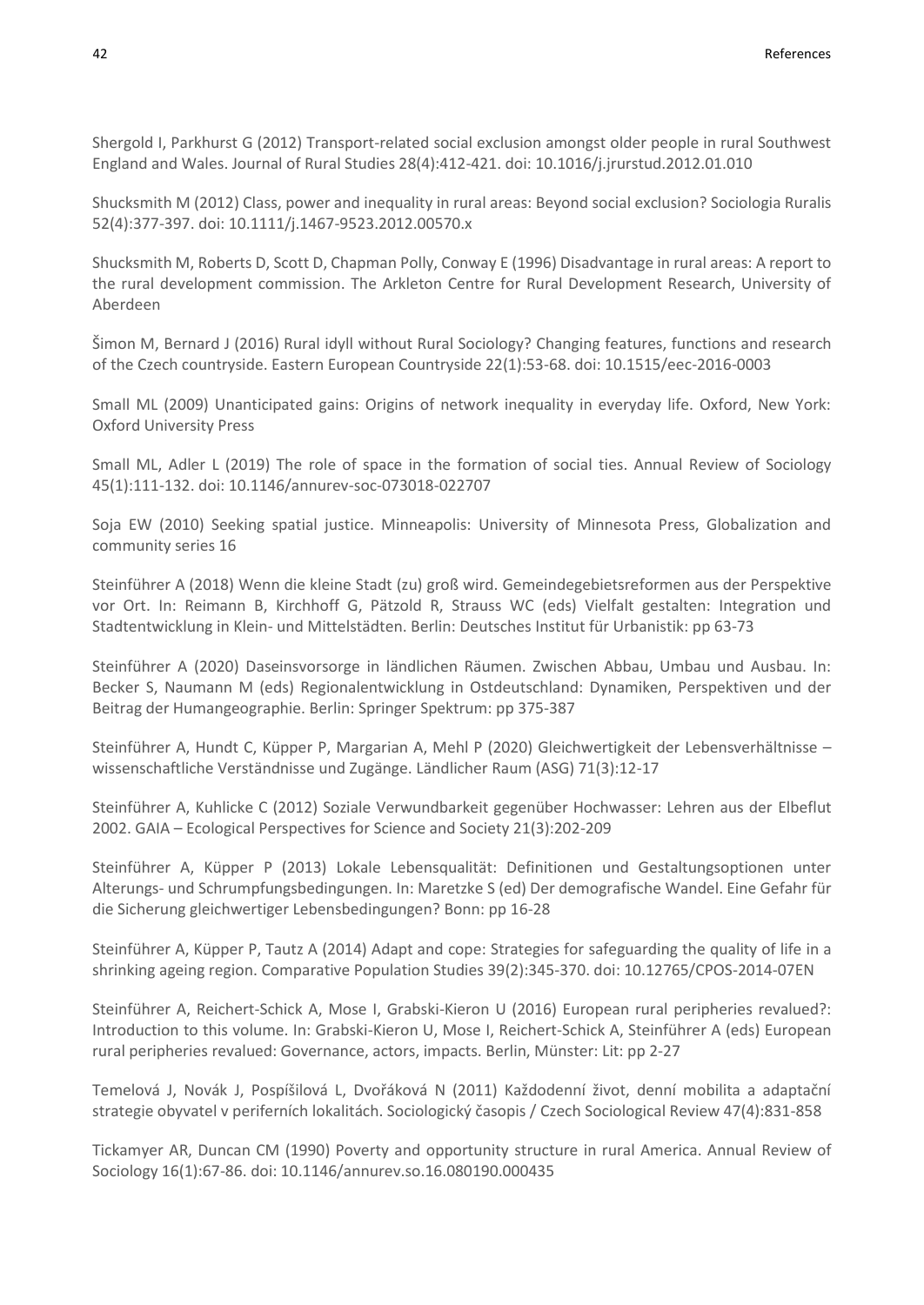Townsend P (1987) Deprivation. Journal of Social Policy 16(2):125-146. doi: 10.1017/S0047279400020341

Turner MA, Nichols A, Comey J (2012) Benefits of living in high opportunity neighborhoods: Insights from the Moving to Opportunity demonstration, Washington, DC: Urban Institute

Ulrich-Schad JD, Duncan CM (2018) People and places left behind: work, culture and politics in the rural United States. The Journal of Peasant Studies 45(1):59-79. doi: 10.1080/03066150.2017.1410702

van Ham M, Manley D (2012) Neighbourhood effects research at a crossroads. Ten challenges for future research introduction. Environment and Planning A 44(12):2787-2793. doi: 10.1068/a45439

van Ham M, Manley D, Bailey N, Simpson L, Maclennan D (eds) (2012) Neighbourhood effects research: New perspectives. Dordrecht: Springer Netherlands

Ward S, Turner H (2007) Work and welfare strategies among single mothers in rural New England: The role of social networks and social support. Community Development 38(1):43-58. doi: 10.1080/ 15575330709490184

Wasserman S, Faust K (1994) Social network analysis. Cambridge: Cambridge University Press

Wellman B (1979) The community question: The intimate networks of East Yorkers. American Journal of Sociology 84(5):1201-1231. doi: 10.1086/226906

Wellman B (1988) Structural analysis: From method and metaphor to theory and substance. In: Wellman B, Berkowitz SD (eds) Social structures: A social network approach. Cambridge: Cambridge University Press: pp 19-61

Wellman B, Berkowitz SD (eds) (1988) Social structures: A social network approach. Cambridge: Cambridge University Press

Wellman B, Kenneth F (2001) Network capital in a multilevel world: Getting support from personal communities. In: Nan L, Cook KS, Burt RS (eds) Social capital: Theory and research. New York, NY: Aldine de Gruyter: pp 233-273

White HC (2008) Identity and control: How social formations emerge. Princeton: Princeton University Press

Willett J (2020) Challenging peripheralising discourses: Using evolutionary economic geography and, complex systems theory to connect new regional knowledges within the periphery. Journal of Rural Studies 73:87-96. doi: 10.1016/j.jrurstud.2019.11.016

Wilson WJ (1987) The truly disadvantaged: The inner city, the underclass, and public policy. Chicago: Univ. of Chicago Press

Witzel A, Reiter H (2012) The problem-centred interview: Principles and practice. London: SAGE

Woods M (2005) Rural Geography: Processes, responses and experiences in rural restructuring, London: SAGE